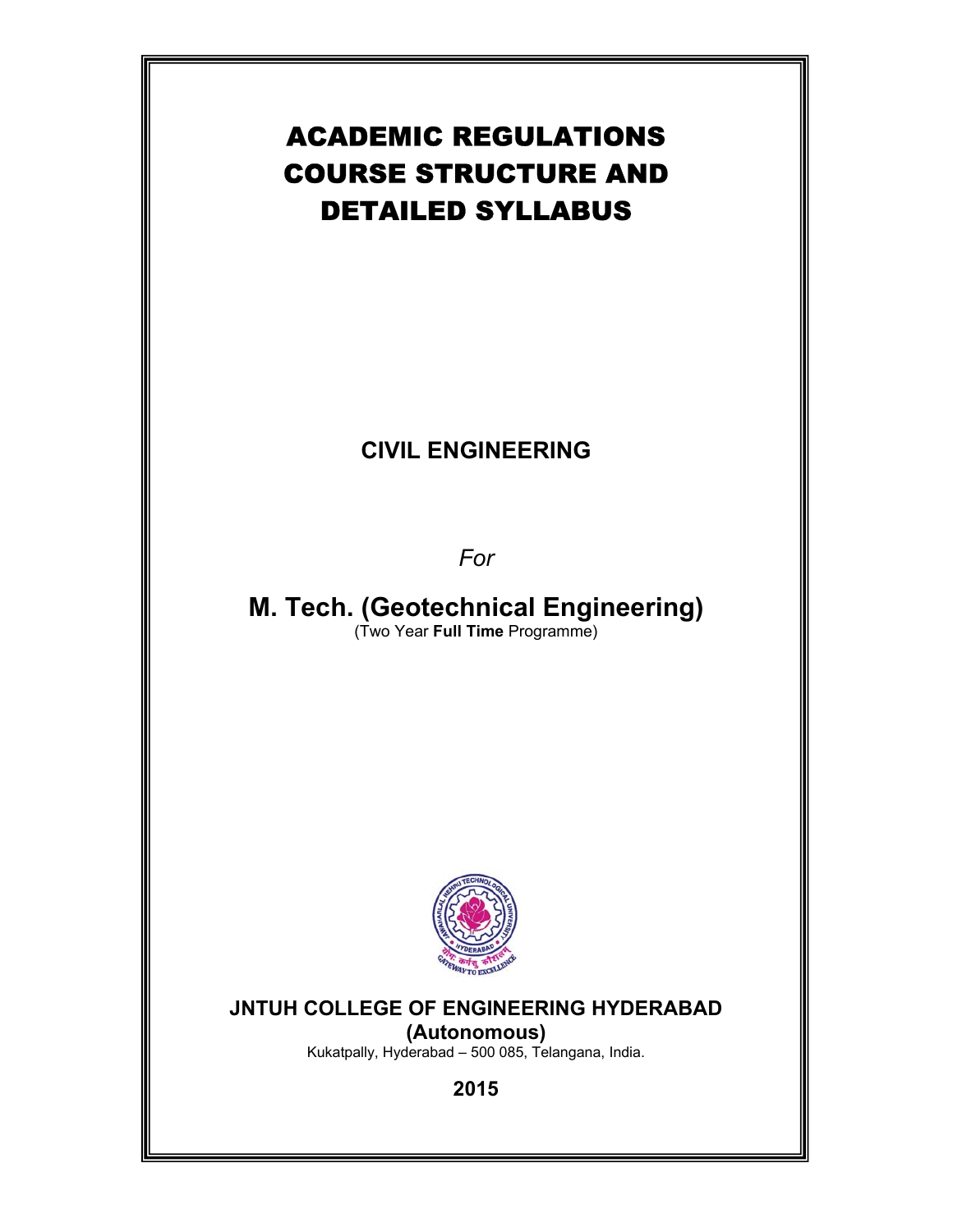# **JNTUH COLLEGE OF ENGINEERING HYDERABAD M.Tech. (Geotechnical Engineering) – Full Time w.e.f. 2015-16**

# **I Year - I Semester**

| S.No. | <b>Subject</b>                                        |   | Р |    |
|-------|-------------------------------------------------------|---|---|----|
|       | <b>Advanced Soil Mechanics</b>                        | 4 |   |    |
| 2     | <b>Advanced Foundation Engineering</b>                |   |   |    |
| 3     | Elective $-1$                                         | 4 |   |    |
|       | $Elective - 2$                                        |   |   |    |
| 5     | $Electric - 3$                                        |   |   |    |
| 6     | Elective $-4$                                         | 4 | 0 |    |
|       | <b>Advanced Geotechnical Engineering Laboratory-I</b> |   | 4 | 2  |
| 8     | Soft Skills Lab                                       |   | 4 | ົ  |
|       | <b>Total Credits</b>                                  |   |   | 28 |

# **I Year -II Semester**

| S.No. | <b>Subject</b>                                  |   | D |    |
|-------|-------------------------------------------------|---|---|----|
|       | <b>Retaining Structures</b>                     |   |   |    |
| 2     | Geotechnical Earthquake Engineering             |   |   |    |
| 3     | Elective $-5$                                   | 4 |   |    |
|       | Elective $-6$                                   | 4 |   |    |
| 5     | Elective $-7$                                   |   |   |    |
| 6     | $Electric - 8$                                  | 4 |   |    |
|       | Advanced Geotechnical Engineering Laboratory-II | 0 |   | 2  |
| 8     | Seminar                                         |   |   | 2  |
|       | <b>Total Credits</b>                            |   |   | 28 |

# **II Year -I Semester**

| Code | <b>Subject</b>          |  |    |
|------|-------------------------|--|----|
|      | Comprehensive Viva voce |  |    |
|      | Project Phase -I        |  |    |
|      | <b>Total Credits</b>    |  | 16 |

# **II Year -II Semester**

| Code | <b>Subject</b>                    |  | D |    |
|------|-----------------------------------|--|---|----|
|      | Project Phase - II & Dissertation |  |   | 18 |
|      | <b>Total Credits</b>              |  |   | 18 |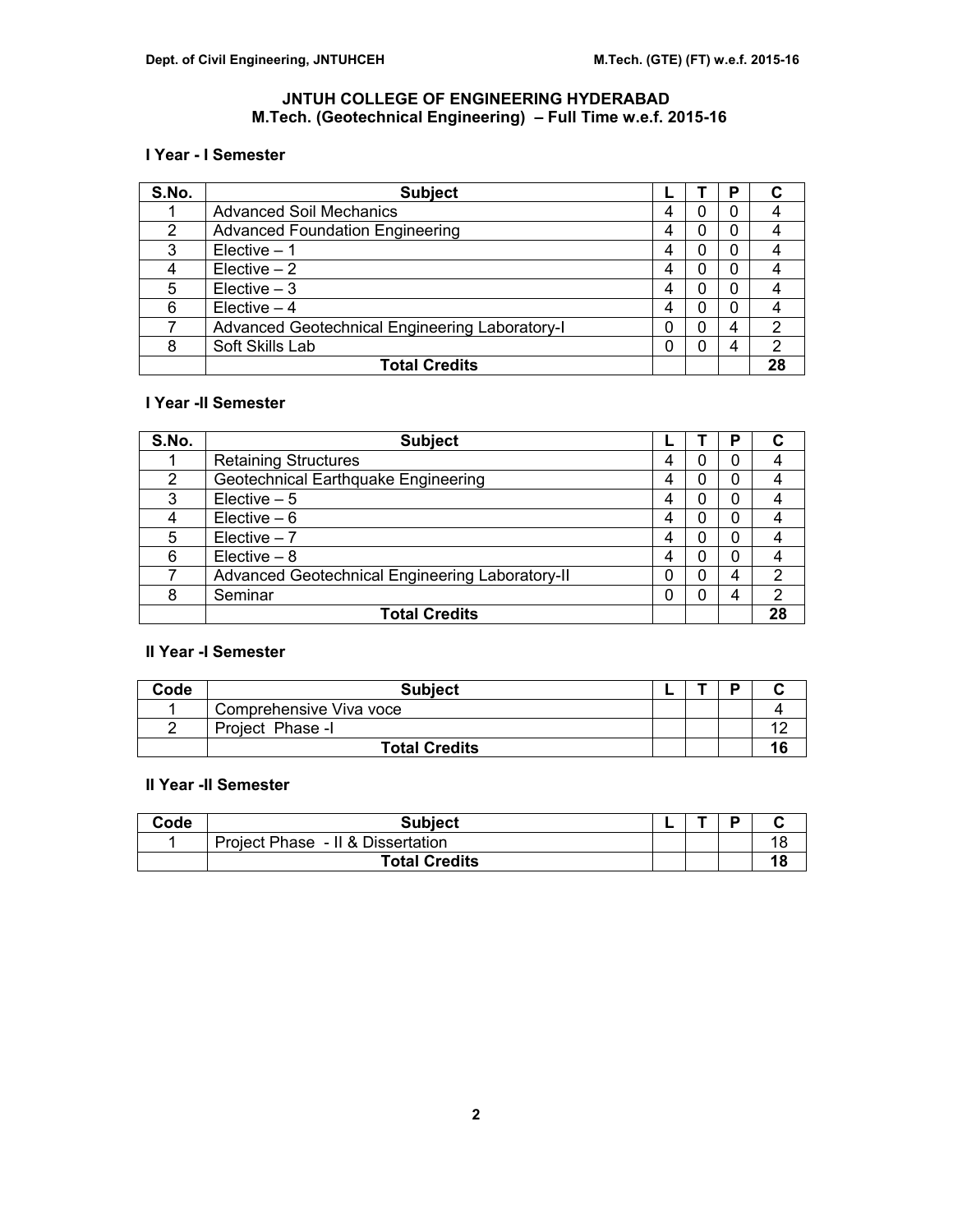# **JNTUH COLLEGE OF ENGINEERING HYDERABAD M.Tech. (Geotechnical Engineering) – Full Time w.e.f. 2015-16**

# **Elective –1**

- 1. Engineering of Ground
- 2. Theoretical Soil Mechanics
- 3. Applied Statistics

# **Elective – 2**

- 1. Geoenvironmental Engineering
- 2. Ground water Hydrology
- 3. Geotechnical Exploration Methods

# **Elective – 3**

- 1. Soil Dynamics and Machine Foundations
- 2. Physical Modeling in Geotechnical Engineering.
- 3. Offshore Geotechnical Engineering.

# **Elective – 4**

- 1. Environment and Ecology
- 2. Numerical Methods
- 3. Disaster Management

# **Elective – 5**

- 1. Geosynthetics and Soil Reinforcement
- 2. Soil Structure Interaction
- 3. Material Characterization and Pavement Engineering

# **Elective – 6**

- 1. Earth & Rock fill Dams and Slope Stability
- 2. Geotechnics for Infrastructure
- 3. Construction Management

# **Elective – 7**

- 1. Rock Mechanics and Engineering
- 2. Finite Element Methods
- 3. Ground Water Contamination and Remediation

# **Elective – 8**

- 1. Environmental impact Assessment
- 2. Geographical Information Systems
- 3. Artificial Intelligence: Techniques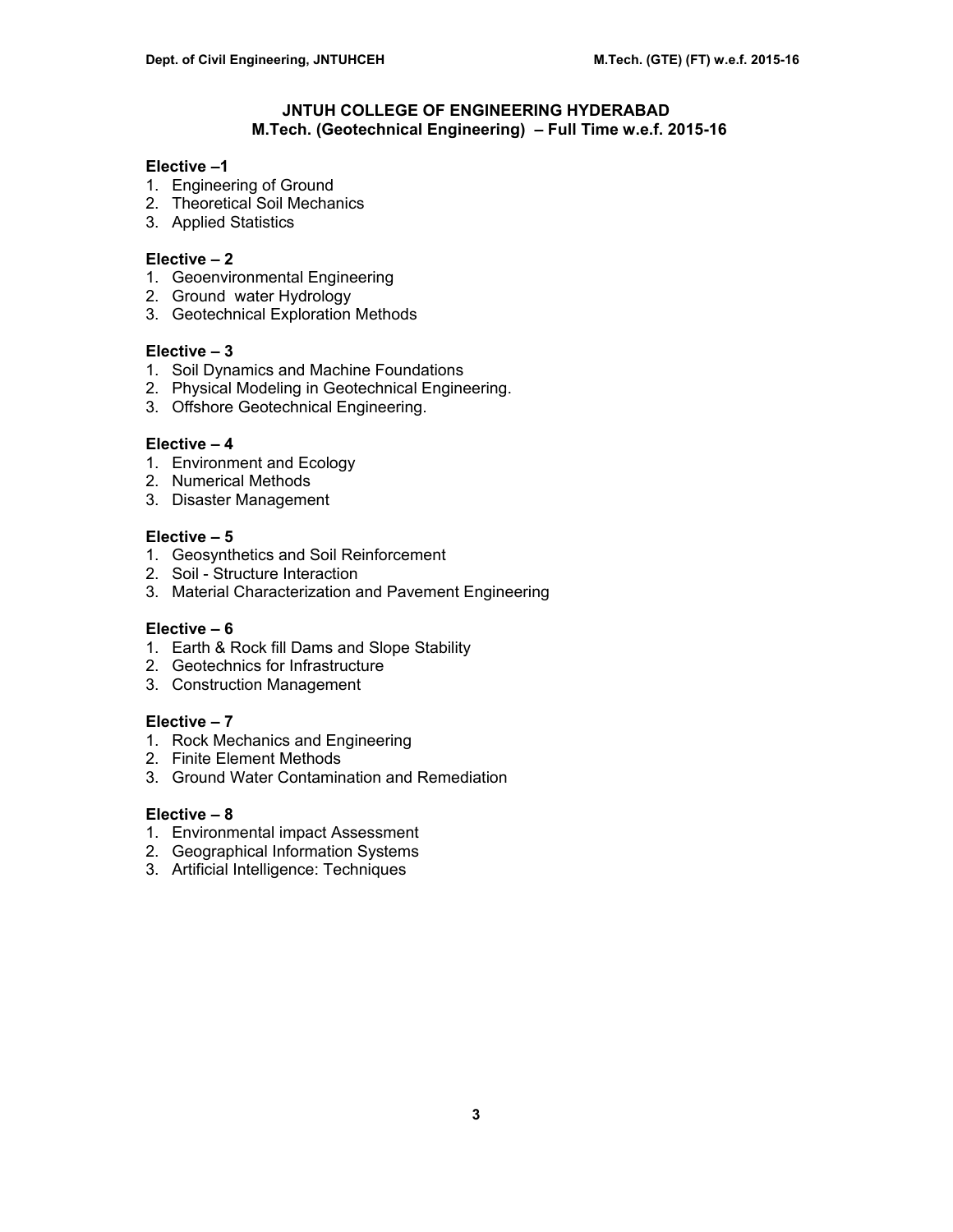# **M.Tech. I Year I-Sem (Geotechnical Engineering)**

| M.Tech. I Year I-Sem (Geotechnical Engineering) | L T P C |  |
|-------------------------------------------------|---------|--|
|                                                 | 4004    |  |

# **ADVANCED SOIL MECHANICS**

**Prerequisites:** Soil Mechanics or Geotechnical Engineering-I

# **OBJECTIVE:**

To understand the physical and Engineering properties of soil and its behavior under external loads and for different site conditions.

#### **OUTCOME:**

Students will be able to understand the soil behavior under external loads, and procedures to measure relevant soil parameters.

# **UNIT- I**

**Geostatic Stresses & Stress Paths**: Stresses within a soil mass: Concept of stress for a particulate system, Effective stress principle, Geostatic stresses, Soil water hydraulics: Principal stresses and Mohr's circle of stress, Stress paths; At Rest earth pressure, Stress paths for different practical situations.

# **UNIT- II**

**Flow through soils**: Permeability, seepage, mathematical analysis – Finite difference formulae for steady state and transient flows – flow nets – computation of seepage – uplift pressure, and critical hydraulic gradient.

# **UNIT- III**

**Compressibility and Consolidation**: One dimensional compression, Oedometer test, parameters – coefficient of volume change, constrained modulus, compression index, swell or unloading, maximum past consolidation stress, Over consolidation ratio, Primary and secondary compression, consolidation -One, two and three dimensional problems, Consolidation of partially saturated soils, Creep/Secondary Compression in soils.

# **UNIT- IV**

**Stress-Strain-Strength Behaviour of soils**: Shear strength of soils; Failure criteria, drained and undrained shear strength of soils. Significance of pore pressure parameters; Determination of shear strength; Drained, Consolidated Undrained and Undrained tests; Interpretation of triaxial test results. Behaviour of sands; Critical void ratio; dilation in soils;

# **UNIT- V**

**Critical State Soil Mechanics**: Critical state parameters; Critical state for normally consolidated and over consolidated soil; Significance of Roscoe and Hvorslev state boundary surfaces; Yielding, Bounding Surfaces.

- 1. Das, B. M.- Advanced Soil Mechanics, Taylor and Francis. 7 edition (2008)
- 2. Mitchell J.K. Fundamentals of soil behaviour John Wiley and Sons, Inc., New York. (third edition) 2005
- 3. Craig, R. F.- Soil Mechanics, Van Nostrand Reinhold Co. Ltd. (1987)
- 4. Lambe, T. W. and Whitman, R. V.- Soil Mechanics SI version , John Wiley & Sons.(2011)
- 5. Muniram Budhu.- Soil Mechanics and Foundations, John Wiley & Sons, Inc.(2007)
- 6. Atkinson J. H. An Introduction to the Mechanics of Soils and Foundation through critical state soil mechanics, McGraw- Hill Co. (1993)
- 7. Wood, D.M.- Soil Behavior and Critical State Soil Mechanics.cambridge university press (1991)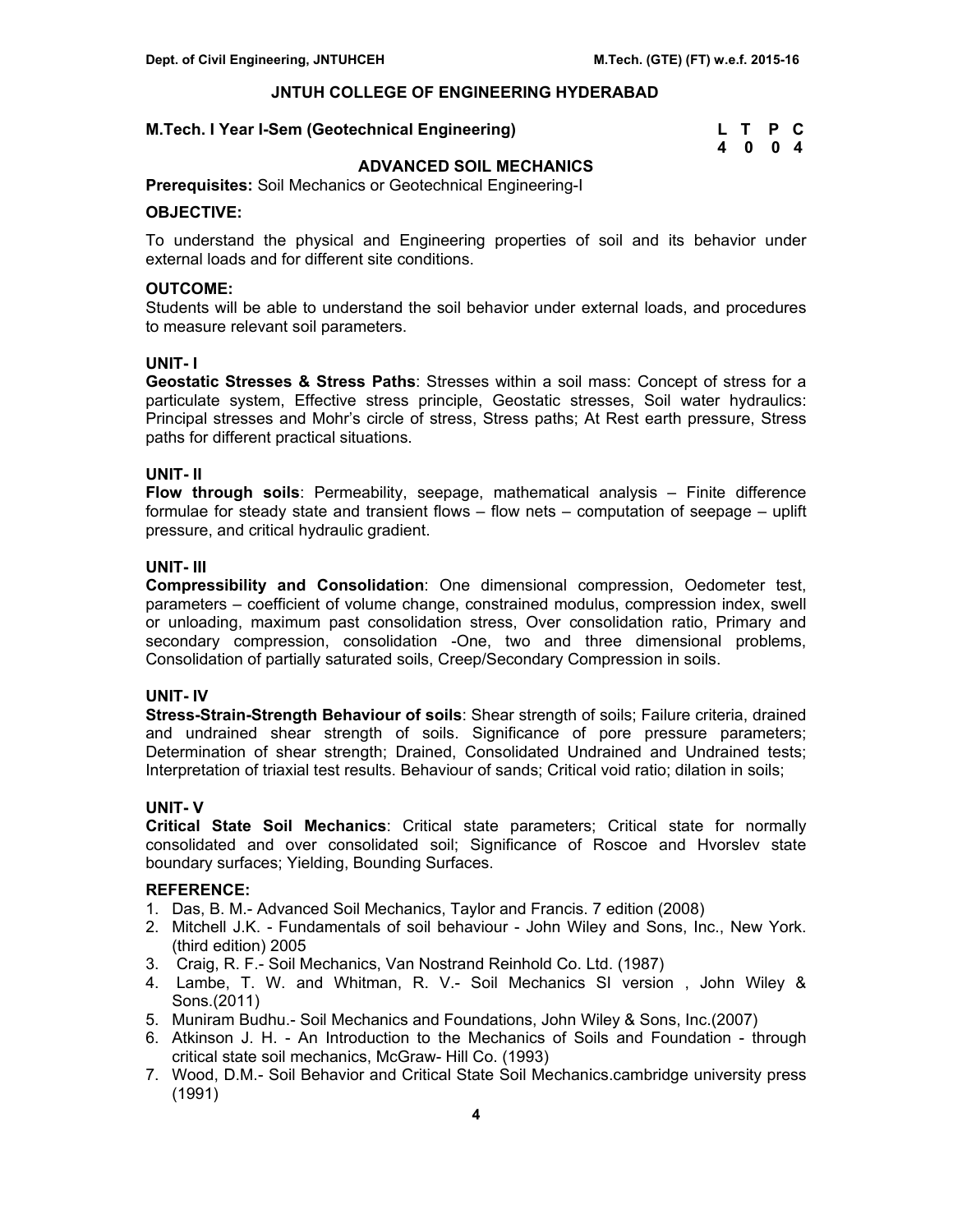# **M.Tech. I Year I-Sem (Geotechnical Engineering)**

| M.Tech. I Year I-Sem (Geotechnical Engineering) | L T P C |  |
|-------------------------------------------------|---------|--|
|                                                 | 4 0 0 4 |  |

# **ADVANCED FOUNDATION ENGINEERING**

**Prerequisites:** Foundation Engineering or Geotechnical Engineering-II

# **OBJECTIVE:**

To determine the bearing capacity of shallow and deep foundations, to estimate settlements of structures subjected to external loads, leading to design of foundations resting on soils.

# **OUTCOME:**

Students should be in a position to design foundations for varieties of structures resting on soil deposits, and appreciate the importance of reliability based design in geotechnical engineering.

# **UNIT- I**

**Soil Exploration**: Exploration Methods; Planning the Exploration Program; Boring and Sampling; In Situ Tests: Standard & Cone Penetration Tests, Field Vane & Borehole shear tests, Dilatometer, Pressuremeter; Rock Sampling, Core Recovery, RQD; Geophysical Exploration; Preparation of Soil Report.

# **UNIT- II**

**Shallow Foundations**: **Bearing Capacity:**- General Formulae; Effect of Water Table; Footings with eccentric or Inclined Loads, Foundations on Layered Soils, on finite layer with a Rigid Base at Shallow Depth, effect of compressibility of soil.

# **UNIT- III**

**Settlement**: Components – Immediate, Consolidation & Creep, Stresses and Displacements in Homogeneous, Layered and Anisotropic Soils; Consolidation Settlement; One, Two & Three Dimensional Consolidation; Secondary Compression Settlement; Bearing Pressure using SPT, CPT, Dilatometer and Pressuremeter; Settlement of foundations on Sands-Schmertmann and Burland & Busbridge methods; Structure Tolerance to Settlement and Differential Settlements, Rotation of Tall Structures.

# **UNIT- IV**

**Deep Foundations**: **Single Pile:** Vertically loaded piles, Static capacity α, β and λ Methods, Dynamic formulae; Point Bearing Resistance with SPT and CPT Results; Bearing Resistance of Piles on Rock; Settlement; Pile Load Test; Uplift Resistance; Laterally Loaded Piles -Ultimate Lateral Resistance; Negative Skin Friction; Batter Piles; Under Reamed Piles; Ultimate Capacity of Pile Groups in Compression, Pullout & Lateral Load; Efficiency; Settlements of Pile Groups; Interaction of Axially & Laterally Loaded Pile Groups.

#### **UNIT- V**

# **Special Topics of Foundation Engineering**

**Foundations on Collapsible Soils**: Origin and occurrence, Identification, Sampling and Testing, Preventive and Remedial measures.

**Foundations on Expansive Soils**: The nature, origin and occurrence, Identifying, testing and evaluating expansive soils, typical structural distress patterns and Preventive design & construction measures.

**Introduction to Reliability-Based Design**: Methods, LRFD for structural strength requirements, LRFD for geotechnical strength requirements, Serviceability requirements.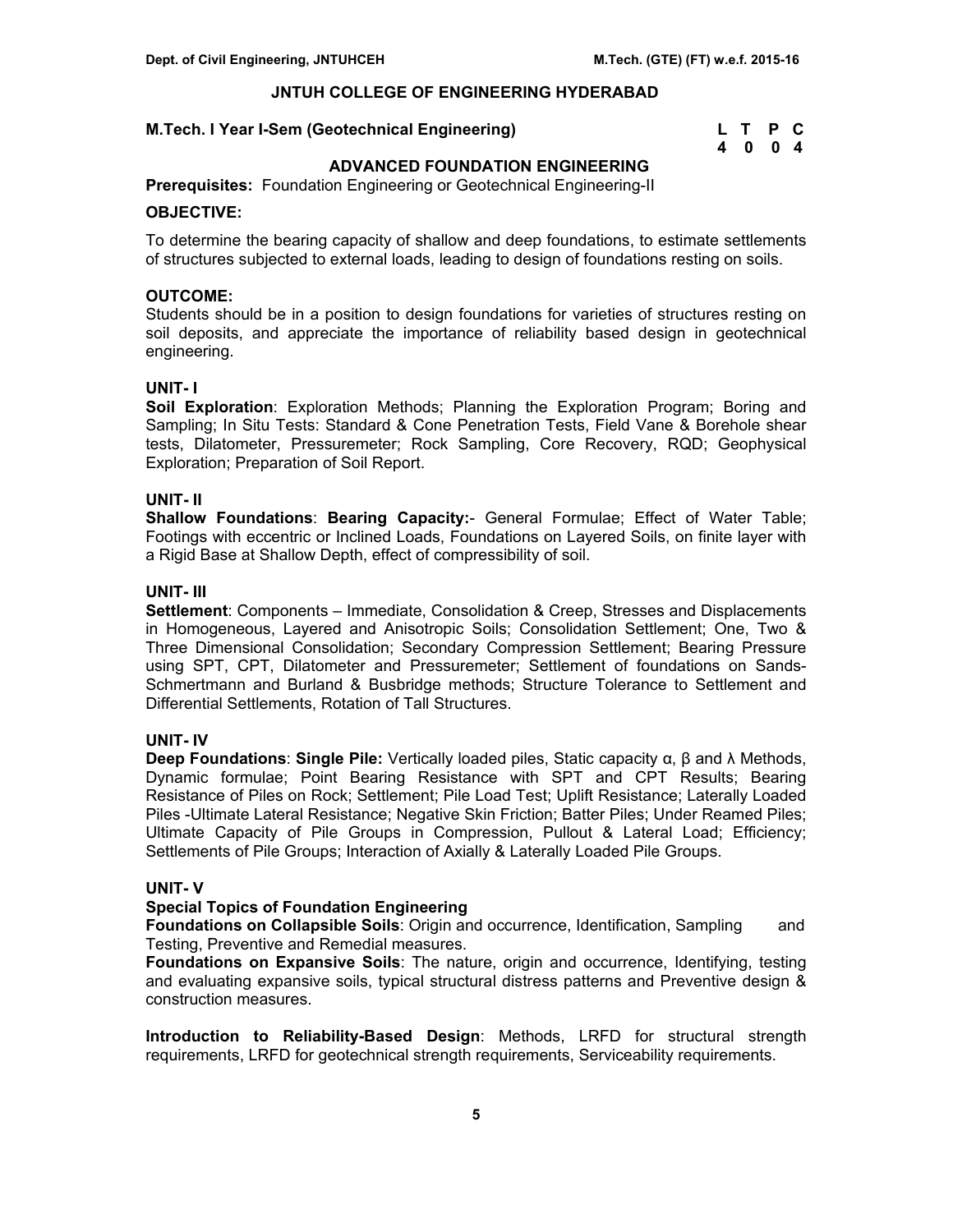- 1. Das, B. M. Principles of Foundation Engineering 5<sup>th</sup> Edition Nelson Engineering (2004)
- 2. Donald P Coduto Foundation Design Principles and Practices, 2<sup>nd</sup> edition, Pearson, Indian edition, 2012. Phi Learning (2008)
- 3. Bowles, J. E. Foundation Analysis & Design 5<sup>th</sup> Edition McGraw-Hill Companies, Inc. (1996)
- 4. Poulos, H. G. & Davis, E. H. Pile Foundation Analysis and Design john wiley & sons inc (1980-08)
- 5. Reese, L. C. & Van Impe, W. F. Single Piles and Pile Groups under Lateral Loading Taylor & Francis Group (Jan 2000)
- 6. Tomlinson, M. J. Foundation Design and Construction Prentice Hall (2003)
- 7. Lymon C. Reese, William M. Isenhower, Shin-Tower Wang- Analysis and Design of Shallow and Deep Foundations (2006)
- 8. Salgado, R. The Engineering of Foundations McGraw-Hill, Boston (2008)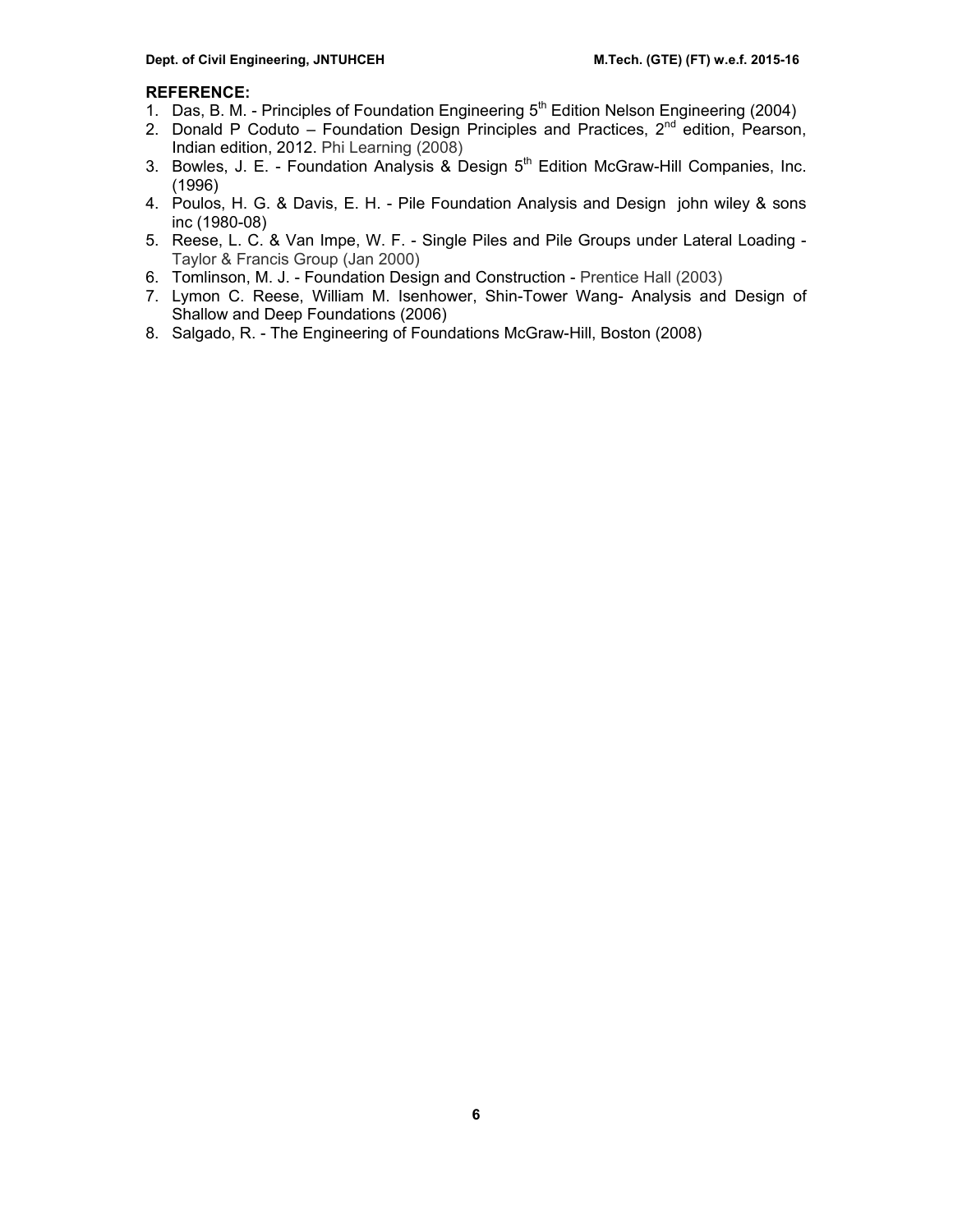#### **M.Tech. I Year I-Sem (Geotechnical Engineering)**

| M.Tech. I Year I-Sem (Geotechnical Engineering) | L T P C |  |
|-------------------------------------------------|---------|--|
|                                                 | 4004    |  |

# **ENGINEERING OF GROUND**

**(Elective-1)** 

**Prerequisites:** Soil Mechanics or Geotechnical Engineering-I

# **OBJECTIVE:**

To understand the importance of ground improvement and to know various ground improvement techniques available, and selecting and designing suitable ground improvement technique for given soil conditions.

# **OUTCOME:**

Depending on the site conditions, students will be able to identify suitable Ground Improvement technique for specific project and its implications.

# **UNIT- I**

**Introduction to Engineering Ground Modification**: Need and objectives, Identification of soil types, In situ and laboratory tests to characterise problematic soils; Mechanical, Hydraulic, Physico-chemical, Electrical, Thermal methods, and their applications.

# **UNIT- II**

**Mechanical Modification** – Deep Compaction Techniques- Blasting Vibrocompaction, Dynamic Tamping and Compaction piles.

# **UNIT- III**

**Hydraulic Modification** – Objectives and techniques, traditional dewatering methods and their choice, Design of dewatering system, Electro-osmosis, Electro-kinetic dewatering.Filtration, Drainage and Seepage control with Geosynthetics, Preloading and vertical drains.

# **UNIT- IV**

**Physical and Chemical Modification** – Modification by admixtures, Shotcreting and Guniting Technology, Modification at depth by grouting, Crack Grouting and compaction grouting, Jet grouting, Thermal Modification, Ground freezing.

# **UNIT- V**

**Modification by Inclusions and Confinement** - Soil reinforcement, reinforcement with strip, and grid reinforced soil. In-situ ground reinforcement, ground anchors, rock bolting and soil nailing.

- 1. Hausmann, M. R. (1990) Engineering Principles of Ground Modifications, McGraw Hill publications
- 2. M. P. Moseley and K. Krisch (2006) Ground Improvement, II Edition, Taylor and Francis
- 3. Koerner, R. M (1994) Designing with Geosynthetics Prentice Hall, New Jersey
- 4. Jones C. J. F. P. (1985) Earth Reinforcement and soil structures Butterworths, London.
- 5. Xianthakos, Abreimson and Bruce Ground Control and Improvement, John Wiley & Sons, 1994.
- 6. K. Krisch & F. Krisch (2010) Ground Improvement by Deep Vibratory Methods, Spon Press, Taylor and Francis
- 7. Donald P Coduto Foundation Design Principles and Practices,  $2<sup>nd</sup>$  edition, Pearson, Indian edition, 2012.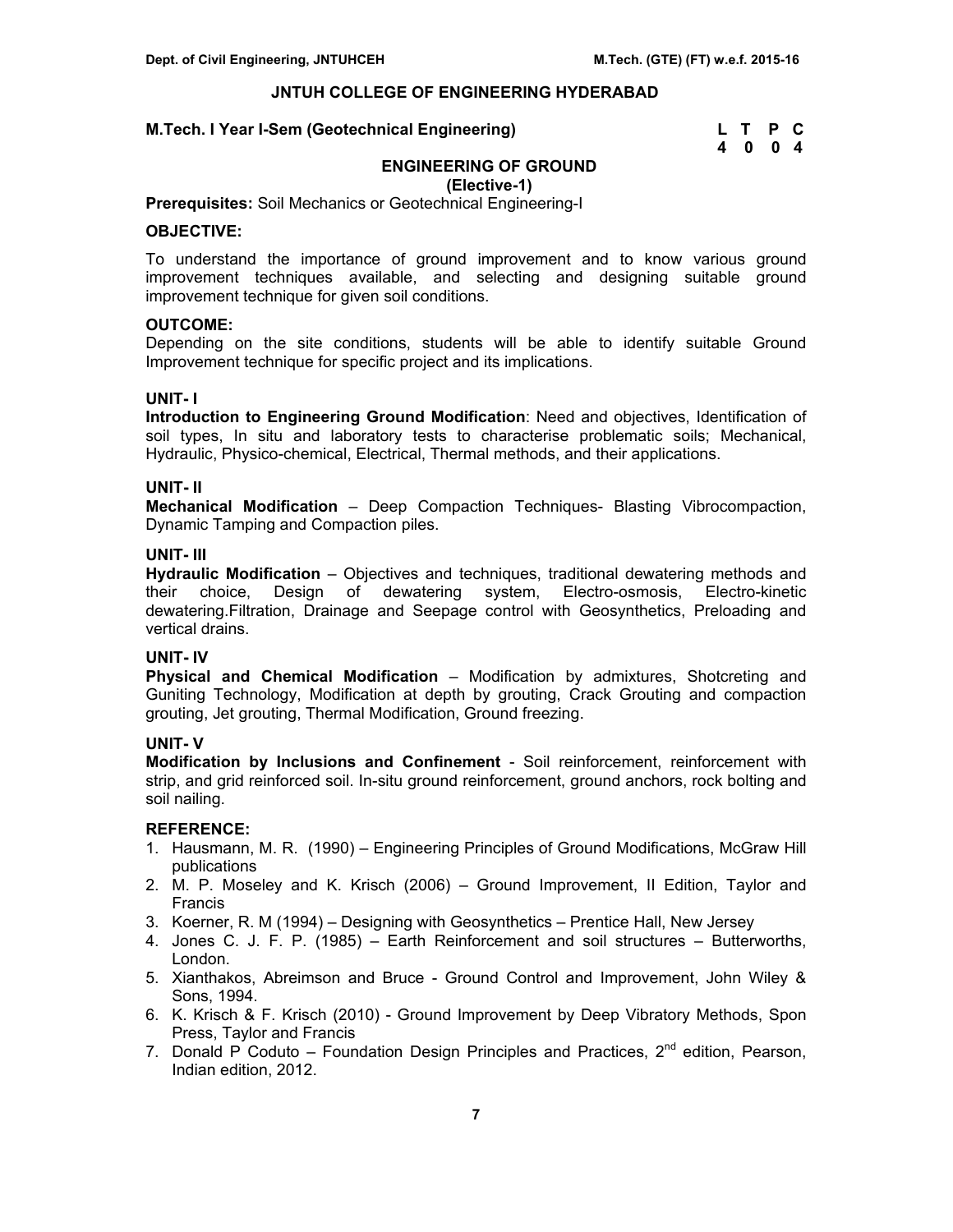# **M.Tech. I Year I-Sem (Geotechnical Engineering)**

| M.Tech. I Year I-Sem (Geotechnical Engineering) | L T P C |  |
|-------------------------------------------------|---------|--|
|                                                 | 4004    |  |

# **THEORETICAL SOIL MECHANICS**

**(Elective-1)** 

**Prerequisites:** Soil Mechanics or Geotechnical Engineering-I

#### **OBJECTIVE:**

To understand the elastic and plastic behavior of soils and to determine the stresses and deformations for various geotechnical structures.

# **OUTCOME:**

Will be able to understand the elastic and plastic behavior of soils under various loads. Stress deformation behavior can be determined for various loads and subsoil conditions.

# **UNIT- I**

**Theory of Elasticity**: Basic concepts, definitions and notations of stress & strain components – Generalized Hooke's Law, Equilibrium and Compatible conditions in Cartesian, Polar coordinates – Principal stresses and strains

# **UNIT- II**

**Theory of Plasticity**: Ideal Plastic substance strain hardening – yield criteria – Tresca, & Van Mises, Mohr & Coulomb, Drucker-Prager theories, Critical State Soil Mechanics, – applications to soil mechanics problems.

# **UNIT- III**

**Stresses and Displacements due to Surface and Subsurface Loads** – Boussinesq, Cerutti, Mindlin Solutions, Stresses and Displacements in Finite Layer & Multi-Layered Systems. Stress-path methods; Rotation of Foundations.

# **UNIT- IV**

**Critical state & constructive behavior of soils** – introduction to yield criteria, constructive modeling.

# **UNIT- V**

**Underground Structures:** Stresses and Displacements around Underground Openings unlined and lined tunnels.

- 1. Poulos, H. G. & Davis, E. H. "Elastic Solutions for Soil and Rock Mechanics, John Wiley and Sons, New York, 1974
- 2. Das, B. M. Principles of Foundation Engineering  $5<sup>th</sup>$  Edition Nelson Engineering (2004)
- 3. Harr,M.E. "Foundations of Theoretical Soil Mechanics" Mc Graw-Hill, 1966.
- 4. Atkinson J. H. An Introduction to the Mechanics of Soils and Foundation through critical state soil mechanics, McGraw- Hill Co. (1993)
- 5. Wood, D.M.- Soil Behavior and Critical State Soil Mechanics.cambridge university press (1991)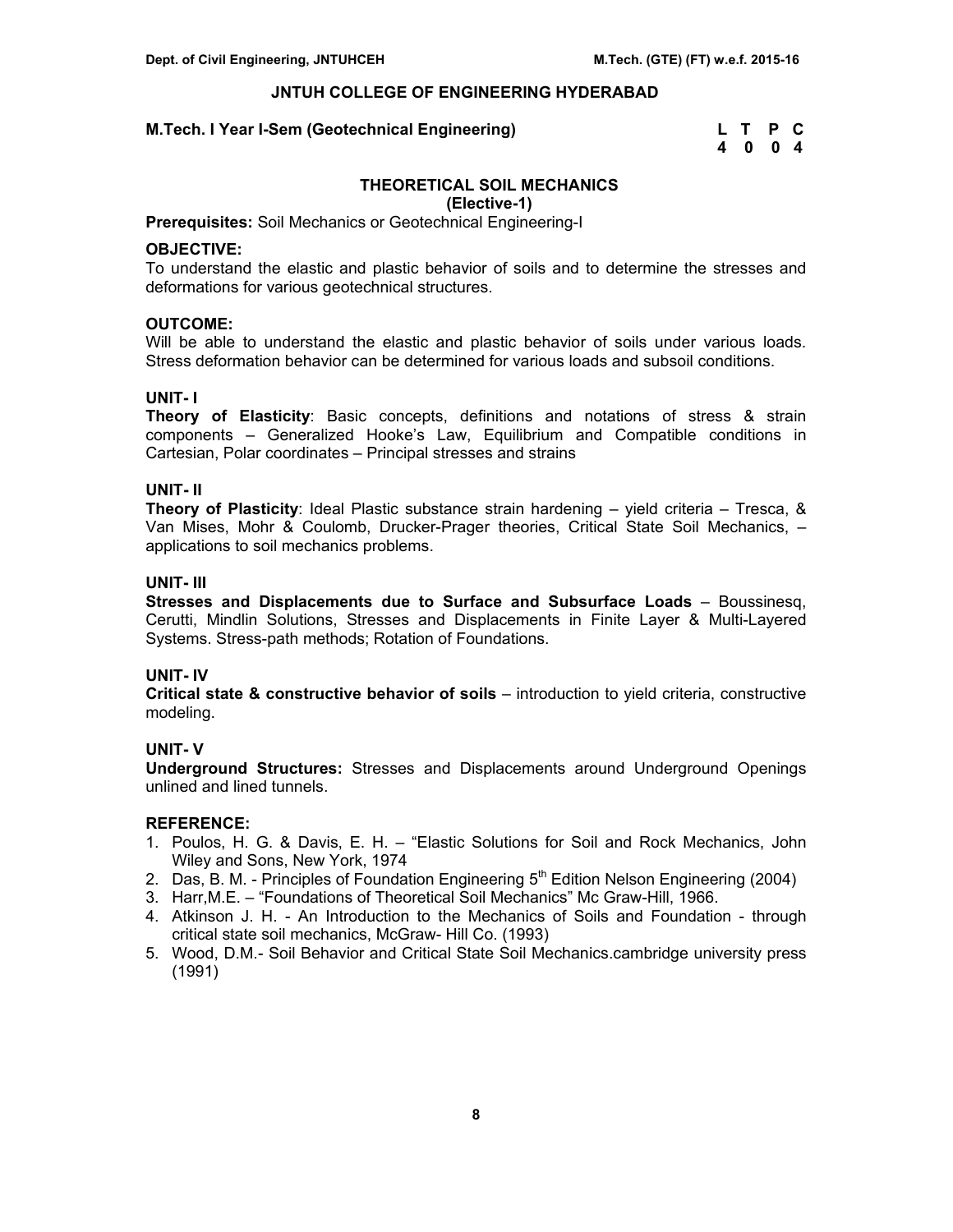# **M.Tech. I Year I-Sem (Geotechnical Engineering) L T P C**

# **4 0 0 4**

# **APPLIED STATISTICS**

**(Elective- I)** 

**Prerequisites:** Mathematics /Probability and Statistics

# **OBJECTIVE:**

A deep understanding of the most important statistical models and analytical tools for practical analysis of complex data, as well as the ability to analyze new types of problems.

# **OUTCOME:**

Upon successful completion of the course, students should be able to apply statistics to a variety of problem from different areas.

#### **UNIT-I**

**Introduction & Sampling Techniques:** Histogram, Frequency diagram, Role of Probability and Statistics in Civil Engineering, Skewness; Kurtosis; Definitions and Applications; Simple random sampling; Stratified sampling; Systematic sampling; Sample Size determination; Collection & Presentation of data, Design of Experiment.

# **UNIT-II**

**Statistical Distributions and Probability :** Random Variability, conditional probability, Uniform, Binomial, Poisson, Exponential and Normal distributions; Fitting of distributions; Skewness and Kurtosis, Mean and variance; Chi-square test of goodness-of-fit; lognormal, Beta distribution Probability - Laws of Probability; Conditional probability and Independent events; Kolmogorov – Smirnov (K-S test) Laws of expectation.

#### **UNIT-III**

**Regression And Correlation:** Linear/non-Linear and multiple linear correlation analysis, Linear regression and correlation; Multiple correlation; Multiple correlation coefficient; Standard error of estimate; Analysis of Variance; Curvilinear regression;

# **UNIT-IV**

**Multi-Variate Data Analysis and Exact Sampling Distributions :**Types of data; Basic vectors and matrices; Simple estimate of centroid, Standard deviation, Dispersion, Variance and covariance; Correlation matrices; Principal component analysis; Time series analysis. Exact Sampling Distributions - Chi-square distribution; Students T-distribution;

#### **UNIT-V**

**Tests Of Significance & Confidence Interval Estimation & Statistical Testing – I & II:**  Large sample and small sample tests; Tests for single mean, Means of two samples, Proportions, two variances, two observed correlation coefficients, paired T-tests, Applications. Tests Of Significance & Confidence Interval – Intervals for mean, variance and regression coefficients; Tests of Hypothesis, goodness of fit test.

- 1. Haldar, A.S. & Mahadevan,S., Probability, Reliability, Statistical Methods in Engineering Design, John Wiley and Sons Inc., New York, 2007.
- 2. Ang, A.H.S. & Tang, W.H. Probability Concepts in Engineering Emphasis on Applications to Civil Environmental Engineering, John Wiley and Sons Inc., New York, 2007.
- 3. Fenton, G.A. and Griffiths, D.V. Risk Assessment in Geotechnical Engineering, John Wiley and Sons Inc., New York, 2008.
- 4. Montgomery, D.C. and Runger, G.C. Applied Statistics for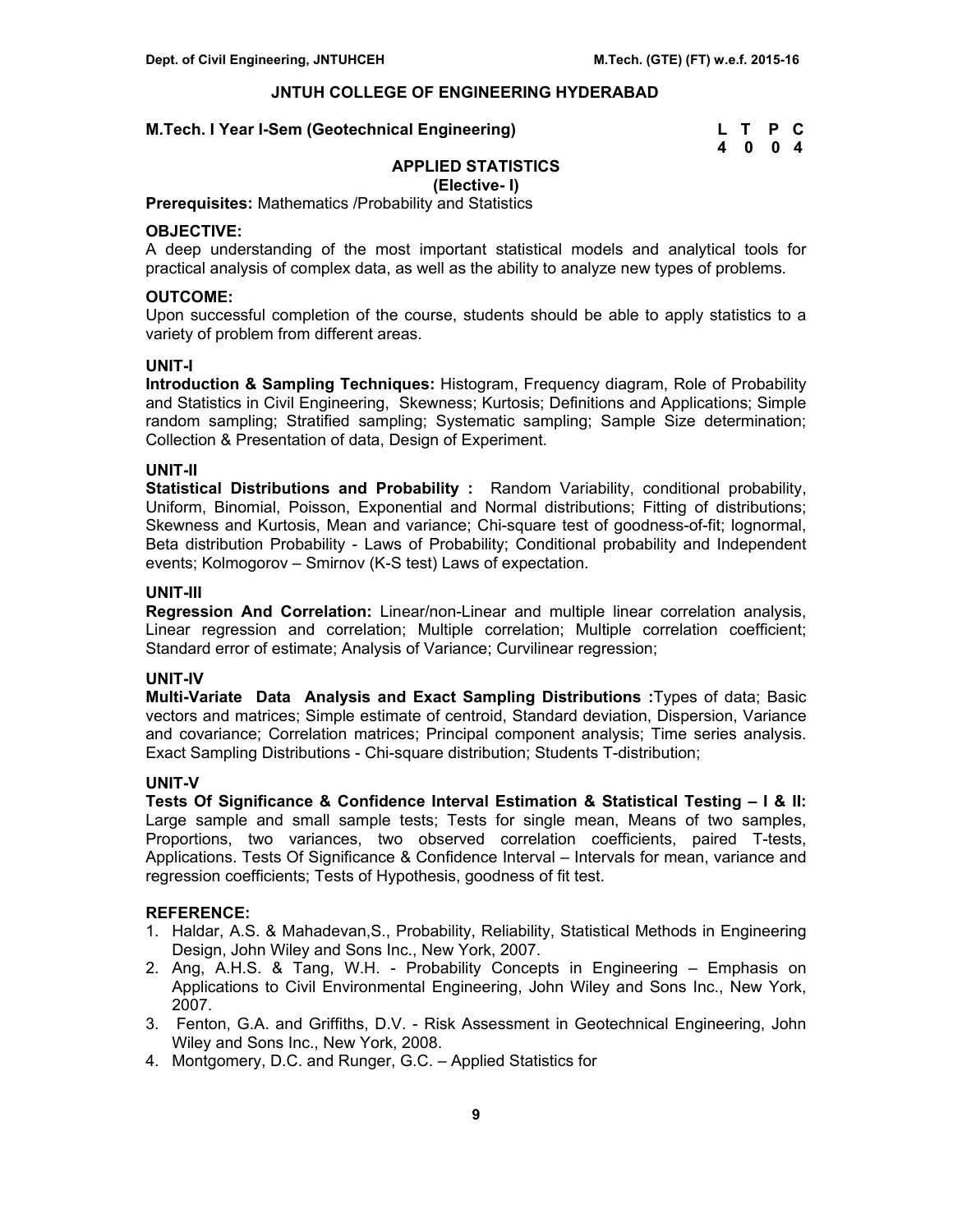# **M.Tech. I Year I-Sem (Geotechnical Engineering)**

| M.Tech. I Year I-Sem (Geotechnical Engineering) | L T P C |  |
|-------------------------------------------------|---------|--|
|                                                 | 4004    |  |

# **GEOENVIRONMENTAL ENGINEERING**

**(Elective 2)** 

#### **Prerequisites:** Environmental Engineering

#### **OBJECTIVE:**

To understand various sources of contamination of ground and to characterize contaminated ground and to find extent of contamination and to get familiarize with various remediation methods.

# **OUTCOME:**

Able to characterize the contaminated ground and identify most appropriate method of remediation for a different sites.

#### **UNIT-I.**

**Sources and Site Characterization:** Scope of Geoenvironmental Engineering, Various Sources of Contaminations, Need for contaminated site characterization; and Characterisation methods.

# **UNIT-II.**

**Solid and Hazardous Waste Management**: Classification of waste, Characterisation of solid wastes, Environmental Concerns with waste, waste management strategies.

#### **UNIT-III**

**Contaminant Transport:** Transport process, Mass-transfer process, Modeling, Bioremediation, Phytoremediation.

#### **UNIT-IV**

**Remediation Techniques:** Objectives of site remediation, various active and passive methods, remediation of NAPL sites, Emerging Remediation Technologies.

# **UNIT-V**

**Landfills:** Types of landfills, Site Selection, Waste Containment Liners, Leachate collection system, Cover system, Gas collection system.

- 1. Phillip B. Bedient, Refai, H. S. & Newell C. J. Ground Water Contamination Prentice Hall Publications, 4<sup>th</sup> Edition, 2008
- 2. Sharma, H. D. and Reddy, K. R. Geoenvironmental Engineering, John Wiley & Sons (2004)
- 3. Rowe, R. K. Geotechnical & Geoenvironmental Engineering Handbook, Kluwer Academic, 2001
- 4. Reddi, L. N. and Inyang, H. I. Geoenvironmental Engineering Principles and Applications, Marcel. Dekker, Inc., New York (2000).
- 5. LaGrega, M. D., Buckingham, P. L. and Evans, J. C. Hazardous Waste Management, New York: McGraw-Hill, 2001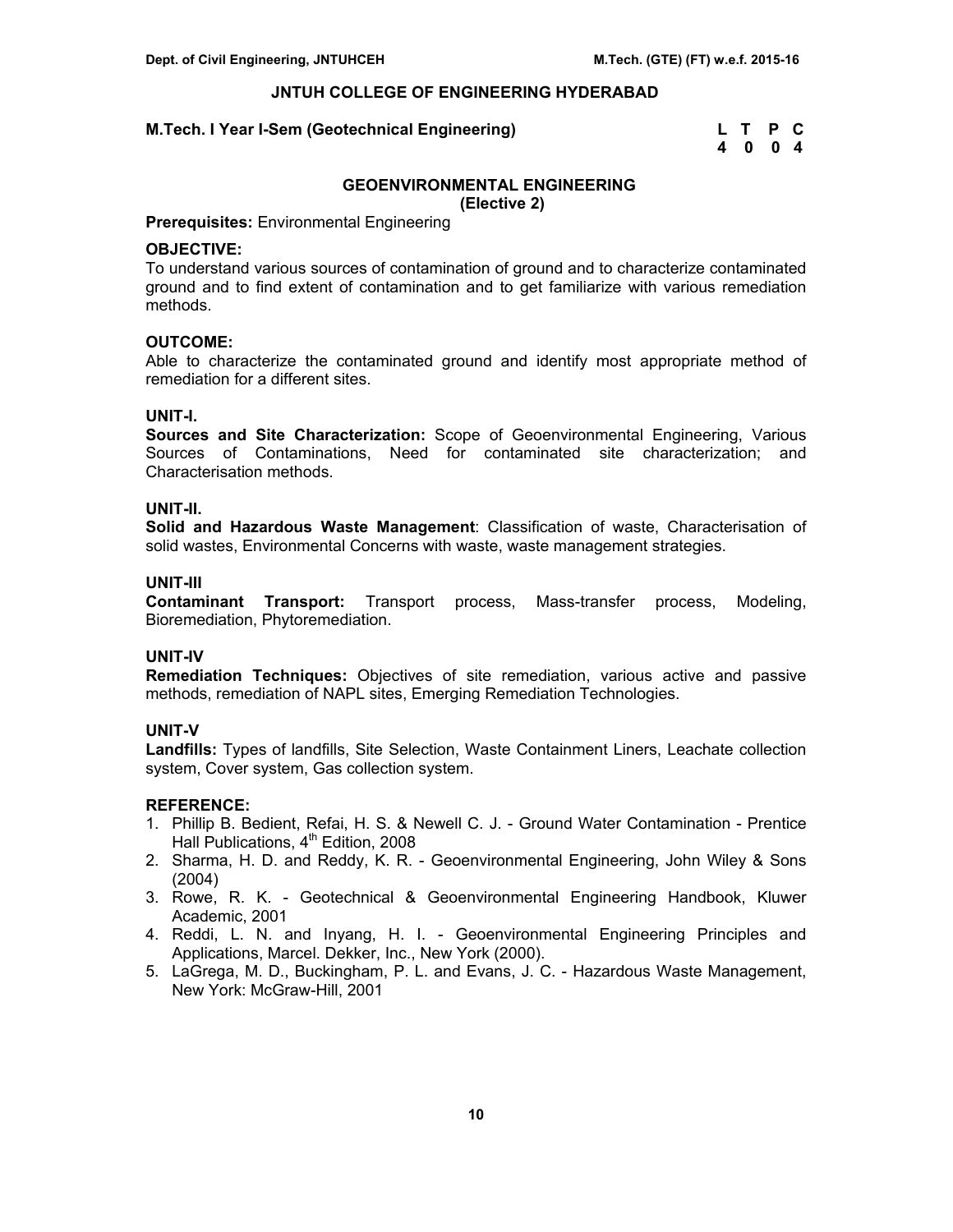#### **M.Tech. I Year I-Sem (Geotechnical Engineering)**

| M.Tech. I Year I-Sem (Geotechnical Engineering) | L T P C |  |
|-------------------------------------------------|---------|--|
|                                                 | 4004    |  |

# **GROUND WATER HYDROLOGY (Elective 2)**

# **Prerequisites:** Hydrology

#### **OBJECTIVE:**

To understand the basics of groundwater hydrology, it's hydrologic and engineering aspects, and the mechanics involved in the study of flow of groundwater. Modeling of ground water flow through aquifers.

# **OUTCOME:**

Able to understand the principles of ground water hydrology and movement and yield of ground water aquifer.

#### **UNIT- I**

**Groundwater**: Groundwater hydrologic cycle. Origin of groundwater, quality of groundwater, vertical distribution of groundwater-zone of aeration and zone of saturation; Geologic formations as aquifers; types of aquifers, porosity, specific yield, specific retention; Permeability, Darcy's law, storage coefficient, Transmissibility.

## **UNIT- II**

**Groundwater flow**: Groundwater flow in one, two and three- dimensions; Groundwater flow contours and their applications; Steady groundwater flow towards a well in confined and unconfined aquifers- Dupuits' and Theism's equations, Formation constants, yield of an open well, interference and well tests; Unsteady flow towards a well – Non-Equilibrium equations – Theis's solution- Jacob and Chow's simplifications, Leaky aquifers.

#### **UNIT- III**

**Modeling and Analysis of Aquifer Systems**: Need, model calibration, single and multicell models, Inverse problems, estimation of regional aquifer problems; aquifer management; linear and non-linear programming methods.

# **UNIT- IV**

**Investigations**: Surface methods of exploration - Electrical resistivity and seismic refraction methods. Subsurface methods; Geophysical logging and resistivity logging; hydrologic maps; groundwater balance; contamination.

# **UNIT- V**

**Artificial Recharge of Groundwater**: Concept of artificial recharge and recharge methods, relative merits, Saline water intrusion, Ghyben-Hergberg relation, shape of interface, control of sea water intrusion.

- 1. David K. Todd Groundwater Hydrology, John Wiley & Sons. New York, 1998
- 2. Bear, J. Hydraulics of Groundwater, McGrawHill, New York, 1979
- 3. Raghunath, H. M. Groundwater, Wiley Eastern Ltd., 1990
- 4. Bauer, Groundwater, John Wiley & Sons, 1992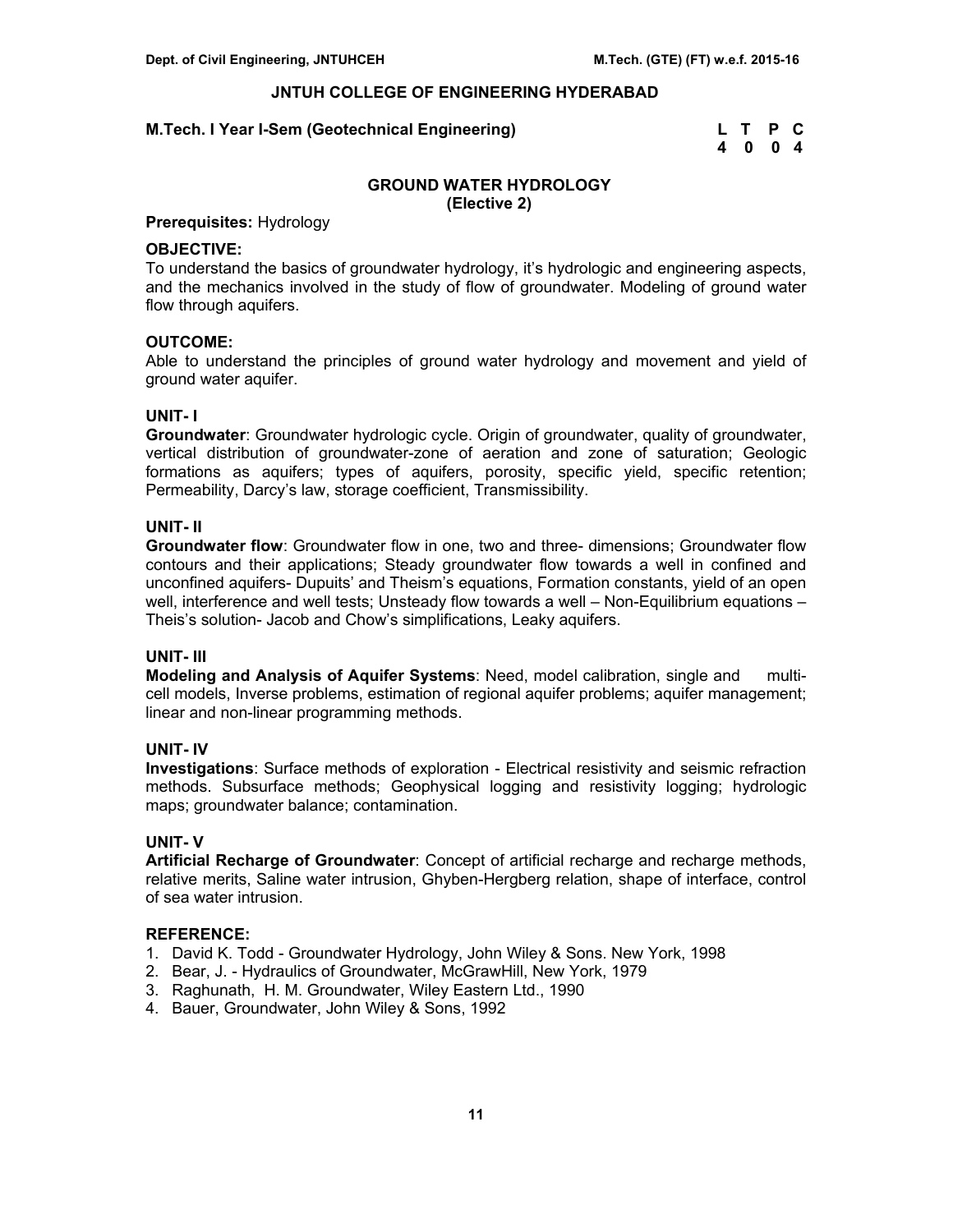# **M.Tech. I Year I-Sem (Geotechnical Engineering)**

| M.Tech. I Year I-Sem (Geotechnical Engineering) | L T P C |  |
|-------------------------------------------------|---------|--|
|                                                 | 4004    |  |

# **GEOTECHNICAL EXPLORATION METHODS**

**(Elective 2)** 

**Prerequisites:** Foundation Engineering or Geotechnical Engineering-II

# **OBJECTIVE:**

To know about the various subsoil exploration methods and its suitability for the specific site. Evaluation of subsoil properties by penetration and geophysical methods.

# **OUTCOME:**

Can identify the effective subsoil exploration method for a specific geotechnical project and evaluation of properties of sub soil for various civil engineering projects.

# **UNIT- I**

**Introduction:** Data required for soil investigation - Methods of Exploration - Planning the Exploration Program

# **UNIT-II**

**Sampling and Programme:** Soil Boring - Soil Samplers and Sampling - Underwater Sampling Groundwater Table (GWT) Location - Number and Depth of Borings - Drilling and/or Exploration of Closed Landfills or Hazardous Waste Sites – Preparation of Soil Report

# **UNIT-III**

**Penetration Tests**: Standard Penetration Test - SPT Correlations - Design *N* Values - Cone Penetration Tests - Field Vane Shear Testing - Borehole Shear Test - Flat Dilatometer Test - Pressuremeter Test.

# **UNIT-IV**

**Rocks:** Rock Sampling – RQD – Strength and modulus from classifications, Classification based on strength & modulus and strength and fracture strain, Geoengineering classification.

# **UNIT-V**

**Non-Destructive testing**: Techniques–sounding techniques, Rader techniques, Ultrasonic pulse wave tests, Bender elements etc.

- 1. Bowles, J. E. Foundation Analysis & Design  $5<sup>th</sup>$  Edition McGraw-Hill Companies, Inc. (1996)
- 2. Das, B. M. Principles of Foundation Engineering  $5<sup>th</sup>$  Edition Nelson Engineering (2004)
- 3. Donald P Coduto Foundation Design Principles and Practices,  $2^{nd}$  edition, Pearson, Indian edition, 2012.
- 4. Goodman Introduction to Rock mechanics, Willey International (1980).
- 5. Geotechnical Investigation Methods: A Field Guide for Geotechnical Engineers.Roy.E HUNT, Taylor & Francis, .2006.
- 6. Handbook of Geotechnical Investigation and Design Tables, Routledge, (2007).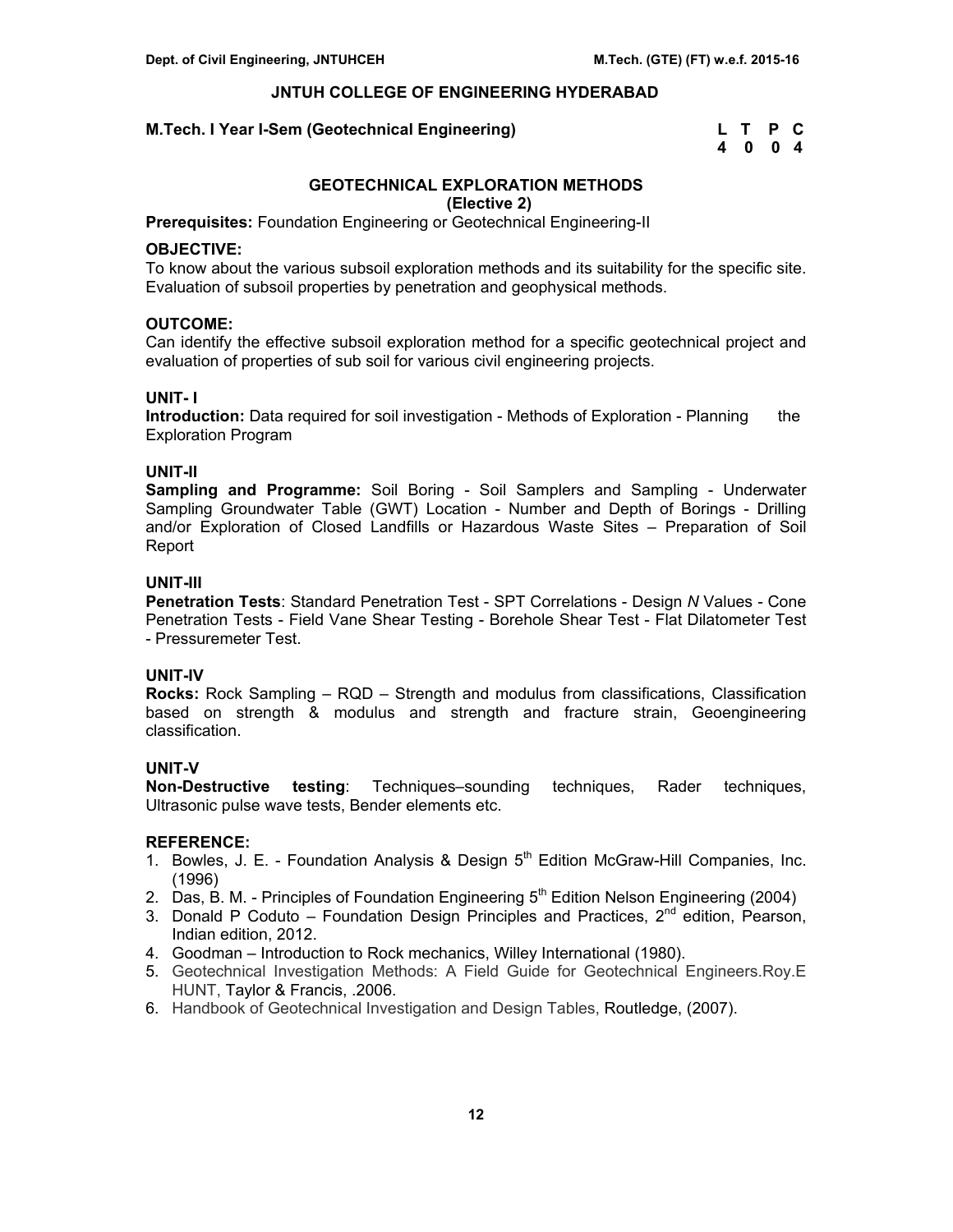#### **M.Tech. I Year I-Sem (Geotechnical Engineering)**

| M.Tech. I Year I-Sem (Geotechnical Engineering) | L T P C |  |
|-------------------------------------------------|---------|--|
|                                                 | 4004    |  |

# **SOIL DYNAMICS AND MACHINE FOUNDATIONS**

**(Elective 3)** 

**Prerequisites:** Foundation Engineering or Geotechnical Engineering-II

#### **OBJECTIVE:**

To understand the wave propagation in soils, determine dynamic properties of soil for analyzing and designing foundations subjected to dynamic loading.

# **OUTCOME:**

Able to understand the fundamentals of wave propagation in soil media, evaluate the dynamic properties of soil, and design foundations for centrifugal and reciprocating machines.

# **UNIT- I**

**Fundamentals of Vibration**: Definitions, Simple harmonic motion, Response of SDOF systems of Free and Forced vibrations with and without viscous damping, Frequency dependent excitation, Logarithmic decrement, Determination of viscous damping, Systems with Two and Multiple degrees of freedom, Vibration measuring instruments.

# **UNIT- II**

**Wave Propagation and Dynamic Soil Properties**: Propagation of seismic waves in soil deposits - Attenuation of stress waves, Stress-strain behavior of cyclically loaded soils, Dynamic soil properties - Laboratory and field testing techniques, Elastic constants of soils, Correlations for shear modulus and damping ratio in sands and clays.

# **UNIT- III**

**Foundation Vibration Analyses**: Types, General Requirements, Permissible amplitude, Allowable soil pressure, Modes of vibration of a rigid foundation block, Vertical vibration of circular foundations resting on Elastic Half Space- Lambs, Reissner, Quinlan & Sungs analogies.

# **UNIT- IV**

**Design of Machine Foundations**: Analysis and design of block foundations for reciprocating engines, IS code of practice design procedure for foundations of reciprocating and impact type machines. Vibration isolation and absorption techniques.

# **UNIT- V**

**Machine Foundations on Piles**: Introduction, Analysis of piles under vertical vibrations, Analysis of piles under translation and rocking, Design procedure for a pile supported machine foundation.

- 1. Swami Saran Soil Dynamics and Machine Foundation, Galgotia Publications Pvt. Ltd. (2010)
- 2. Prakash, S. Soil Dynamics, McGraw Hill Book Company (1981)
- 3. I.Chowdhary and S P Dasgupta Dynamics of Structures and Foundation, 2009.
- 4. Arya, S. D, O'Neil, M. and Pincus, G.- Design of Structures and Foundations for Vibrating Machines, Gulf Publishing Co., 1979.
- 5. Prakash, S. and Puri, V. K. Foundation for Machines: Analysis and Design, John Wiley & Sons, 1998.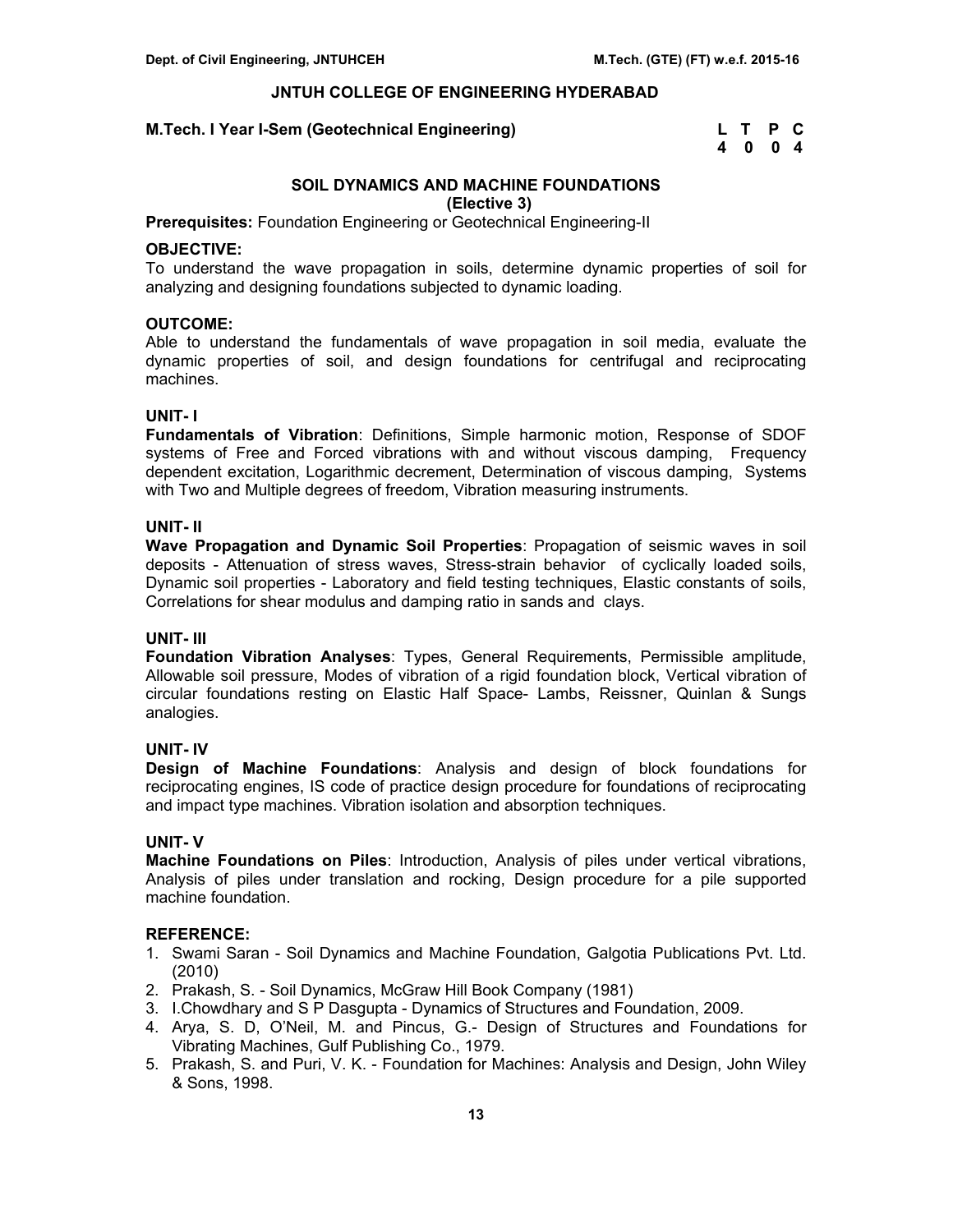- 6. Kameswara Rao, N. S. V. Vibration Analysis and Foundation Dynamics, Wheeler Publication Ltd., 1998.
- 7. Richart, F. E. Hall J. R and Woods R. D. Vibrations of Soils and Foundations, Prentice Hall Inc., 1970.
- 8. Das, B. M. Principles of Soil Dynamics, PWS KENT publishing Company, Boston.2002
- 9. Bharat Bhushan Prasad Advanced Soil Dynamics and Earthquake Engineering, PHI Learning Pvt. Limited, New Delhi, 2011.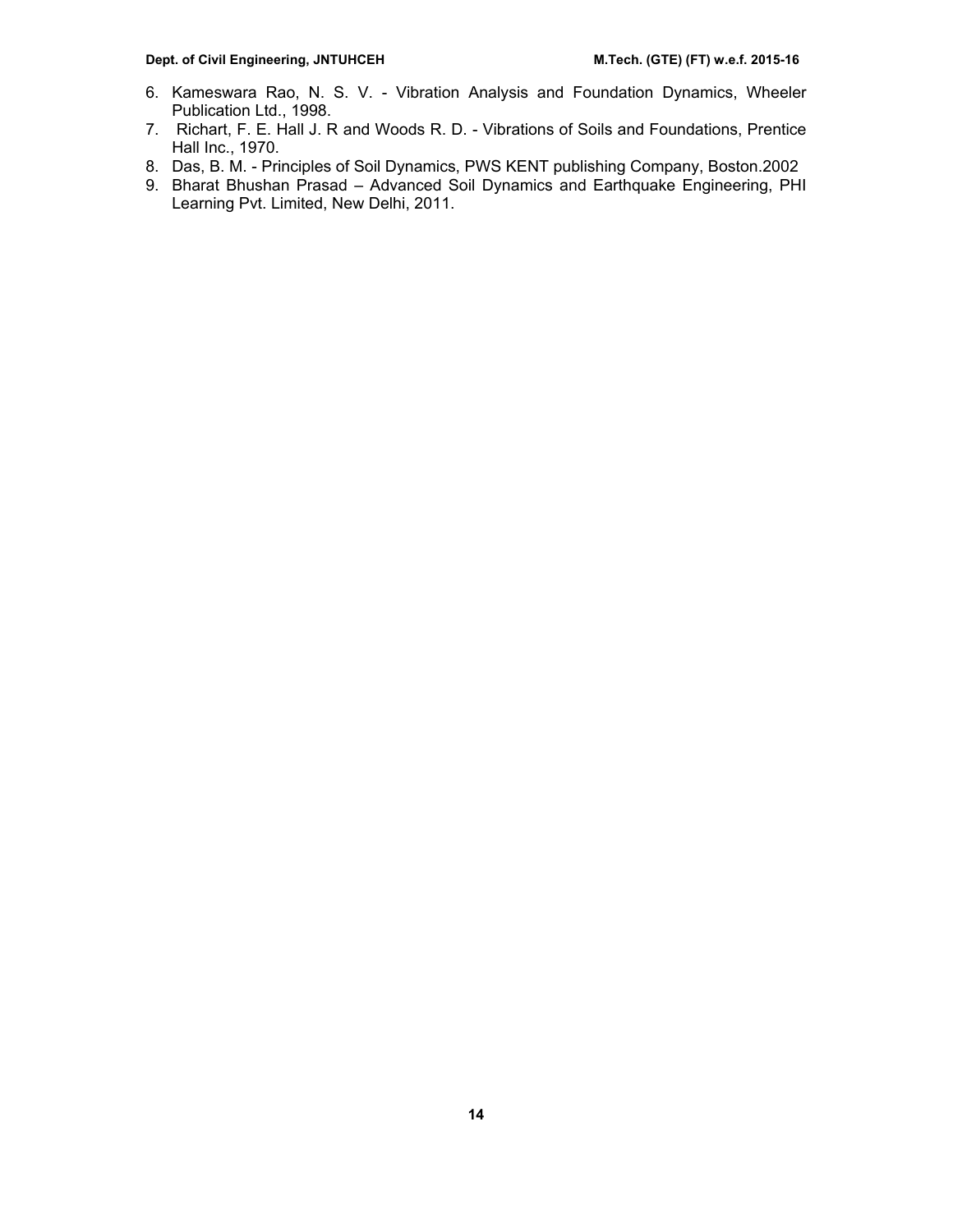#### **M.Tech. I Year I-Sem (Geotechnical Engineering)**

| M.Tech. I Year I-Sem (Geotechnical Engineering) | L T P C |  |
|-------------------------------------------------|---------|--|
|                                                 | 4004    |  |

# **PHYSICAL MODELLING IN GEOTECHNICAL ENGINEERING (Elective-3)**

**Prerequisites:** Soil Mechanics or Geotechnical Engineering-I

# **OBJECTIVE:**

To learn fundamental knowledge and techniques related to physical modeling in geotechnical boundary value problems, including similitude, principles of measurement and test program.

# **OUTCOME:**

Student will be able to understand scaling laws and modeling considerations for physical modeling in geotechnical problems both for static and dynamic conditions.

#### **UNIT-I**

**Similitude and Modeling Principles:** Importance of physical Modeling, scaling laws, smallscale model studies in 1-g and N-g, historical Perspectives.

#### **UNIT-II**

**Design of physical model and model ground preparation:** scale effects, flexible and rigid boundary conditions, preparation of sand/clay bed preparation, wet pluviation, dry pluviation, tamping techniques, slurry consolidation, uniformity of sand/clay beds.

#### **UNIT-III**

**Model planning and measurement strategy:** Selection of Model dimension, model containers, preparation of models to test shallow and deep foundations, pull-out behavior, retaining walls, shaking table studies, vertical and inclined loading system, Perspex walls, markers, digital analysis.

# **UNIT-IV**

**Sensors and Data Acquisition: S**train gauges, Load cells, Earth Pressure Transducers, LVDTs, Linear Potentiometers, pore pressure transudes, accelerometers, Hydraulic jack, calibration methods, dead weight calibration, pneumatic calibration, frequency of calibration, calibration charts, calibration factor, In-soil & fluid calibration, data acquisition system.

#### **UNIT-V**

**Recent Developments in Physical Modelling**: Static behaviour of shallow and deep foundations, Piles subjected to lateral loading, behaviour of foundation subjected to earthquake loading, foundations subjected to cyclic loading, use of shaking table, behaviour of foundations on expansive soils.

- 1. David muir wood, Geotechnical Modelling, Spon Press, Taylor & Francis, 2004.
- 2. Madabhushi, G. Centrifuge Modeling for Civil Engineers, CRC Press, Taylor and Francis Group, 2015.
- 3. Taylor, R.N. Geotechnical Centrifuge Technology, Taylor and Francis Publication, 1995.
- 4. Charles Ng, Zhang, L.M., and Wang, Y.H. (2006) : Proceedings of  $6<sup>th</sup>$  International Conference on Physical Modeling in Geotechnics, Hong Kong.
- 5. S. Springman, J. Laue & L. Seward, Proceedings of the 7th International Conference on Physical Modelling in Geotechnics, Zurich, Switzerland, 2010.
- 6. Gaudin, C. & White, D. The Proceedings of the  $8<sup>th</sup>$  international conference on Physical modeling in Geotechnics, Perth, Australia, 2014.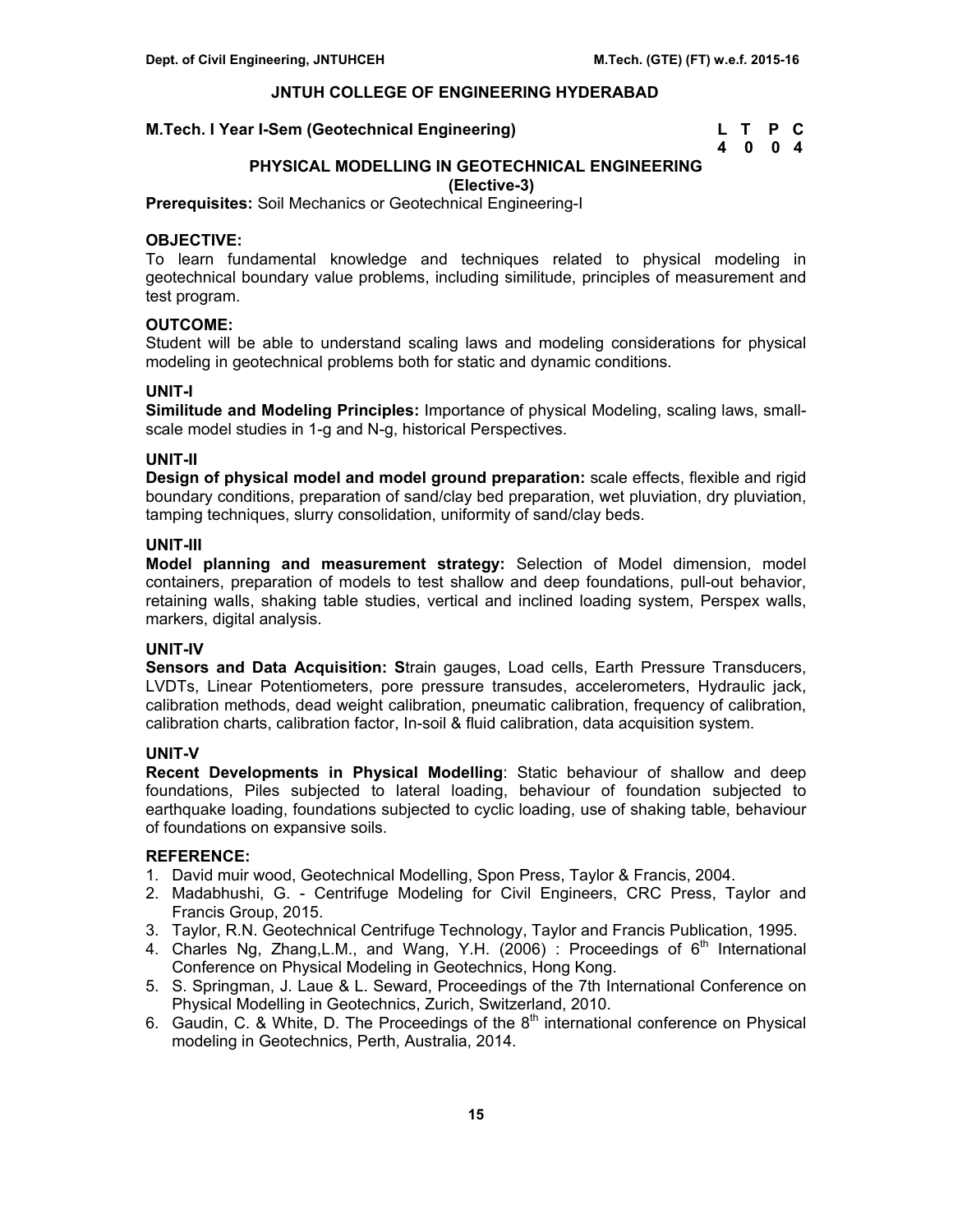# **M.Tech. I Year I-Sem (Geotechnical Engineering)**

| M.Tech. I Year I-Sem (Geotechnical Engineering) | L T P C |  |
|-------------------------------------------------|---------|--|
|                                                 | 4004    |  |

# **OFFSHORE GEOTECHNICAL ENGINEERING (Elective-3)**

**Prerequisites:** Soil Mechanics and Foundation Engineering or Geotechnical Engg.-I&II

# **OBJECTIVE:**

To understand differences between the soil and loading conditions of on-shore and offshore structures, various types of offshore foundation systems, and to evaluate the performance of offshore structures.

# **OUTCOME:**

Students should be able to design and evaluate the performance of offshore foundations.

# **UNIT- I**

**The nature of Submarine Soils**: origin, classification and distribution of marine sediments; in-situ stress state in submarine deposits; inorganic clay deposits; calcareous sediments; siliceous sediments. Offshore Geotechnical Investigations: phases of the investigation, geophysical survey, drilling and sampling procedures, in-situ testing techniques, laboratory testing.

# **UNIT- II**

**Foundations for Offshore Gravity Structures**: construction, installation, instrumentation of gravity platforms, stability analysis, deformation analysis based on elastic theory, piping and erosion. Design of suction piles for offshore structure.

# **UNIT- III**

**Foundations for Jack-up Rigs**: foundations types and design loads, Prediction of individual footing performance, prediction of mat footing performance, seabed anchors, load capacity of anchors, breakout forces, anchor systems for floating structures.

# **UNIT- IV**

**Offshore Pile Foundations**: types of offshore piles, temporary support of piled structures, dynamic analysis of pile driving, axial load capacity, axial deformation analysis, Lateral loading, and dynamic response.

# **UNIT -V**

**Seafloor Stability**: causes of seafloor instability, geological features of submarine slides, mechanisms of instability, slope stability under gravity forces and wave forces, Effects of soil instability on piles, installation and stability of submarine pipelines.

- 1. Marine Geotechnics H.G. Poulos (1988), Prentice Hall Inc.
- 2. Construction of marine and offshore structures Ben C Gerwick, jr., CRC Press, Taylor and Francis Group.(2012)
- 3. Seabed Reconnaissance and Offshore Soil Mechanics (for the installation of petroleum structures) – Pierre LE Tirant (1979), Gulf Publishing Company, Houston, Texas.
- 4. API (2000) Recommended Practice for Planning, Designing and Constructing Fixed Offshore Platforms – API, RP2A.
- 5. Pile design and construction practice M J Tomlinson, View point Publications, Palladian Publications Limited.(1987)
- 6. Port Engineering planning, construction, maintenance and security George P Tsinker, John Wiley & Sons, Inc. (2004)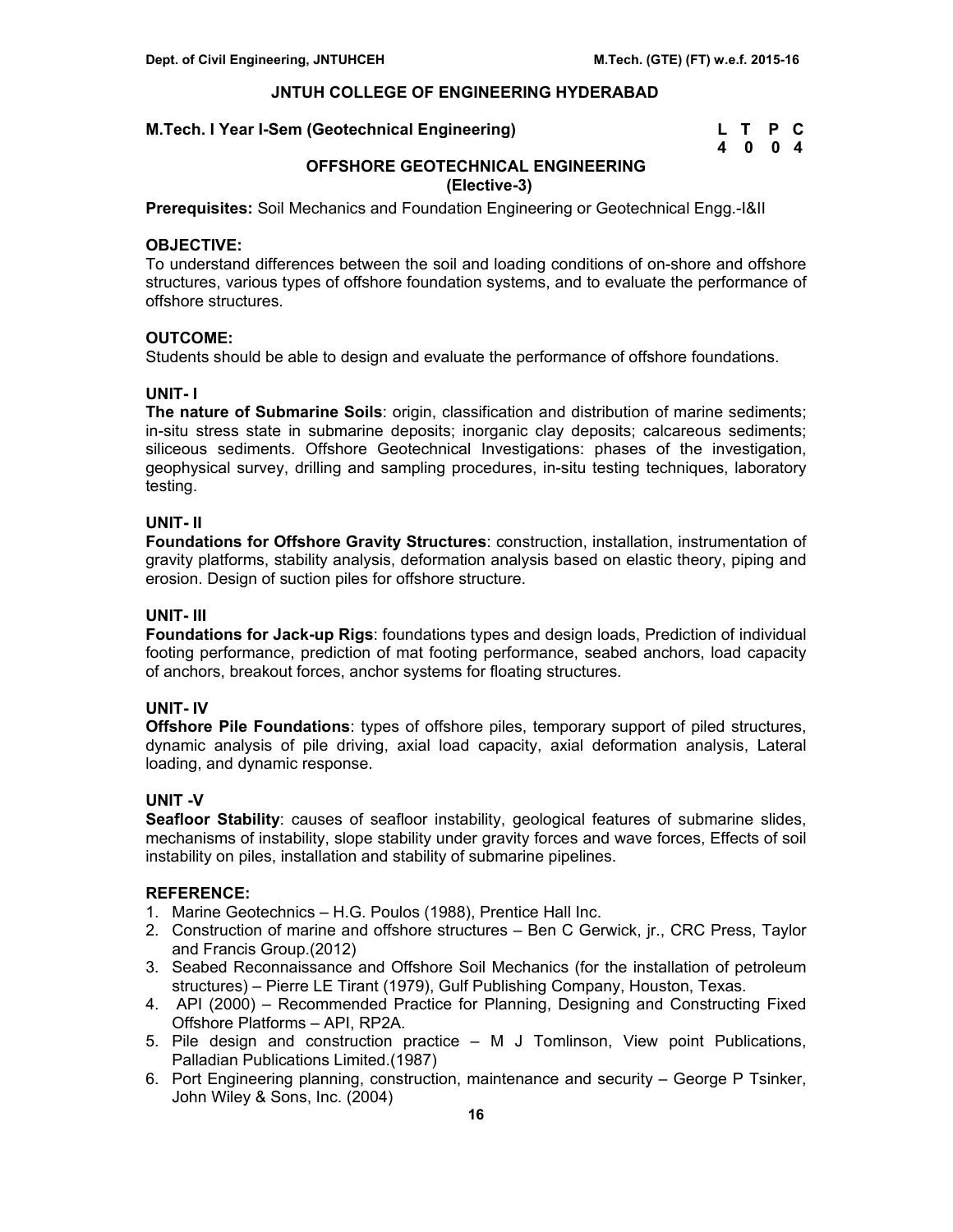| M.Tech. I Year I-Sem (Geotechnical Engineering) | L T P C |  |  |
|-------------------------------------------------|---------|--|--|
|                                                 | 4004    |  |  |

# **ENVIRONMENT AND ECOLOGY (Elective-4)**

**Prerequisites:** None

# **OBJECTIVE:**

To develop a conceptual outlook on various ecological facets of environment.

# **OUTCOME:**

Knowledge on Ecosystems and Ecological Balances, An outlook on living and non-living resources as well as energy resources of environment.

# **UNIT- I**

**Environment,** Ecology and Sustaining the Earth; Nature and Humans: Earth, population, environment.

# **UNIT- II**

**Ecosystems;** Ecosystem, ecology of populations, human population dynamics – growth and urbanization; environmental economics and politics.

# **UNIT - III**

**Ecological Balances** – Material cycles in ecosphere, Matter and Energy Resources; Energy flow in ecosystems; bio-geochemical systems.

# **UNIT- IV**

**Air, Water and Soil Resources:** Air Resources, pollution, global warning, ozone depletion; water resources – surface and groundwater, sources of pollution; soil resources – conservation, contamination, salt water intrusion, hazardous wastes.

# **UNIT** -**V**

**Living Resources Food resources,** pesticides, pest control: land resources – forests, wetlands, wilderness, national parks; wild plants and animal resources, Energy and Mineral Exploitation: perpetual and renewable energy; non-renewable energy; non-renewable mineral resources, solid and hazardous wastes.

#### **REFERENCE:**

1. Environmental Science by Tyley Miller- Brooks Cole(2012)

*2.* Concepts of Ecology by Edward J Kormondy - Phi Learning (2009)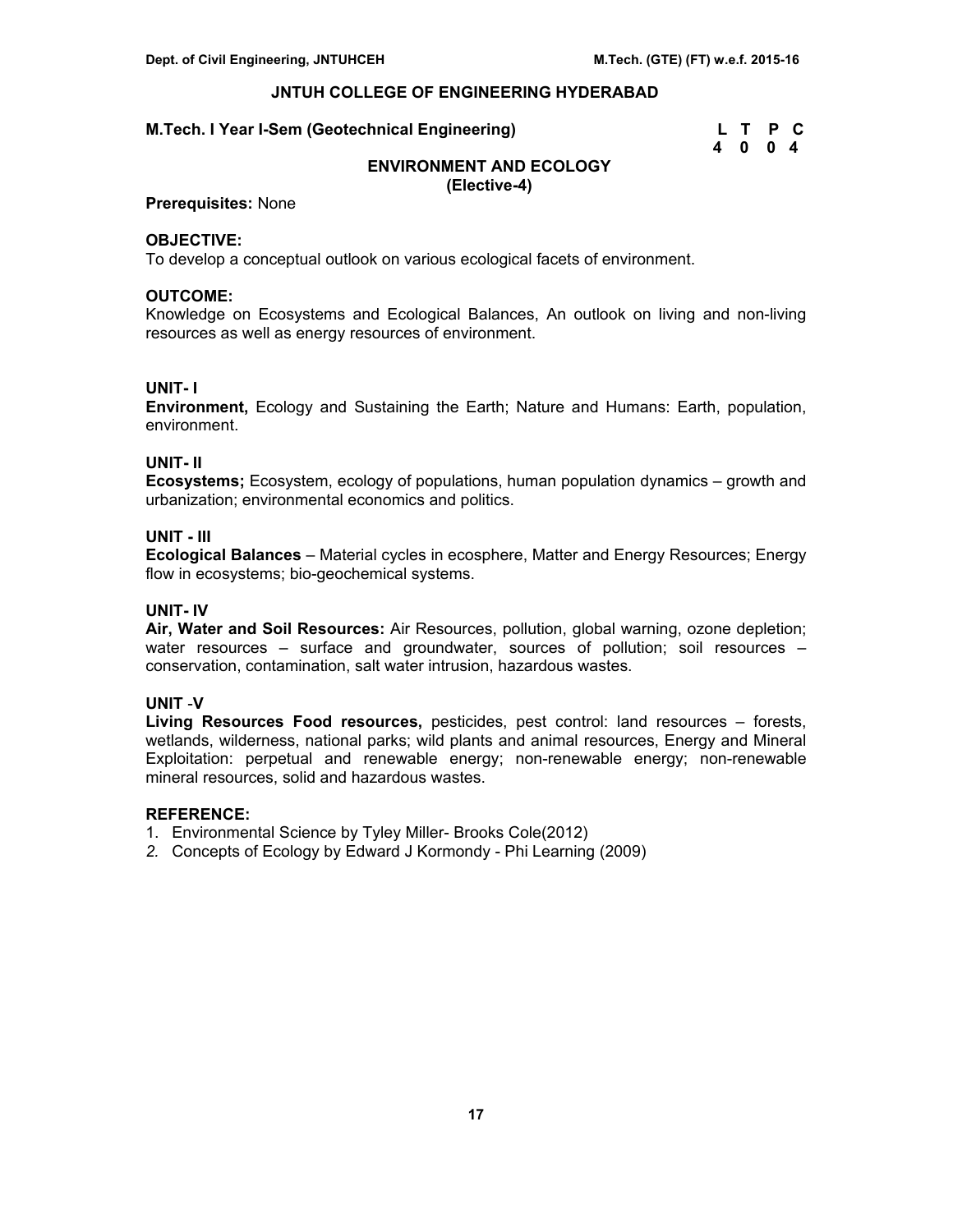#### **M.Tech. I Year I-Sem (Geotechnical Engineering)**

| M.Tech. I Year I-Sem (Geotechnical Engineering) | L T P C |  |  |
|-------------------------------------------------|---------|--|--|
|                                                 | 4004    |  |  |

# **NUMERICAL METHODS (Elective-4)**

#### **Prerequisites:** Mathematics

#### **OBJECTIVE:**

This course offers an introduction to numerical linear algebra. Topics include direct and iterative methods for linear systems, eigen value problems and numerical solution for differential equations.

# **OUTCOME:**

Will be able to model numerically using one of the method for various problems. Numerical approach enables solution of a complex problem with simple operations.

#### **UNIT- I**

**Approximations and Errors in Numerical Methods**; Solutions of Algebraic and Transcendental Equations, Bisection, False Position, Secant & Iterative Methods, Newton-Raphson, Horner's Methods; Comparison of Iterative Methods.

#### **UNIT- II**

**Simultaneous Linear Algebraic Equations** – methods of solution using inverse of the matrix, method of successive elimination, Iterative methods – Gauss-Siedel method, Relaxation method; Applications.

# **UNIT- III**

**Matrix Inversion and Eigen value Problems** – Power, Jacobi Methods; Calculus of Finite Differences – Differences, Difference Formulae, Difference Table, Factorial Notation; Interpolation – Lagrange's, Newton's, Hermite's, Spline, Inverse Interpolation; Applications.

# **UNIT- IV**

**Numerical Differentiation** – Derivatives, Maxima and Minima of a Tabulated Function; Numerical Integration – Quadrature, Romberg's, Euler-Maclaurin, Double Integration; Applications.

#### **UNIT- V**

**Numerical Solution of Ordinary Differential Equations** - Modified Euler's, Runge-Kutta's, Predictor-Corrector, Milne's Methods; Partial Differential Equations - Finite Difference Approximations, Elliptic, Laplace, Parabolic, Hyperbolic Equations; Applications.

- 1. Grewal, B. S. Numerical Methods in Engineering & Science, Khanna Publishers, 1999
- 2. Indian culture values and professional ethics by PSR Murthy, BS Publications
- 3. Chapra, S. C. & Canade, R. P. Numerical Methods for Engineers, McGraw Hill publications, 2011
- 4. by Joe D Hoffman, Hoffman D Hoffman, Steven Frankel, Numerical Methods For Engineers and Scientists Second Edition, 2001
- 5. Ethics in Engineering, Mike W.Martin & Roland Schinzinger. TMH Publishers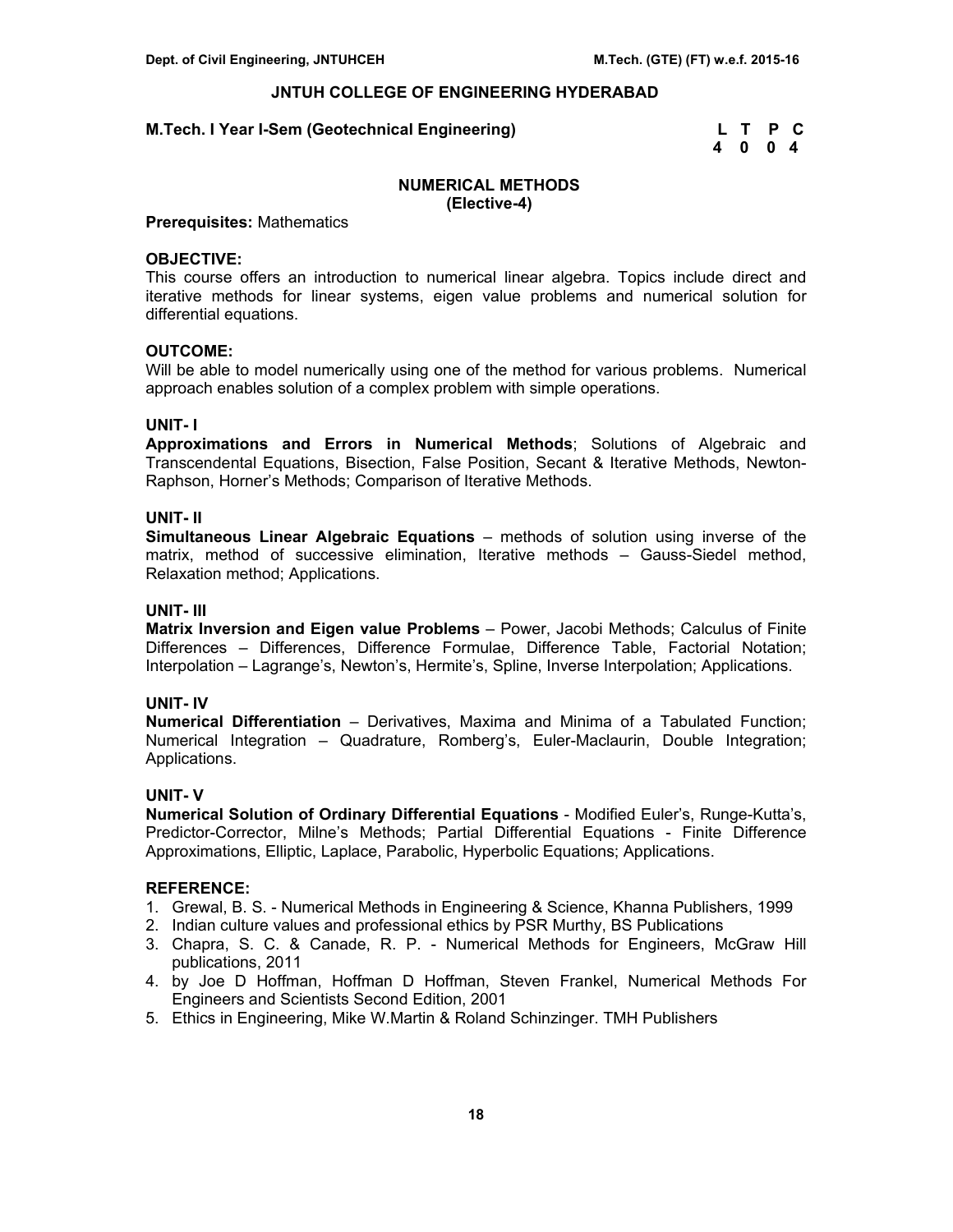#### **M.Tech. I Year I-Sem (Geotechnical Engineering)**

| M.Tech. I Year I-Sem (Geotechnical Engineering) | L T P C |  |  |
|-------------------------------------------------|---------|--|--|
|                                                 | 4004    |  |  |

# **DISASTER MANAGEMENT (Elective-4)**

# **Prerequisites:** None

#### **OBJECTIVE:**

To understand the nature of various types of natural disasters and to develop Skills to develop disaster management plans.

#### **OUTCOME:**

Knowledge on the causes and effects of natural disasters like floods, cyclones, earthquakes etc. An integrated approach on mitigation and management of disasters and skill for the development of action oriented disaster management plan.

#### **UNIT-I:**

**Overview of Natural disasters**- Tropical cyclones, Floods, Droughts, Earthquakes & Tsunamis, Severe Thunderstorms & Tornadoes- Need for Disaster Management Plan;

#### **UNIT-II:**

**Cyclone warning system in India**- cyclone disaster management plan, Floods-Flood management in India; Warning system for major river basins-Role of Central Water Commission; Water purification technologies in flood affected areas, Droughts-Meteorological drought and agricultural drought; monsoon long range Forecasts- Drought management plan-parameters & assessment; Drought Monitoring

#### **UNIT-III:**

**Earthquakes-seismity in India**- status of prediction and disaster management; Tsunamis; Landslides and Avalanches; Volcanoes

# **UNIT-IV:**

**Hazards associated with convective clouds** -Thunderstorms-Lightning; Tornadoes Waterspouts-Hail storms, Aviation hazards and safety measures.

#### **UNIT-V:**

**Key Factors in Disaster management** – Early warning, communications, Response by administration, Disaster Management & Mitigation- National Disaster Management Authority (NDMA) Govt of India.

- 1. Natural Disaster Management: New Technologies and Opportunities by Subir Ghosh; Icfai University Press
- 2. Earth and Atmospheric Disasters Management by N.Pandharinath and C.K.Rajan, BS **Publication**
- 3. Natural Hazards and Disaster Management by R.B.Singh; Rawat Publication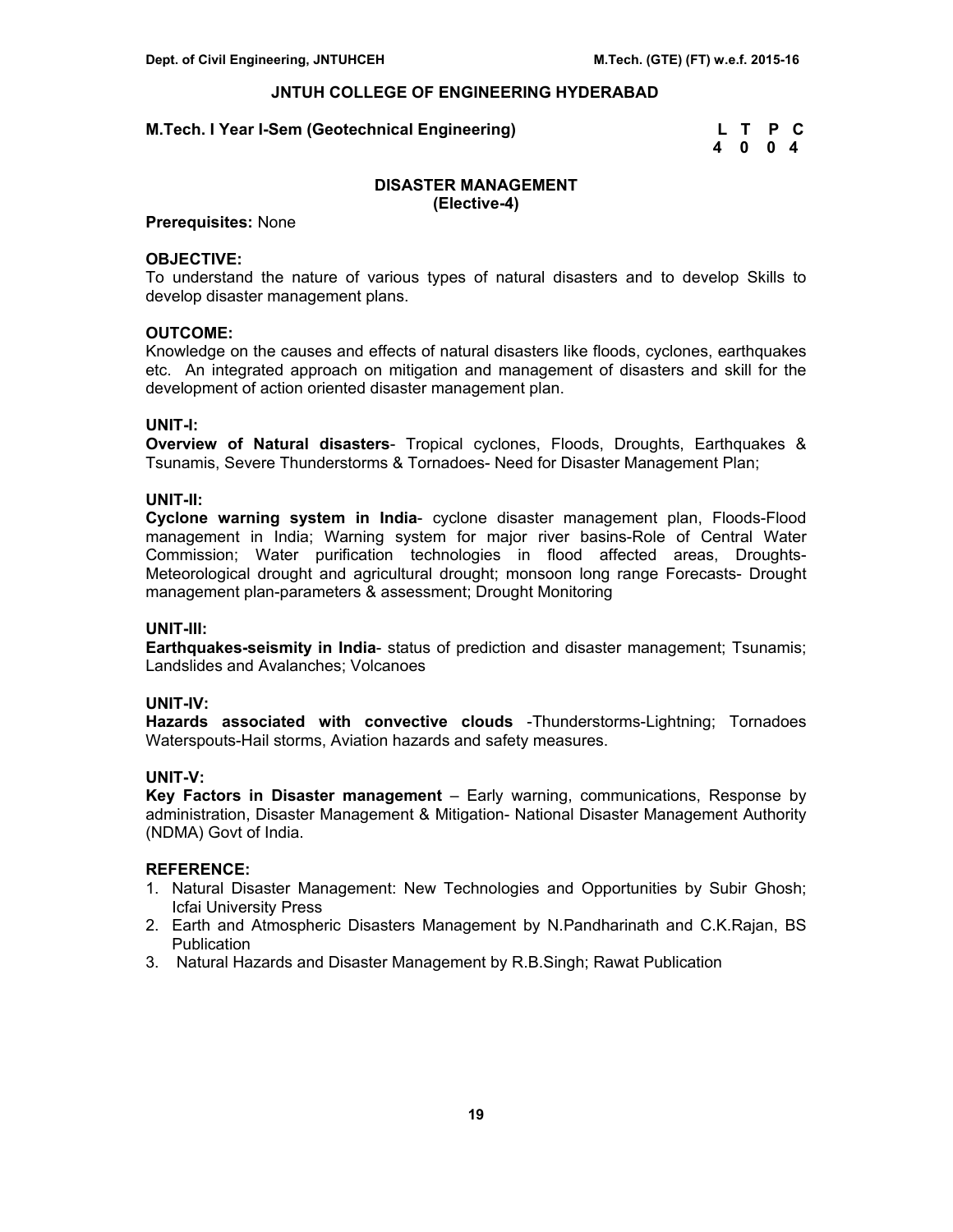# **M.Tech. I Year I-Sem (Geotechnical Engineering)**

| M.Tech. I Year I-Sem (Geotechnical Engineering) | L T P C |  |  |
|-------------------------------------------------|---------|--|--|
|                                                 | 0 0 4 2 |  |  |

# **ADVANCED GEOTECHNICAL ENGINEERING LABORATORY– I**

**Prerequisites:** Geotechnical Engineering Lab

# **OBJECTIVE:**

To Obtain Physical and Engineering Properties of Various Soil Subjected to various conditions.

# **OUTCOME:**

Enables the Students to learn and conduct appropriate tests on soil, So as to apply the obtained results for a specific civil engineering project.

- 1. Wet Sieve Analysis
- 2. Consistency Limits
- 3. Oedometer Test for  $c_c$  and  $c_v$ .
- 4. Direct Shear Test
- 5. Triaxial Tests- UU Test
- 6. Triaxial Tests- CU Test
- 7. Block Vibration Test
- 8. Pollutant Transport using column test
- 9. Determination of Chlorides and Sulphates in soils
- 10. Model plate Load test.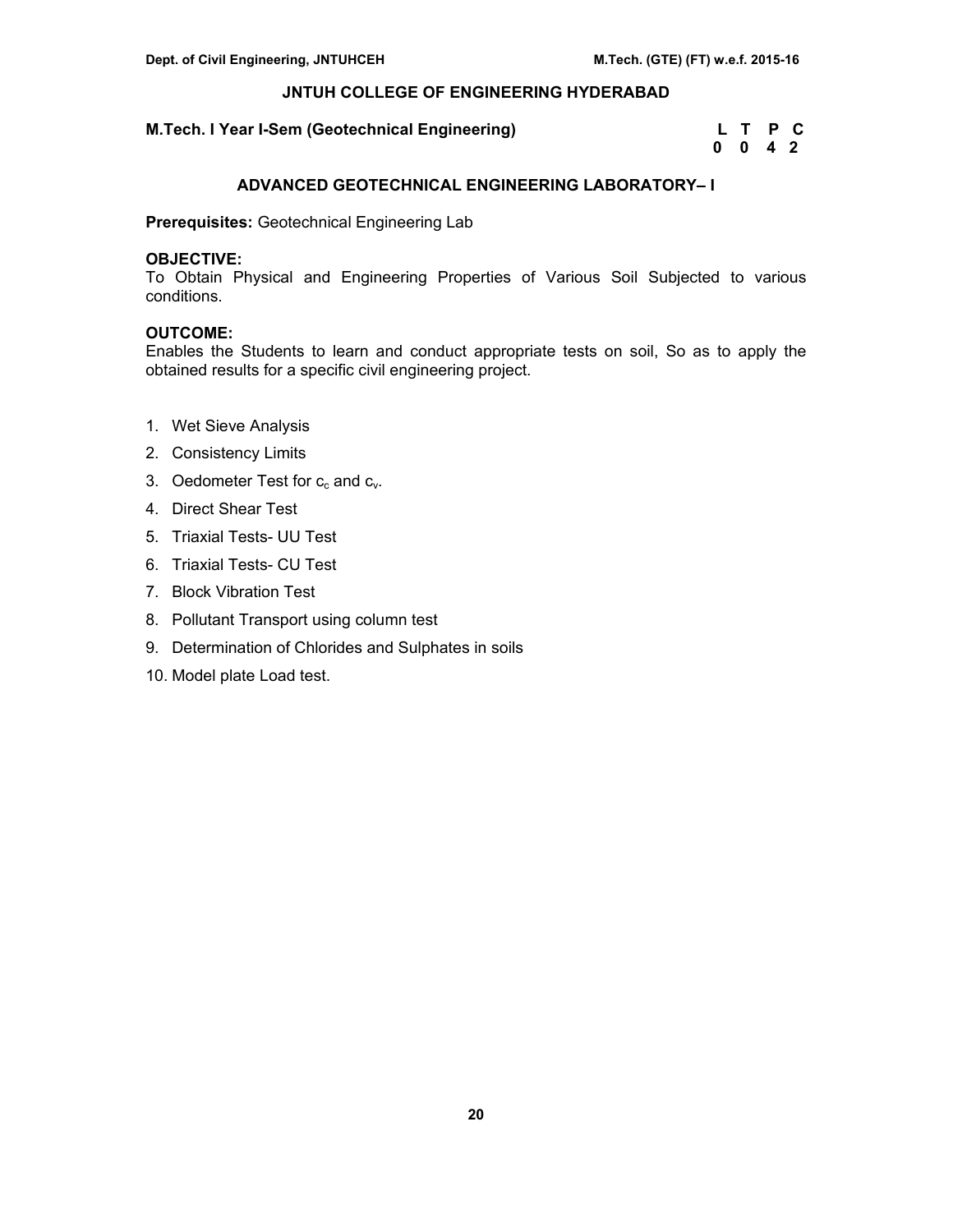# **M.Tech. I Year I-Sem (Geotechnical Engineering)**

| M.Tech. I Year I-Sem (Geotechnical Engineering) | L T P C            |  |
|-------------------------------------------------|--------------------|--|
|                                                 | $0 \t 0 \t 4 \t 2$ |  |

# **SOFT SKILLS LAB (Activity-based)**

# **Prerequisites:** None

# **OBJECTIVES**

- $\geq$  To improve the fluency of students in English
- $\approx$  To facilitate learning through interaction
- $\gg$  To illustrate the role of skills in real-life situations with case studies, role plays etc.
- $\geq$  To train students in group dynamics, body language and various other activities which boost their confidence levels and help in their overall personality development
- **& To encourage students develop behavioral skills and personal management skills**
- $\gg$  To impart training for empowerment, thereby preparing students to become successful professionals

# **OUTCOMES**

- $\bullet$  Developed critical acumen and creative ability besides making them industry-ready.
- $\bullet$  Appropriate use of English language while clearly articulating ideas.
- & Developing insights into Language and enrich the professional competence of the students.
- **Enable students to meet challenges in job and career advancement.**

# **INTRODUCTION**

Definition and Introduction to Soft Skills – Hard Skills vs Soft Skills – Significance of Soft/Life/Self Skills – Self and SWOT Analysis *and*

- **1. Exercises on Productivity Development** 
	- Effective/ Assertive Communication Skills (Activity based)
	- Time Management (Case Study)
	- Creativity & Critical Thinking (Case Study)
	- Decision Making and Problem Solving (Case Study)
	- Stress Management (Case Study)
- **2. Exercises on Personality Development Skills** 
	- Self-esteem (Case Study)
	- Positive Thinking (Case Study)
	- Emotional Intelligence (Case Study)
	- Team building and Leadership Skills (Case Study)
	- Conflict Management (Case Study)

# **3. Exercises on Presentation Skills**

- **Netiquette**
- Importance of Oral Presentation Defining Purpose- Analyzing the audience-Planning Outline and Preparing the Presentation- Individual & Group Presentation- Graphical Organizers- Tools and Multi-media Visuals
- One Minute Presentations (Warming up)
- PPT on Project Work- Understanding the Nuances of Delivery- Body Language – Closing and Handling Questions – Rubrics for Individual Evaluation (Practice Sessions)

# **4. Exercises on Professional Etiquette and Communication**

• Role-Play and Simulation- Introducing oneself and others, Greetings, Apologies, Requests, Agreement & Disagreement….etc.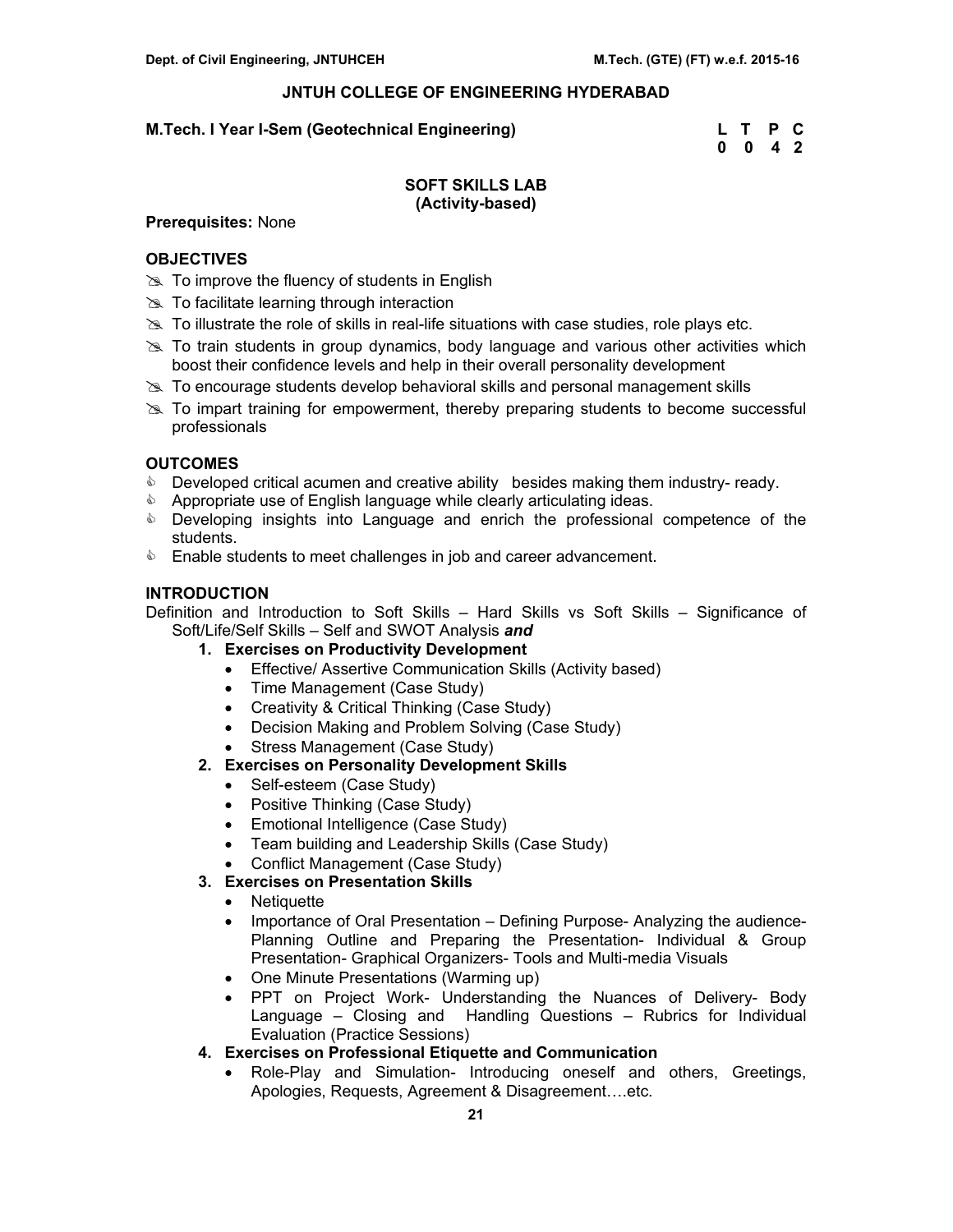- Telephone Etiquette
- Active Listening
- Group Discussions (Case study)- Group Discussion as a part of Selection Procedure- Checklist of GDs
- Analysis of Selected Interviews (Objectives of Interview)
- Mock-Interviews (Practice Sessions)
- Job Application and Preparing Resume
- Process Writing (Technical Vocabulary) Writing a Project Report-**Assignments**

# **5. Exercises on Ethics and Values**

Introduction –– Types of Values - Personal, Social and Cultural Values - Importance of Values in Various Contexts

- Significance of Modern and Professional Etiquette Etiquette (Formal and Informal Situations with Examples)
- Attitude, Good Manners and Work Culture (Live Examples)
- Social Skills Dealing with the Challenged (Live Examples)
- Professional Responsibility Adaptability (Live Examples)
- Corporate Expectations
- **P** Note: Hand-outs are to be prepared and given to students.
- $\mathcal{F}$  Training plan will be integrated in the syllabus.
- $\mathcal{F}$  Topics mentioned in the syllabus are activity-based.

# **SUGGESTED SOFTWARE:**

- ) The following software from **'train2success.com'** 
	- o Preparing for being Interviewed
	- o Positive Thinking
	- o Interviewing Skills
	- o Telephone Skills
	- o Time Management
	- o Team Building
	- o Decision making

# **SUGGESTED READING:**

- 1. Alex, K. 2012. Soft Skills. S. Chand Publishers
- 2. Management Shapers. 2011. Collection of 28 Books by different Authors. Universities Press.
- 3. Sherfield, Robert M. 2005. et al Cornerstone: Developing Soft Skills. Pearson
- 4. Suresh Kumar,E; Sreehari, P. & Savithri, J. 2011. Communication Skills and Soft Skills-An Integrated Approach. New Delhi: Pearson
- 5. The ACE of Soft Skills by Gopalaswamy Ramesh & Mahadevan Ramesh. 2013. Pearson Publishers. New Delhi.
- 6. Patnaik, P. 2011. Group Discussion and Interview Skills. New Delhi: Foundation
- 7. Sudhir Andrews. 2009. How to Succeed at Interviews. New Delhi: Tata McGraw Hill
- 8. Sasikumar, V & Dhamija, P.V. 1993. Spoken English A Self-Learning Guide to Conversation Practice. New Delhi: Tata McGraw-Hill
- 9. Dixson, Richard J. Everyday Dialogues in English. Prentice Hall India Pvt Ltd
- 10. Mukhopadhyay. L et al. 2012. Polyskills. New Delhi: CUP India Pvt Ltd
- 11. Rizvi, M. A. 2005. Effective Technical Communication. New Delhi: Tata McGraw Hill
- 12. The Hindu Speaks on Education by the Hindu Newspaper
- 13. Naterop, B. Jean and Revell, Rod. 2004. Telephoning in English. Cambridge: CUP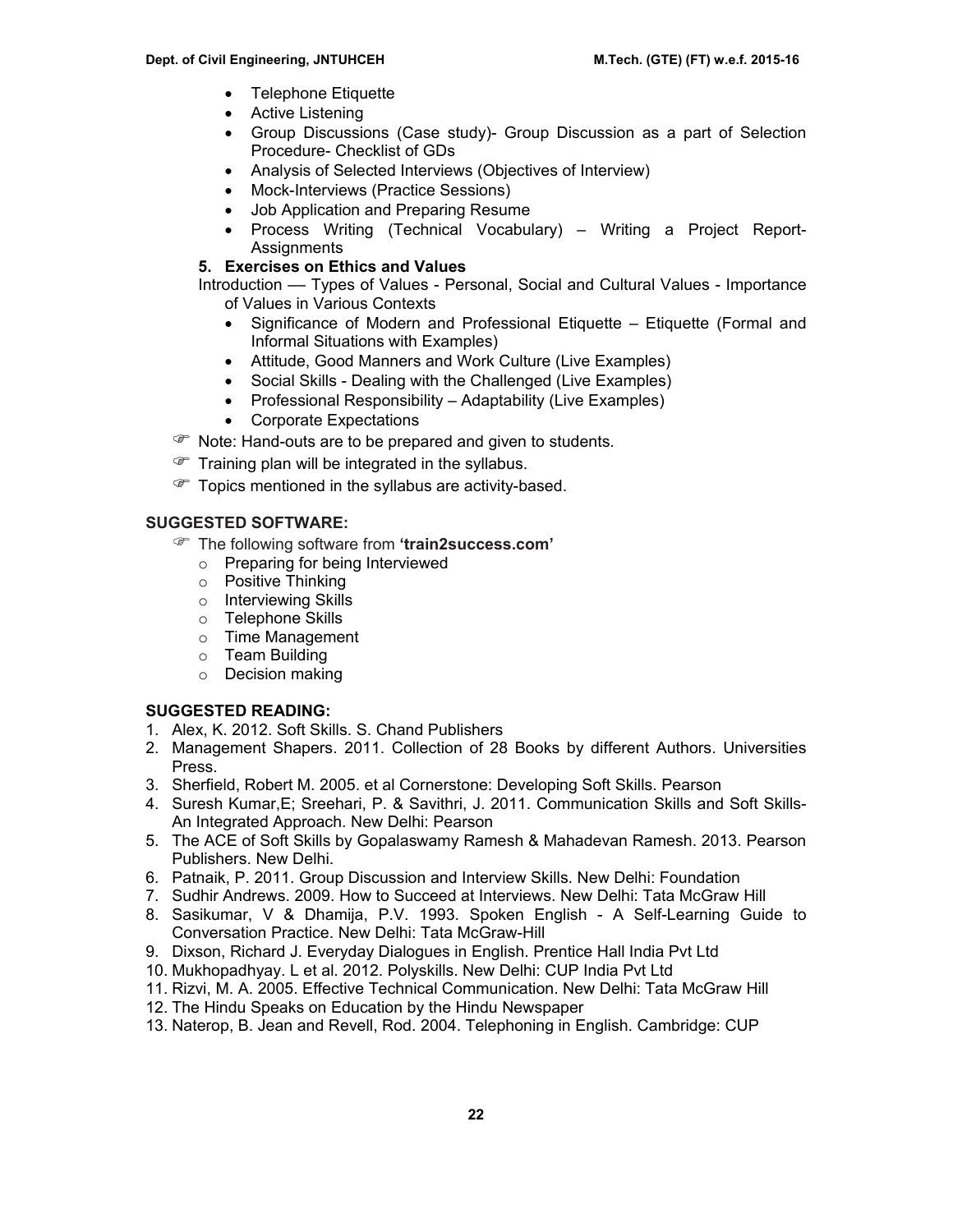#### **M.Tech. I Year II-Sem (Geotechnical Engineering)**

| M.Tech. I Year II-Sem (Geotechnical Engineering)_ | L T P C |  |
|---------------------------------------------------|---------|--|
|                                                   | 4 0 0 4 |  |

# **RETAINING STRUCTURES**

**Prerequisites:** Soil Mechanics & Foundation Engineering or Geotechnical Engineering-I &II

#### **OBJECTIVE:**

To study the various retaining structures and design the earth retaining structures used in construction of road/railways/pipe lines/open excavations.

# **OUTCOME:**

Able to design conventional/Reinforced earth retaining walls, sheet pile walls, bracing system for open excavations.

# **UNIT-I**

**Earth Pressure Theories:** Rankine's and Coulomb's Earth pressure theories for cohesive and cohesionless soils, stresses due to compaction and surcharge loads.

# **UNIT-II**

**Conventional Retaining Wall**: Types of retaining walls, Stability (sliding, overturning, bearing capacity & overall) of gravity and cantilever walls, Proportioning of retaining walls, Backfill material and drainage.

# **UNIT-III**

**Flexible Walls:** Sheet pile walls, Construction methods**-** Cantilever and Anchored (Free and Fixed support methods) sheet pile walls in coarse and fine grained soils, moment reduction method.

# **UNIT-IV**

**Reinforced Soil Walls/Mechanically Stabilised Earth: -** Failure mechanisms-bond and rupture failures, Analysis methods, Limit equilibrium method- Internal and external stability, Static analyses.

# **UNIT-V**

**Braced Cuts and Soil Nailing**: Lateral earth pressure in braced cuts, Design of various components, Stability of braced cuts, base heave and stability, yielding and settlement of ground surrounding excavation, Diaphragm walls – slurry support; Soil Nailing.

- 1. Das, B. M. Principles of Foundation Engineering  $5<sup>th</sup>$  Edition Nelson Engineering (2004)
- 2. Bowles, J. E. Foundation Analysis & Design  $5<sup>th</sup>$  Edition McGraw-Hill Companies, Inc. (1996)
- 3. Rowe, R. K. Geotechnical & Geoenvironmental Engineering Hand Book -Springer (2001)
- 4. Hans Friedrich Winterkorn, Hsai-Yang Fang Foundation Engineering Handbook, Van Nostrand Reinhold, 1975
- 5. Donald P Coduto Foundation Design Principles and Practices,  $2<sup>nd</sup>$  edition, Pearson, Indian edition, 2012.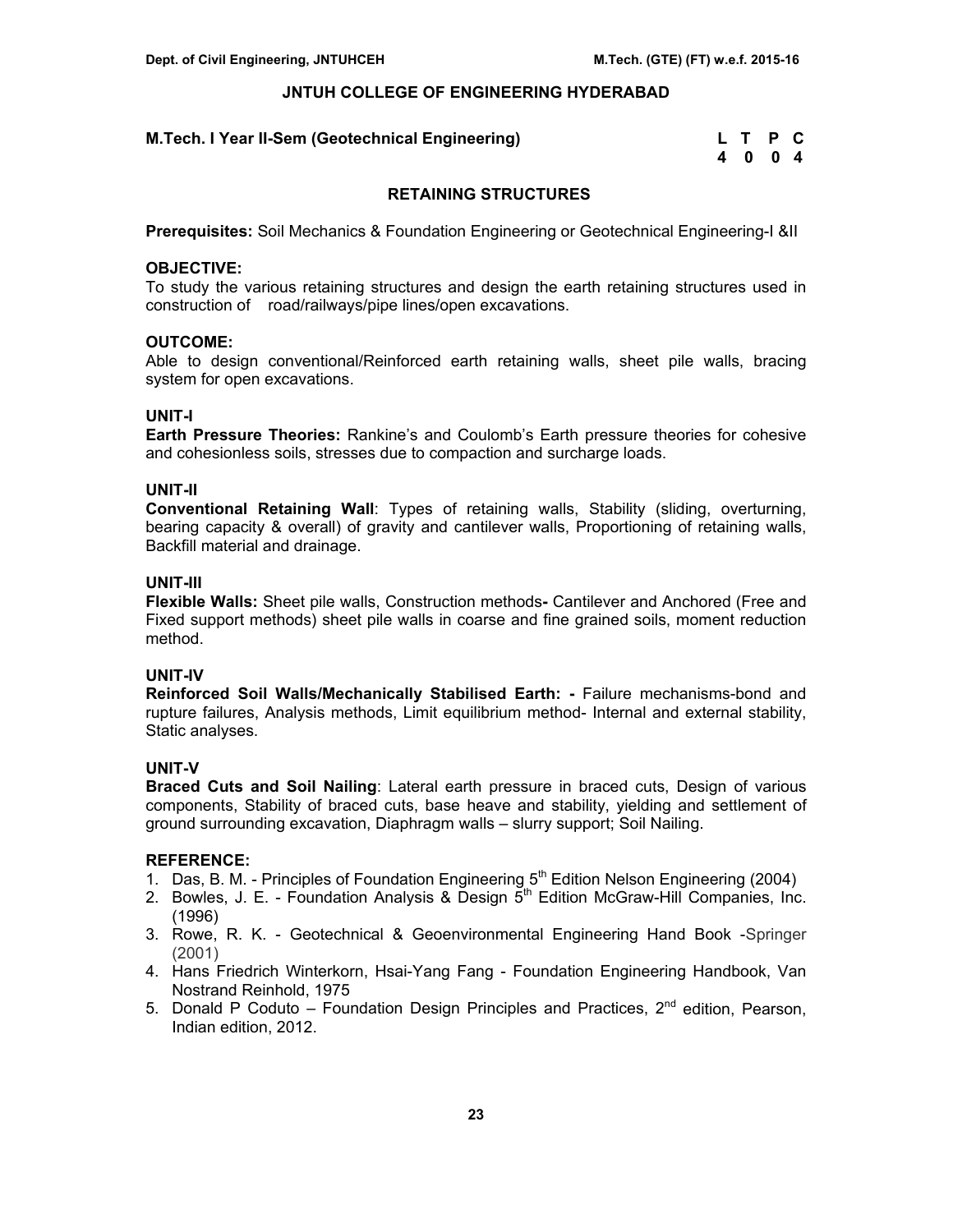# **M.Tech. I Year II-Sem (Geotechnical Engineering)**

| M.Tech. I Year II-Sem (Geotechnical Engineering) | L T P C |  |
|--------------------------------------------------|---------|--|
|                                                  | 4004    |  |

# **GEOTECHNICAL EARTHQUAKE ENGINEERING**

#### **Prerequisites:** none

# **OBJECTIVE:**

To understand the effect of earthquake on soil structures and to design earthquake resistant geotechnical structures.

# **OUTCOME**:

Able to understand the behavior of ground during the earthquakes, so that geotechnical structures can be designed to resist/ sustain the earthquake loading.

# **UNIT – I**

**Earthquake Seismology** – Causes of earthquake, Plate tectonics, Earthquake fault sources, Seismic waves, Elastic rebound theory, Earthquake, Intensity and magnitudes, Effects of earthquake, Modified Mercalis intensity scale and seismic instruments.

# **UNIT – II**

**Earthquake Ground Motion** – Characteristics of ground motion, Effect of local site conditions on ground motions, Design earthquake, Design spectra, Development of site specification and code-based design.

# **UNIT – III**

**Ground Response Analysis** – One-dimensional ground response analysis: Linear approach, Nonlinear approach, Comparison of one dimensional ground response analyses. Two-dimensional ground response analysis: Equivalent linear approach, Nonlinear approach, Comparison of two dimensional ground response analyses.

#### **UNIT – IV**

**Liquefaction and Lateral Spreading** - Liquefaction related phenomena, Liquefaction susceptibility: Historical, Geological, Compositional and State criteria. Evaluation of liquefaction by cyclic stress and cyclic strain approaches, Lateral deformation and spreading, Soil improvement for remediation of seismic hazards.

# **UNIT – V**

**Seismic Design of Foundations, Retaining Walls & Slopes** - Seismic design requirements for foundation, Seismic bearing capacity, Seismic settlement, Design loads. Seismic slope stability analysis - Internal stability and weakening instability, Seismic design of retaining walls: Dynamic response of retaining walls, Seismic displacement of retaining walls.

- 1. Kramer S. L Geotechnical Earthquake Engineering, Prentice Hall, 1996.
- 2. Bharat Bushan Prasad- Advanced Soil Dynamics and Earthquake Engineering, PHI Learning Pvt. Ltd., New Delhi, 2011.
- 3. R. W. Day Geotechnical Earthquake Engineering Handbook, McGraw-Hill, 2002.
- 4. Naeim, F. The Seismic Design Handbook, Kluwer Academic Publication, 2<sup>nd</sup> Edition, 2001.
- 5. Bolt, B. A. Earthquakes, W. H. Freeman and Company,  $4<sup>th</sup>$  Edition, 1999.
- 6. Lourie, W. Fundamentals of Geophysics, Cambridge University press, 1997.
- 7. Kamalesh Kumar Basic Geotechnical Earthquake Engineering New Age International Publishers, 1<sup>st</sup> Edition, 2008
- 8. Dowrick Earthquake Resistant Design, John Wiley & Sons.(2009)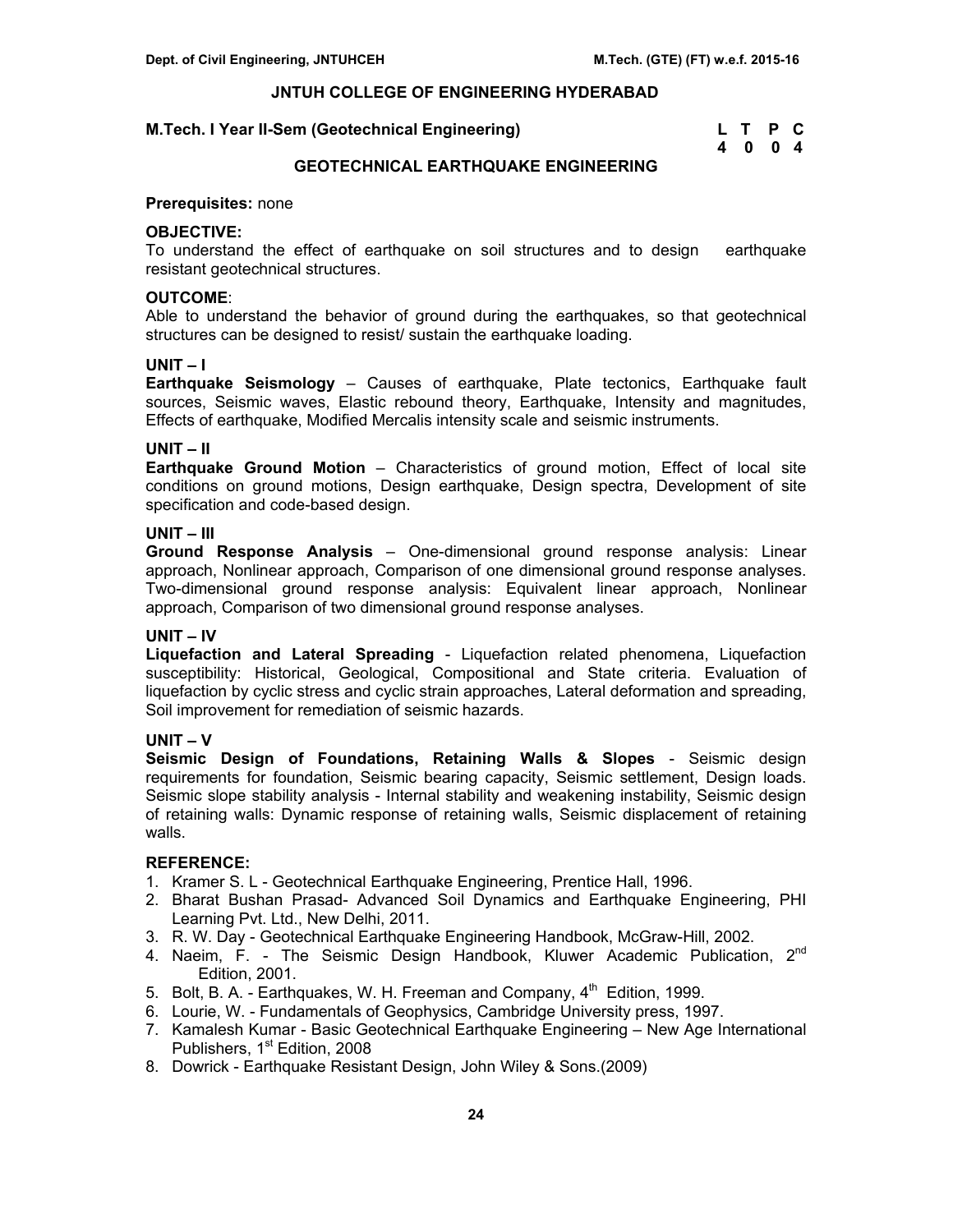# **M.Tech. I Year II-Sem (Geotechnical Engineering)**

| M.Tech. I Year II-Sem (Geotechnical Engineering) | L T P C |  |  |
|--------------------------------------------------|---------|--|--|
|                                                  | 4004    |  |  |

# **GEOSYNTHETICS AND SOIL REINFORCEMENT (Elective-5)**

**Prerequisites:** Foundation Engineering or Geotechnical Engineering-II

# **OBJECTIVES:**

To impart knowledge on site investigation and soil testing methods and design of different types of foundation appropriate to the type of soil for different structures.

# **OUTCOME:**

The learner will be able to design shallow and deep foundations for railway and highway bridges, and marine structures.

# **UNIT-I**

**An Overview of Geosynthetics**: Description of Geosynthetics, types, Properties, Functions, Testing methods.

# **UNIT-II**

**Geosynthetics for Soil Reinforcement:** Design of reinforced soil wall – internal and external stability with Geotextiles, Geogrids, Geostrips; Design of Gabion wall without and with geosynthetics reinforcement

# **UNIT-III**

**Geosynthetics for Slope Stability**: Design of reinforced slopes, Embankments; Slope stabilization/protection; Erosion control.

# **UNIT-IV**

**Geosynthetics for Foundation Systems:** Foundation reinforcement, embankmentbase reinforcement ,geotextiles /grids/ cells for pavement base reinforcement

# **UNIT-V**

**Geosynthetics for Landfills:** Separation, Filtration, Drainage, Moisture Barrier, Membrane encapsulation. Geomembranes for landfills and ponds; Geosynthetic clay liners; Design of landfills with GCL's.

- 1. Koerner, R. M. Designing with Geosynthetics, Prentice Hall; 2nd edition, (1991)
- 2. Rao, G. V. & Raju G. V. S. S. Engineering with Geosynthetics, Tata-McGraw Hill. Publication, New Delhi. (2004.)
- 3. Hausmann, M. R. Engineering Principles of Ground Modifications, McGraw Hill Pub Co, 1989
- 4. Xianthakos, Abreimson and Bruce Ground Control and Improvement, John Wiley & Sons, 1994.
- 5. M. P. Moseley and K. Krisch (2006) Ground Improvement, II Edition, Taylor and Francis
- 6. Jones C. J. F. P. (1985) Earth Reinforcement and soil structures Butterworths, London.
- 7. Donald P Coduto Foundation Design Principles and Practices,  $2<sup>nd</sup>$  edition, Pearson, Indian edition, 2012.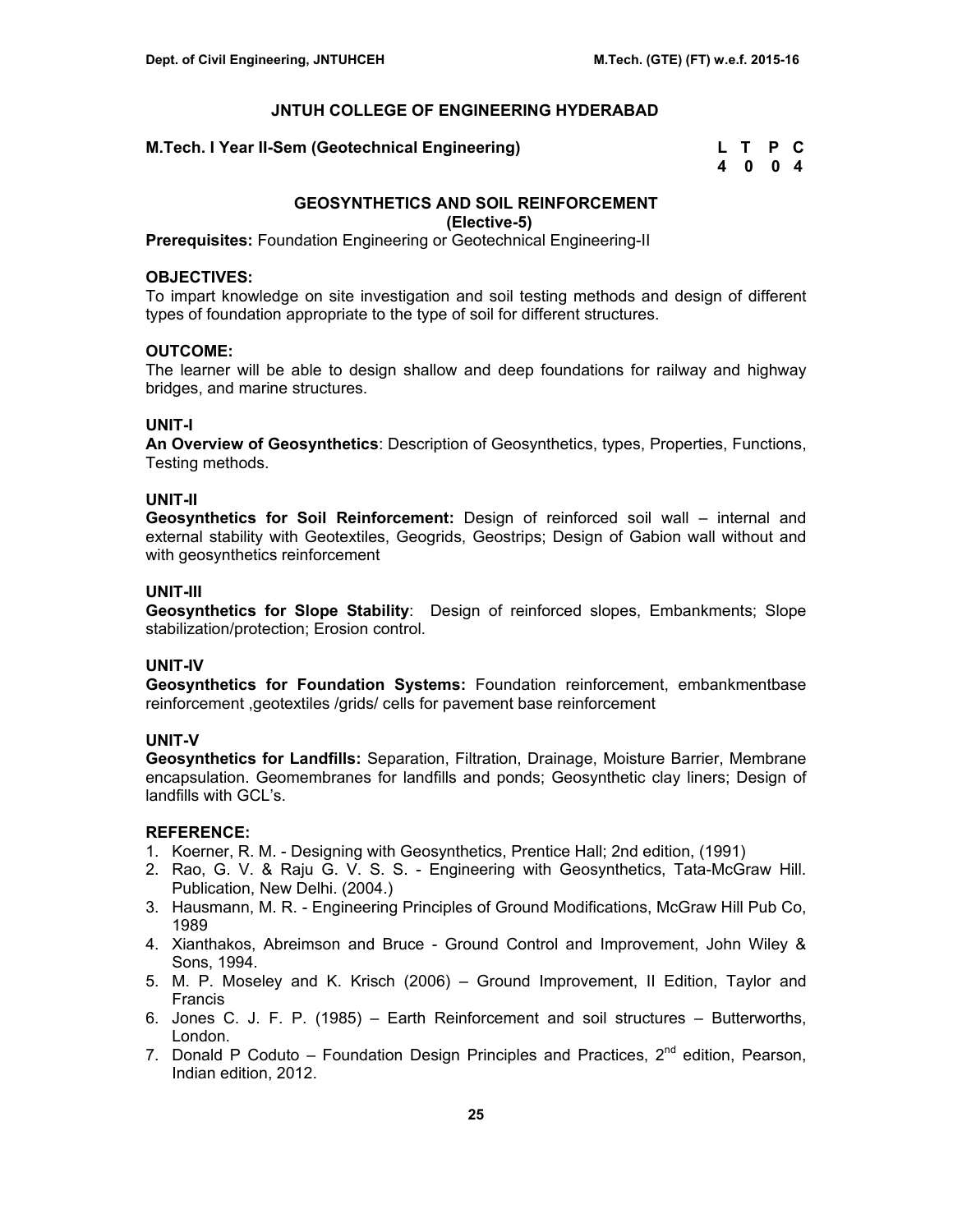# **M.Tech. I Year II-Sem (Geotechnical Engineering)**

| M.Tech. I Year II-Sem (Geotechnical Engineering) | L T P C |  |
|--------------------------------------------------|---------|--|
|                                                  | 4 0 0 4 |  |

# **SOIL-STRUCTURE INTERACTION (Elective-5)**

**Prerequisites:** Soil Mechanics and Foundation Engineering or Geotechnical Engg.-I &II **OBJECTIVE:** 

To understand the behavior of soil and its interaction analysis with the structure.

#### **OUTCOME:**

Can analyze soil-structure interaction considering different Models for various soil conditions and for different structures.

#### **UNIT-I**

**Soil-Foundation Interaction**: Introduction to soil-foundation interaction problems, Soil behaviour, Foundation behaviour, Interface behaviour, Scope of soil foundation interaction analysis, soil response models, Winkler, Elastic continuum, Two parameter elastic models, Elastic-plastic behaviour, Time dependent behaviour.

# **UNIT-II**

**Beam on Elastic Foundation**- Soil Models: Infinite beam, Two-parameters models, Isotropic elastic halfspace model, Analysis of beams of finite length, combined footings.

# **UNIT-III**

**Plates on Elastic Continuum**: Thin and thick rafts, Analysis of finite plates, Numerical analysis of finite plates.

# **UNIT-IV**

**Analysis of Axially and Laterally Loaded Piles and Pile Groups**: Elastic analysis of single pile, Theoretical solutions for settlement and load distributions, Analysis of pile group, Interaction analysis, Load distribution in groups with rigid cap, Load deflection prediction for laterally loaded piles, Subgrade reaction and elastic analysis, Interaction analysis, Pile-raft system.

#### **UNIT-V**

**Ground-Foundation-Structure Interaction**: Effect of structure on ground-foundation interaction, Static and dynamic loads.

- 1. Selvadurai, A. P. S. Elastic Analysis of Soil-Foundation Interaction, 1979
- 2. Rolando P. Orense, Nawawi Chouw & Michael J. Pender Soil-Foundation-Structure Interaction, CRC Press, 2010 Taylor & Francis Group, London, UK.
- 3. Soil Structure Interaction The real behaviour of structures, the institution of structural engineers, London, March 1989.
- 4. Poulos, H. G., and Davis, E. H. Pile Foundation Analysis and Design, 1980
- 5. Scott, R. F. Foundation Analysis, Prentice Hall, Englewood Cliffs, 1981
- 6. Bowles, J. E. Foundation Analysis & Design  $5<sup>th</sup>$  Edition McGraw-Hill Companies, Inc. (1996)
- 7. Das, B. M. Principles of Foundation Engineering  $5<sup>th</sup>$  Edition Nelson Engineering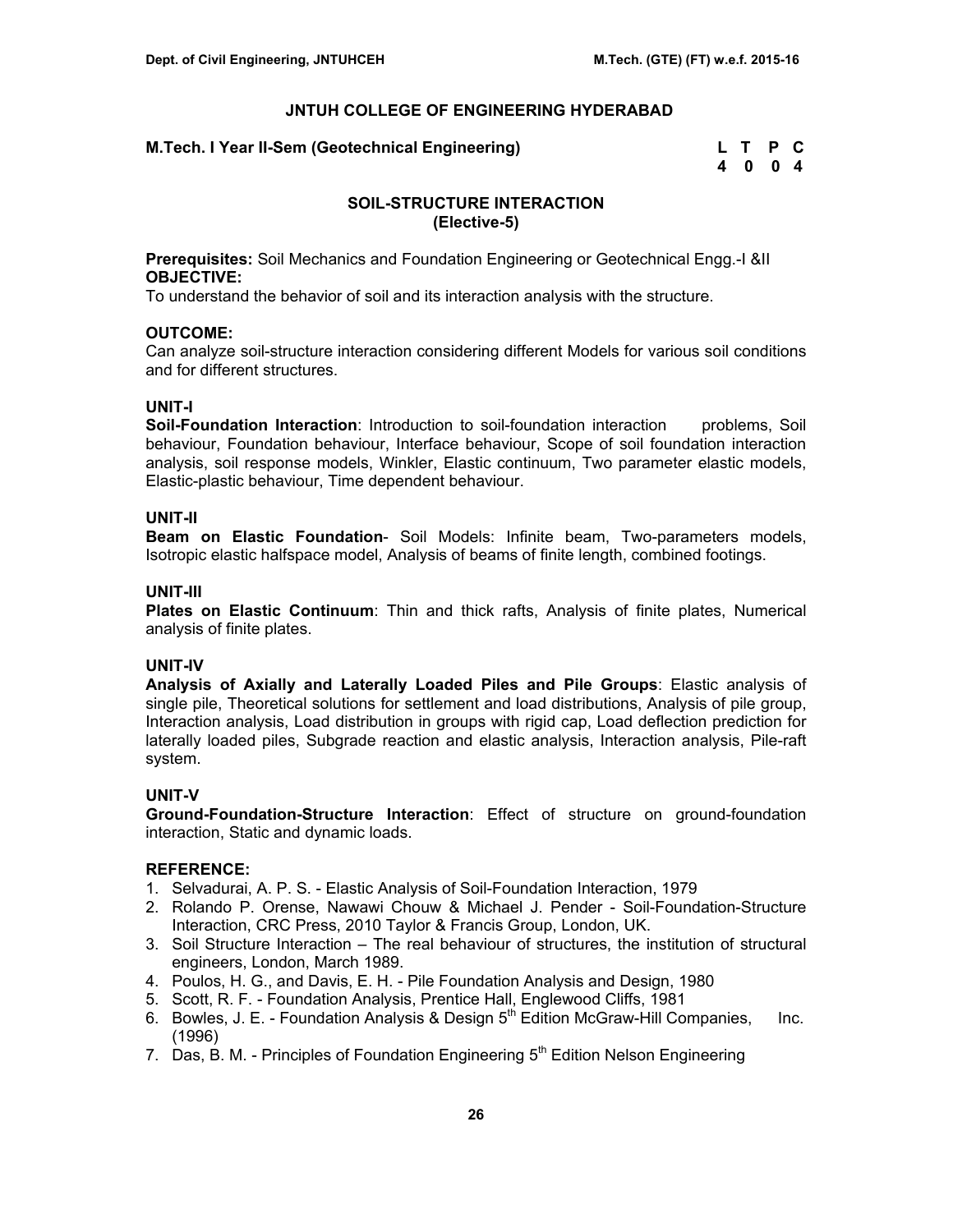# **M.Tech. I Year II-Sem (Geotechnical Engineering)**

| M.Tech. I Year II-Sem (Geotechnical Engineering) | L T P C |  |
|--------------------------------------------------|---------|--|
|                                                  | 4004    |  |

# **MATERIAL CHARACTERIZATION AND PAVEMENT ENGINEERING (Elective-5)**

**Prerequisites:** Foundation Engineering or Geotechnical Engineering-II

# **OBJECTIVE:**

To evaluate the physical and mechanical properties of sub grade, and pavement materials, and design flexible and rigid pavements subjected to wheel loads.

# **OUTCOME:**

Student should be able to understand various pavement material characterization techniques, and able to design a suitable pavement for known wheel loading characteristics and sub grade soil conditions.

# **UNIT-I**

**Introduction:** Types and component parts of pavements, Factors affecting design and performance of pavements. Highway and airport pavements, field CBR, field plate load test, modulus of sub grade reaction, Resilient modulus, Suitability of soil, Compaction equipment and Compaction Control.

#### **UNIT-II**

**Stresses and strains in flexible pavements:** Stresses and strains in an infinite elastic half space use of Boussinesq's equations - Burmister's two layer and three layer theories; Wheel load stresses, various factors in traffic wheel loads; Equivalent single wheel load of multiple wheels. Repeated loads and EWL factors.

#### **UNIT-III**

**Flexible pavement design methods for highways and airports:** Empirical, semi-empirical and theoretical approaches; Development, principle, design steps of the different pavement design methods including AASHTO, Asphalt Institute, Shell Methods. IRC method of pavement design.

# **UNIT-IV**

**Stresses in rigid pavements:** Types of stresses and causes; Introduction to Westergaard's equations for calculation of stresses in rigid pavement due to the influence of traffic and temperature; Considerations in rigid pavement analysis, EWL; wheel load stresses, warping stresses, frictional stresses, combined stresses.

# **UNIT-V**

**Rigid pavement design:** Design of cement concrete pavement for highways and runways; Design of joints, reinforcements, tie bars, dowel bars. IRC method of design; Design of continuously reinforced concrete pavements.

- 1. Atkins, N. Harold, Highway Materials, Soils and Concretes, Fourth Edition, 2002, Prentice-Hall.
- 2. Yang H Huang Pavement Analysis and Design, 2<sup>nd</sup> Edition, Pearson Education
- 3. Yoder.J. & Witzorac Mathew, W. Principles of Pavement Design, John Wiley & Sons Inc
- 4. Kerbs Robert D. and Richard D. Walker, Highway Materials, McGraw-Hill, Design of Functional Pavements, Nai C. Yang, McGraw Hill Publications
- 5. Concrete Pavements, AF Stock, Elsevier, Applied Science Publishers
- 6. Pavement Analysis & Design, Yang H. Huang, Prentice Hall Inc.
- 7. Pavement and Surfacing for Highway & Airports, Micheal Sargious, Applied Science Publishers Limited.
- 8. IRC: 37 & 58 Codes for Flexible and Rigid Pavements Design.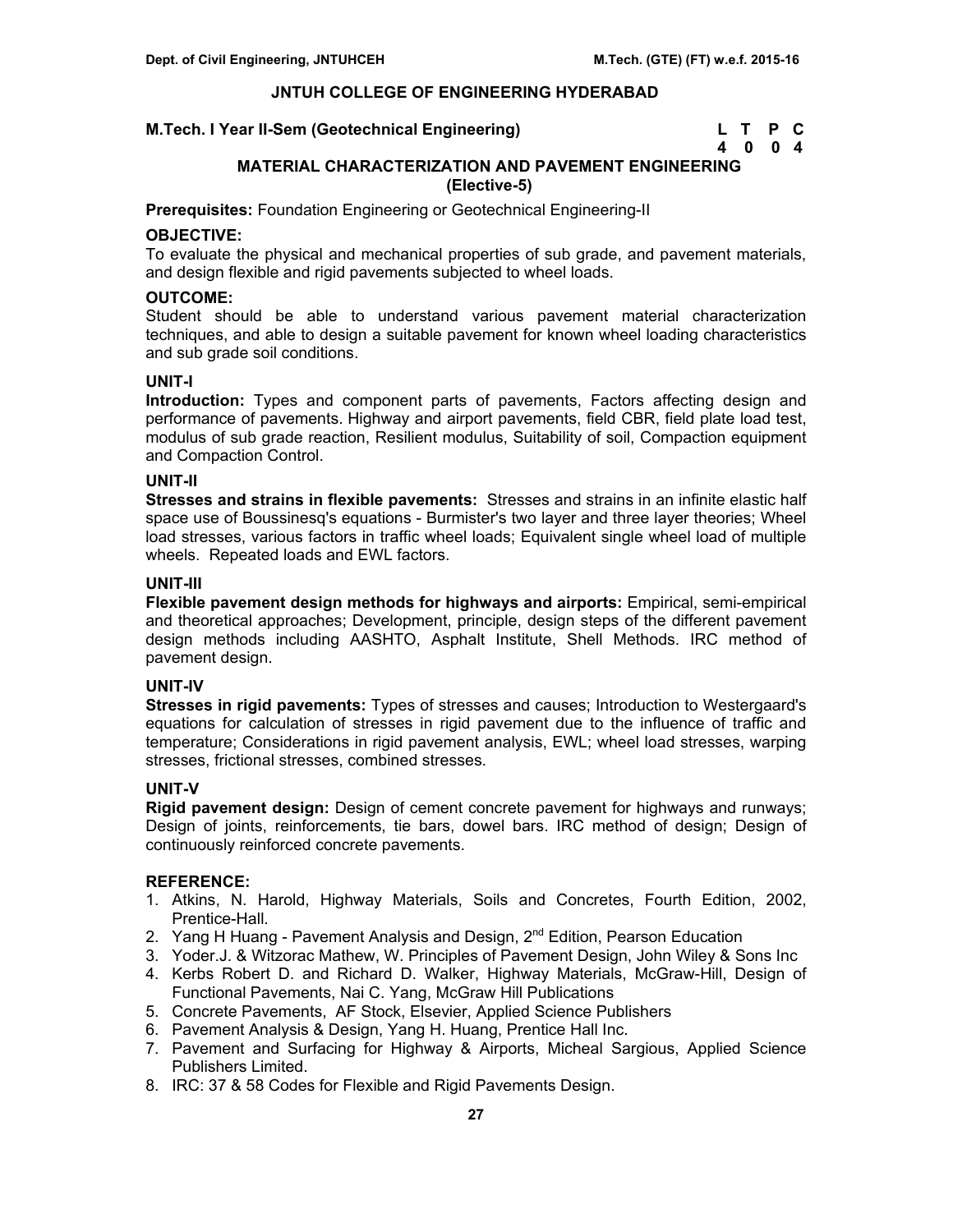#### **M.Tech. I Year II-Sem (Geotechnical Engineering)**

| M.Tech. I Year II-Sem (Geotechnical Engineering) | L T P C |  |
|--------------------------------------------------|---------|--|
|                                                  | 4004    |  |

# **EARTH & ROCKFILL DAMS AND SLOPE STABILITY (Elective-6)**

**Prerequisites:** Foundation Engineering or Geotechnical Engineering-II

#### **OBJECTIVE:**

Suitability of materials for earth and rockfill dams, causes of failures and to determine slope stability.

# **OUTCOME:**

Able to design earth and rock fill dams, get familiarity with slope stability Calculations and prevention techniques for slope failures.

# **UNIT-I**

**Earth and Rockfill Dams**: General features, Selection of site; Merits and demerits of the earth and rock fill dams, Classification of earth dams, Causes of failure, Safe design criteria. Instrumentation in earth dams: Pore pressure measurements, Settlement gauges, Inclinometers, Stress measurements, Seismic measurements.

# **UNIT-II**

**Failures, Damages and Protection of Earth Dams**: Nature and importance of failure, piping through embankment and foundations, Methods of seepage control through embankments and foundations, Design Criteria for filters.

#### **UNIT-III**

**Slope Stability Analysis**: Types of Failure: Failure surfaces - Planar surfaces, Circular surfaces, Non-circular surfaces, Limit equilibrium methods, Total stress analysis versus effective Stress analysis, Use of Bishop's pore pressure parameters, Short term and Long term stability in slopes. Taylor Charts.

#### **UNIT-IV**

**Methods of Slope Stability**: Method of Slices, Effect of Tension Cracks, Vertical Cuts. Bishop's Analysis, Bishop and Morgenstern Analysis, Non-circular Failure Surfaces: Janbu Analysis, Sliding Block Analysis, Introduction to Seismic stability, Stabilization of slopes: Soil reinforcement (geosynthetics/soil nailing/micro piles etc), soil treatment (cement/lime treatment), surface protection (vegetation/erosion control mats/shotcrete).

#### **UNIT-V**

**Slope Protection and Rockfill Dams**: Stabilization of slopes: Soil reinforcement (geosynthetics/soil nailing/micro piles etc), soil treatment (cement/lime treatment), surface protection (vegetation/erosion control mats/shotcrete). Requirements of compacted rockfill, Shear strength of rockfill, Rockfill mixtures, Rockfill embankments, Earth-core Rockfill dams, Stability, Upstream & Downstream slopes.

- 1. Sherard, Woodward, Gizienski and Clevenger. Earth and Earth-Rock Dams. John Wiley &. Sons. 1963.
- 2. Bharat Singh and Sharma, H. D. Earth and Rockfill Dams, 1999.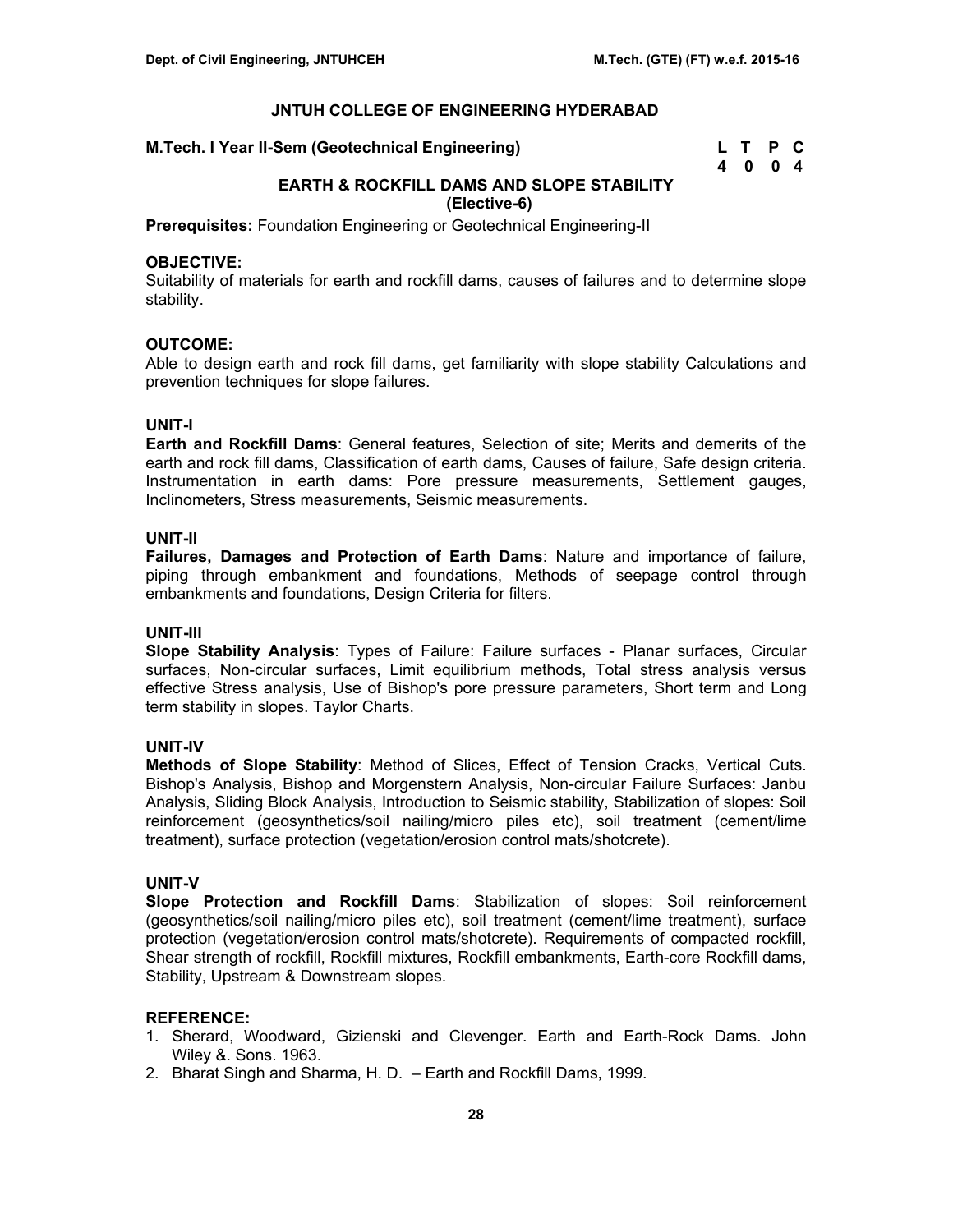- 3. Sowers, G. F. and Salley, H. I. Earth and Rockfill Dams, Willams, R.C., and Willace, T.S. 1965.
- 4. Abramson, L. W., Lee, T. S. and Sharma, S. Slope Stability and Stabilisation methods John Wiley & sons. (2002).
- 5. Bromhead, E. N. (1992). The Stability of Slopes, Blackie academic and professional, London.
- 6. Christian, Earth & Rockfill Dams Principles of Design and Construction, Kutzner Published Oxford and IBH.
- 7. Ortiago, J. A. R. and Sayao, A. S. F. J. Handbook of Slope Stabilisation, 2004.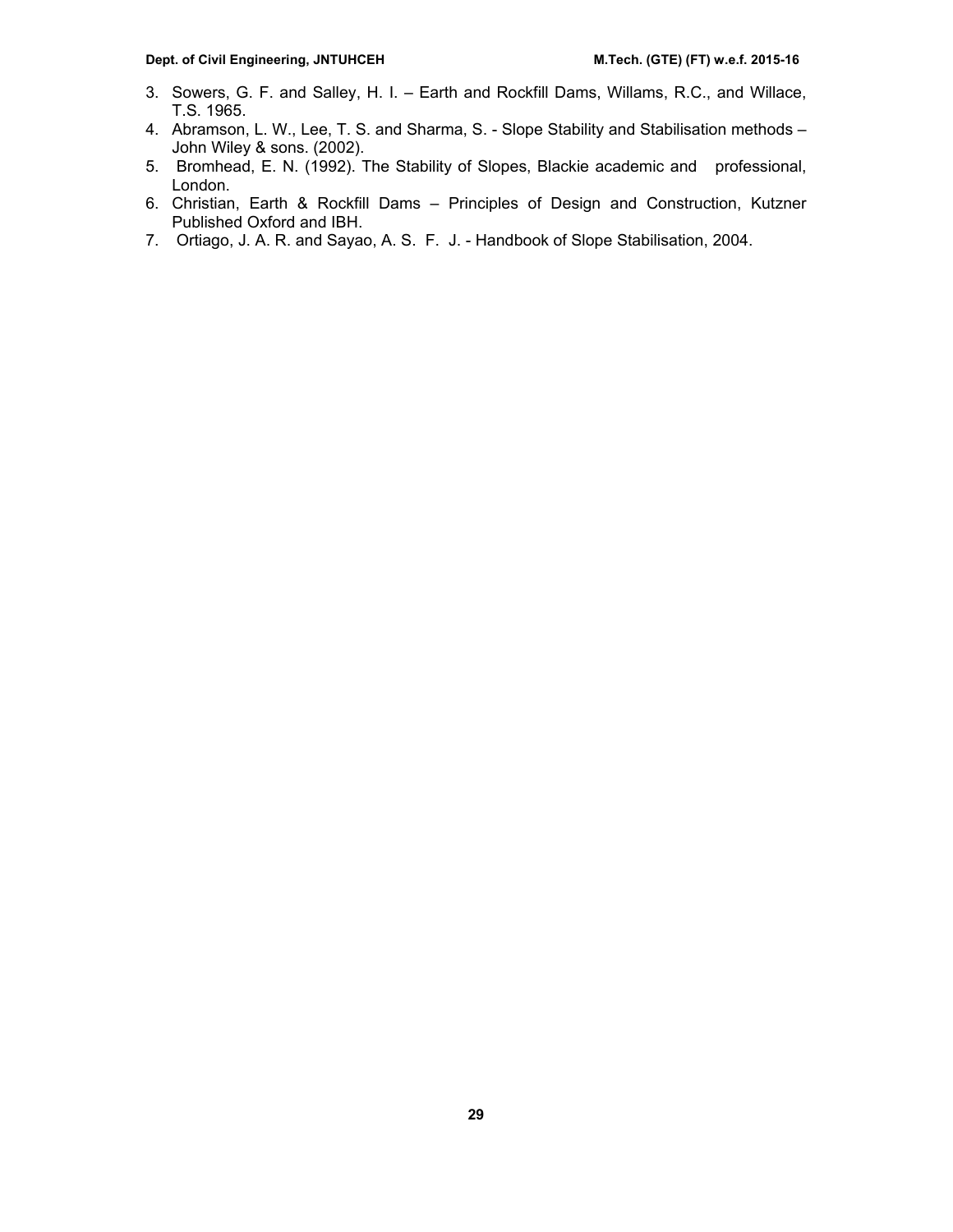# **M.Tech. I Year II-Sem (Geotechnical Engineering)**

| M.Tech. I Year II-Sem (Geotechnical Engineering) | L T P C |  |
|--------------------------------------------------|---------|--|
|                                                  | 4004    |  |

# **GEOTECHNICS FOR INFRASTRUCTURE (Elective 6)**

**Prerequisites:** Foundation Engineering or Geotechnical Engineering-II

# **OBJECTIVES:**

To impart knowledge on site investigation and soil testing methods and design of different types of foundation appropriate to the type of soil for different structures.

# **OUTCOME:**

The learner will be able to design shallow and deep foundations for railway and highway bridges, and marine structures.

# **UNIT – I**

**Shallow Foundations:** Basic requirements of foundation –Types and selection of foundations. Design of reinforced concrete isolated, combined, eccentric, strip, and strap footings used for infrastructure projects

# **UNIT – II**

**Raft Foundations:** Types of rafts, Design of slab raft foundation and Design of beam and slab raft foundation used for infrastructure projects.

# **UNIT – III**

**Pile Foundations:** Introduction, design of piles, pile caps and pile- raft foundation.

# **UNIT – IV**

**Design of Retaining walls:** Stability Analysis and design of gravity, Cantilever retaining walls.

#### **UNIT – V**

**Machine Foundations:** Vibration analysis of machine foundation - Design of foundation for Reciprocating machines and Impact machines - as per l.S. Codes.

- 1. Bowles .J.E., "Foundation Analysis and Design", McGraw Hill Publishing co., New York, 1986.
- 2. Tomlinson. M.J, "Foundation Design and Construction", Longman, Sixth Edition, New Delhi, 1995.
- 3. Das, B.M., Principles of Foundation Engineering, Design and Construction, Fourth Edition, PWS Publishing, 1999.
- 4. Narayan V. Nayak, Foundation design manual,Dhanpat Rai & Sons, 2006.
- 5. Prakash Shamsher and Puri Vijay K, Foundations for Machines, Analysis and Design" John Wiley and Sons, USA, 1988.
- 6. IS 2911: Part 1: Sec 1: 1979 Code of practice for design and construction of pile foundations: Part 1 Concrete piles, Section 1 Driven cast in-situ concrete piles.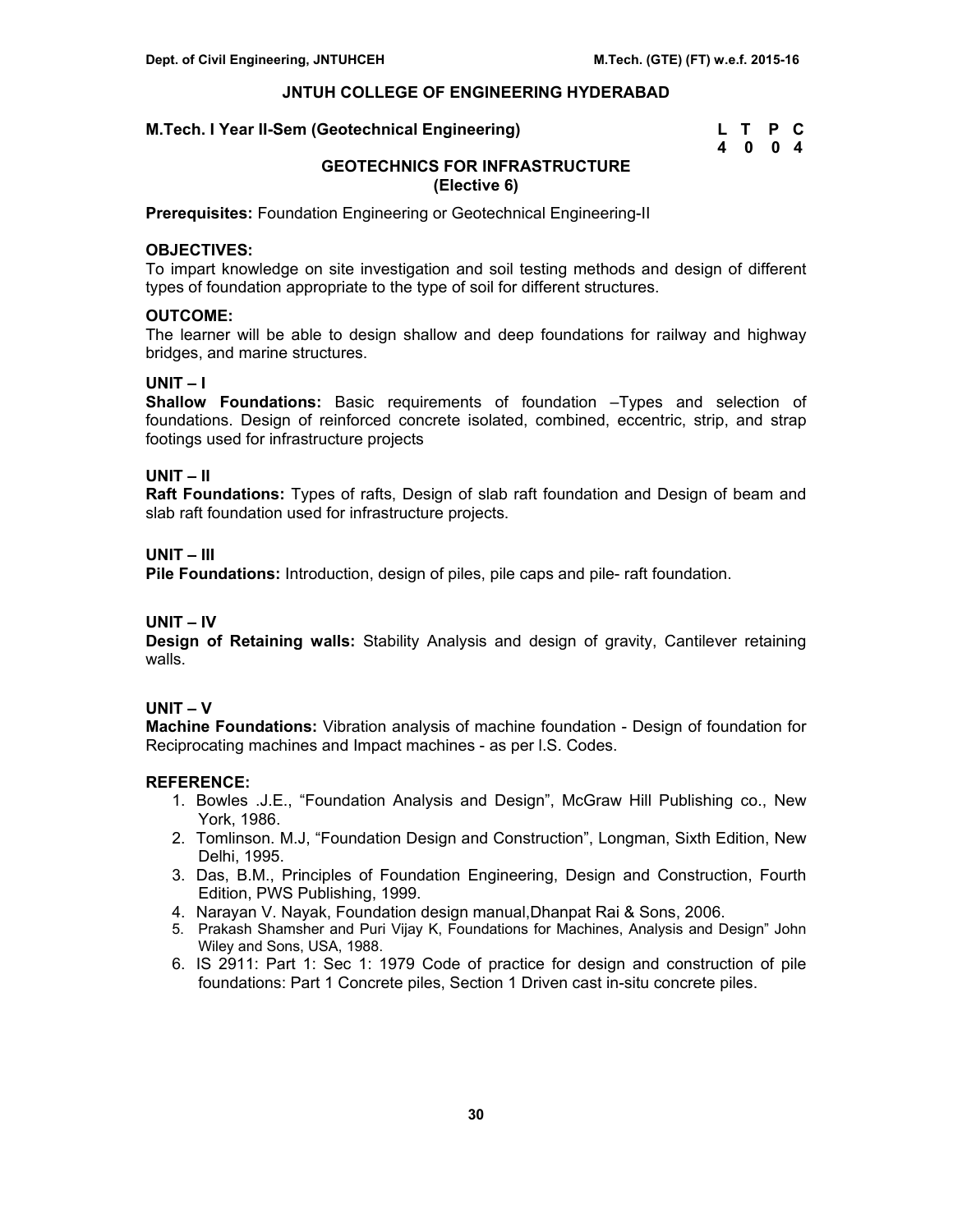#### **M.Tech. I Year II-Sem (Geotechnical Engineering)**

| M.Tech. I Year II-Sem (Geotechnical Engineering) | L T P C |  |
|--------------------------------------------------|---------|--|
|                                                  | 4004    |  |

# **CONSTRUCTION MANAGEMENT (Elective-6)**

#### **Prerequisites:** None

# **OBJECTIVES:**

To know about various construction management techniques available for execution of project.

#### **OUTCOME:**

Able to plan, coordination, and control of a project from beginning to completion. Adopting the most effect method for meeting the requirement in order to produce a functionally and financially viable project.

#### **UNIT -I**

**Management process**- Roles. Management theories. Social responsibilities. Planning and strategic management. Strategy implementation. Decision making: tools and techniques – Organizational structure. Human resource management- motivation performanceleadership.

# **UNIT-II**

**Classification of Construction projects**, Construction stages, Resources- Functions of Construction Management and its Applications .Preliminary Planning- Collection of Data-Contract Planning – Scientific Methods of Management: Network Techniques in construction management - Bar chart, Gant chart, CPM, PERT- Cost & Time optimization.

# **UNIT-III**

**Resource planning** - planning for manpower, materials, costs, equipment. Labour, - Scheduling .Forms of scheduling - Resource allocation. budget and budgetary control methods

# **UNIT-IV**

**Contract** - types of contract, contract document, and specification, important conditions of contract – tender and tender document - Deposits by the contractor - Arbitration . negotiation - M.Book - Muster roll -stores.

# **UNIT-V**

**Management Information System** - Labour Regulations: Social Security - welfare Legislation - Laws relating to Wages, Bonus and Industrial disputes, Labour Administration - Insurance and Safety Regulations - Workmen's Compensation Act -other labour Laws - Safety in construction: legal and financial aspects of accidents in construction. occupational and safety hazard assessment. Human factors in safety. Legal and financial aspects of accidents in construction. Occupational and safety hazard assessment

- 1. Ghalot, P.S., Dhir,D.M., Construction Planning and Management, Wiley Eastern Limited,1992.
- 2. Chitkara,K.K., Construction Project Management¸ Tata McGraw Hill Publishing Co, Ltd., New Delhi,998.
- 3. Punmia,B,C., Project Planning and Control with PERT and CPM, Laxmi Publications, New Delhi,1987.
- 4. Construction Management And Planning by: sengupta, b. /guha, h. tata mcgraw-hill publications.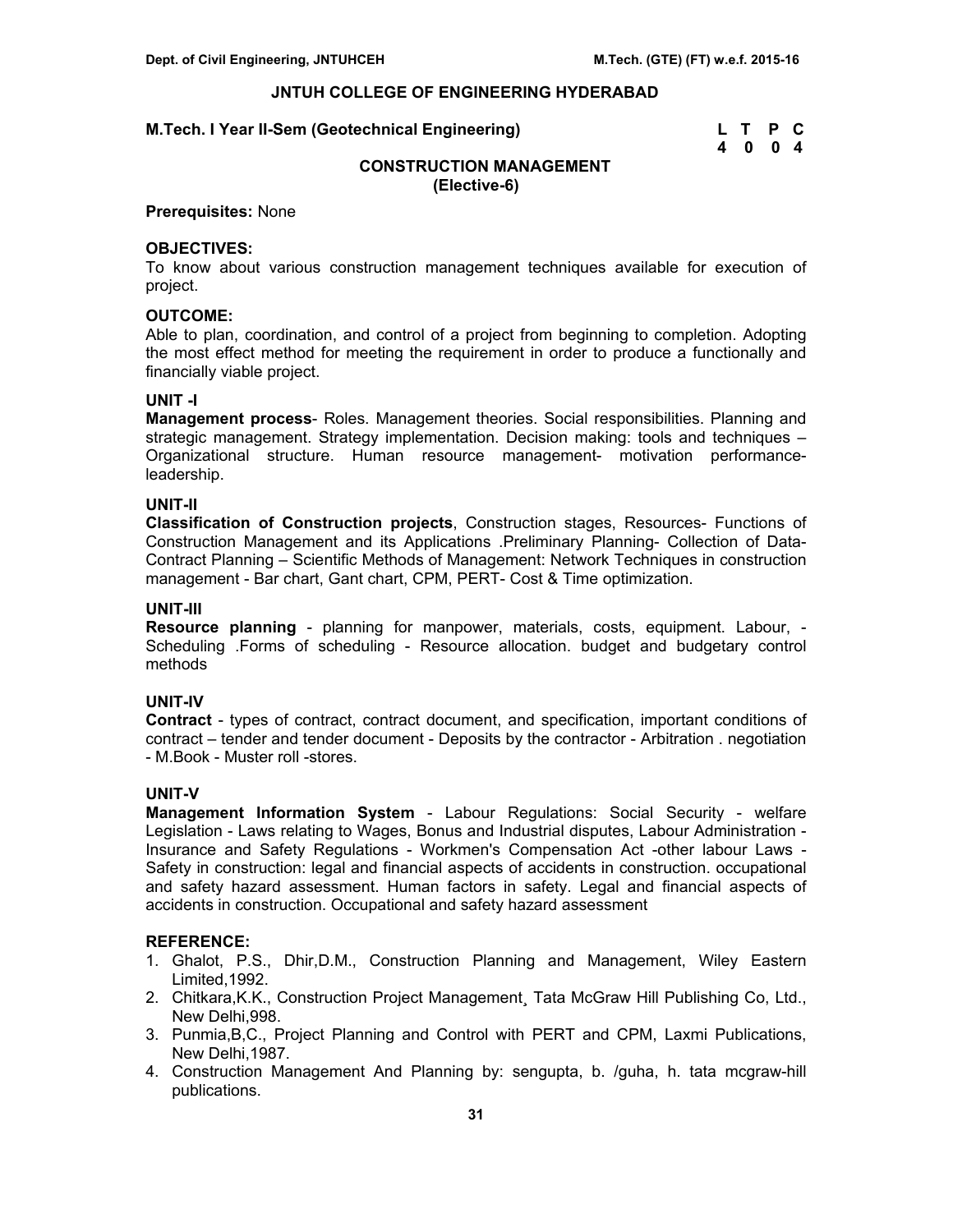# **M.Tech. I Year II-Sem (Geotechnical Engineering)**

| M.Tech. I Year II-Sem (Geotechnical Engineering) | L T P C |  |
|--------------------------------------------------|---------|--|
|                                                  | 4004    |  |

# **ROCK MECHANICS AND ENGINEERING**

**(Elective-7)** 

**Prerequisites:** Soil Mechanics and Foundation Engineering or Geotechnical Engg.-I &II

#### **OBJECTIVE:**

To determine properties and behavior of various types of rock under different loading conditions for underground and open excavations**.** 

**OUTCOME:** Able to determine the required rock properties, determination of bearing capacity of rocks, checking the stability of slopes, and design underground and open excavation.

# **UNIT-I**

**Engineering Classification of Rocks**: Classification of intact rocks, Rock mass classifications, Rock Quality Designation (RQD), Rock Structure Rating (RSR), Rock Mass Rating (RMR), Norwegian Geotechnical Classification (Q-system), Strength and modulus from classifications, Classification based on strength & modulus and strength and fracture strain, Geoengineering classification.

# **UNIT-II**

**Laboratory and In-Situ Testing of Rocks:** Physical properties, Compressive strength, Tensile strength, Direct shear test, Triaxial shear test, Slake durability test, Schmidt rebound hardness test, Sound velocity test, In-Situ Tests: Seismic methods, Electrical resistivity method, In situ stresses, Plate loading test, Goodman jack test, Plate jacking test, In-situ shear test, Field permeability test.

# **UNIT-III**

**Strength, Modulus and Stresses-Strain Responses of Rocks**: Factors influencing rock response, Strength criteria for isotropic intact rocks, Modulus of intact rocks, effect of confining pressure, Uniaxial Compressive strength, Strength criteria for intact rocks, Strength due to induced anisotropy in rocks,. Stress Strain Models: Constitutive relationships, Elastic, Elasto-plastic, Visco-elastic, Elasto-viscoplastic stress-strain models.

# **UNIT-IV**

**Stability of Rock Slopes and Foundations on Rocks:** Rock slopes, Modes of failure, Rotational failure, Plane failure, Design charts, Wedge method of analysis, Buckling failure, Toppling failure, Improvement of slope stability and protection. Foundations on Rock: Introduction, Estimation of bearing capacity, Stress distribution, Sliding stability of dam foundations, strengthening measures, Settlements in rocks, Bearing capacity of pile/pier in rock, Remedial measures, Foundations located on edge of jointed slope.

#### **UNIT-V**

**Underground and Open Excavations:** Blasting operational planning, Explosive products, Blast Design, Underground blast design, Controlled blasting techniques, blasting damage and control, Safe practice with explosives and shots.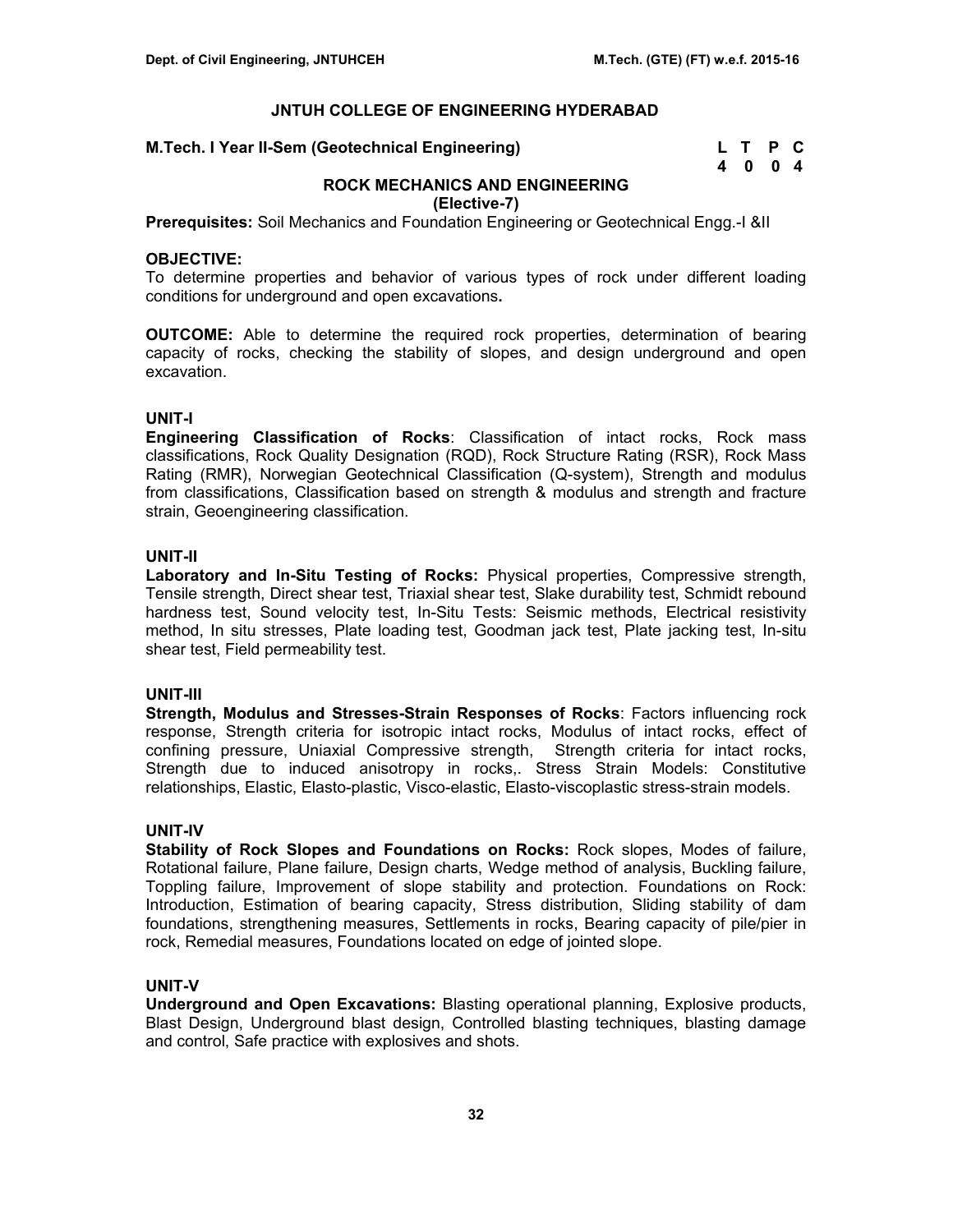- 1. Goodman Introduction to Rock mechanics, Willey International (1980).
- 2. Ramamurthy, T. Engineering in Rocks for slopes, foundations and tunnels, Prenice Hall of India.(2007)
- 3. Jaeger, J. C. and Cook, N. G. W. Fundamentals of Rock Mechanics, Chapman and Hall, London.(1979)
- 4. Hoek, E. and Brown, E. T. Underground Excavation in Rock, Institution of Mining and Metallurgy, 1982.
- 5. Brady, B. H. G. and Brown, E. T. Rock Mechanics for Underground Mining, Chapman & Hall, 1993.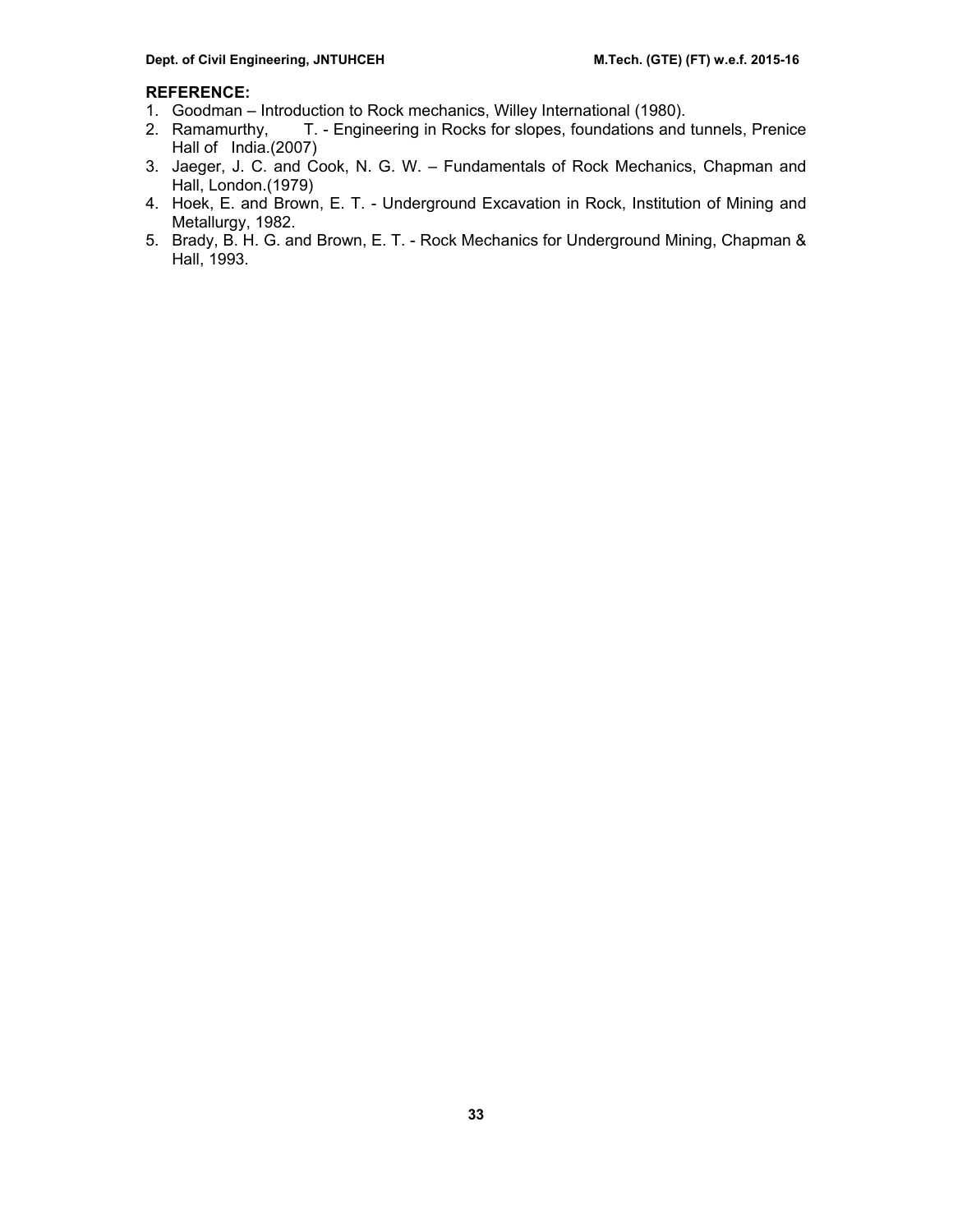#### **M.Tech. I Year II-Sem (Geotechnical Engineering)**

| M.Tech. I Year II-Sem (Geotechnical Engineering) | L T P C |  |
|--------------------------------------------------|---------|--|
|                                                  | 4 0 0 4 |  |

# **FINITE ELEMENT METHODS (Elective-7)**

#### **Prerequisites:** Numerical Methods

#### **OBJECTIVE**:

To provide the fundamental concepts of the theory of the finite element method, and apply them to numerically model behaviour of soils subjected varieties of loading systems.

#### **OUTCOME:**

To obtain an understanding of the fundamental theory of the Finite Element Method, and apply the theory to solve soil behavior under external loads.

#### **UNIT-I**

**Introduction:** Concepts of FEM, Steps involved in Finite Element Analysis Procedure, Merits and Demerits. Principles of Elasticity: Stress equations, Strain-Displacement relationships in matrix form, Plane stress, Plane strain and axi-symmetric bodies of revolution with axi-symmetric loading.

# **UNIT-II**

**Element Properties**: Concept of an element, various element shapes, Displacement models, Generalized coordinates, Shape functions, Convergent and Compatibility requirements, Geometric invariance, Natural coordinate system - area and volume coordinates.

# **UNIT-III**

**Generation of Element Stiffness and Nodal Load Matrices, Isoparametric Formulation**: Concept, Different isoparametric elements for 2D analysis, formulation of 4-noded and 8 noded isoparametric quadrilateral elements, Lagrangian elements, Serendipity elements.

#### **UNIT-IV**

**Assemblage of Elements:** Discretization of a structure, numbering systems, Aspect ratio its effects, Assemblage, Direct Stiffness method.

# **UNIT-V**

**Geotechnical Applications** Sequential construction, Excavations and embankments, Bearing capacity and Settlement analysis.

- 1. Desai, C. S. and J.F. , Abel, Introduction to the Finite Element Method, Van Nostrand Reinhold Company (1972).
- 2. Reddy, J. N. Introduction to the Finite Element Method McGraw-Hill Publishers, 1993.
- 3. Krishna Murthy, C. S. Finite element analysis Theory and programming, Tata McGraw-Hill,1994
- 4. Zienkiewicz, O. C. Finite element Methods, McGraw-Hill Publishers, 1971.
- 5. Tirupati & Belgundu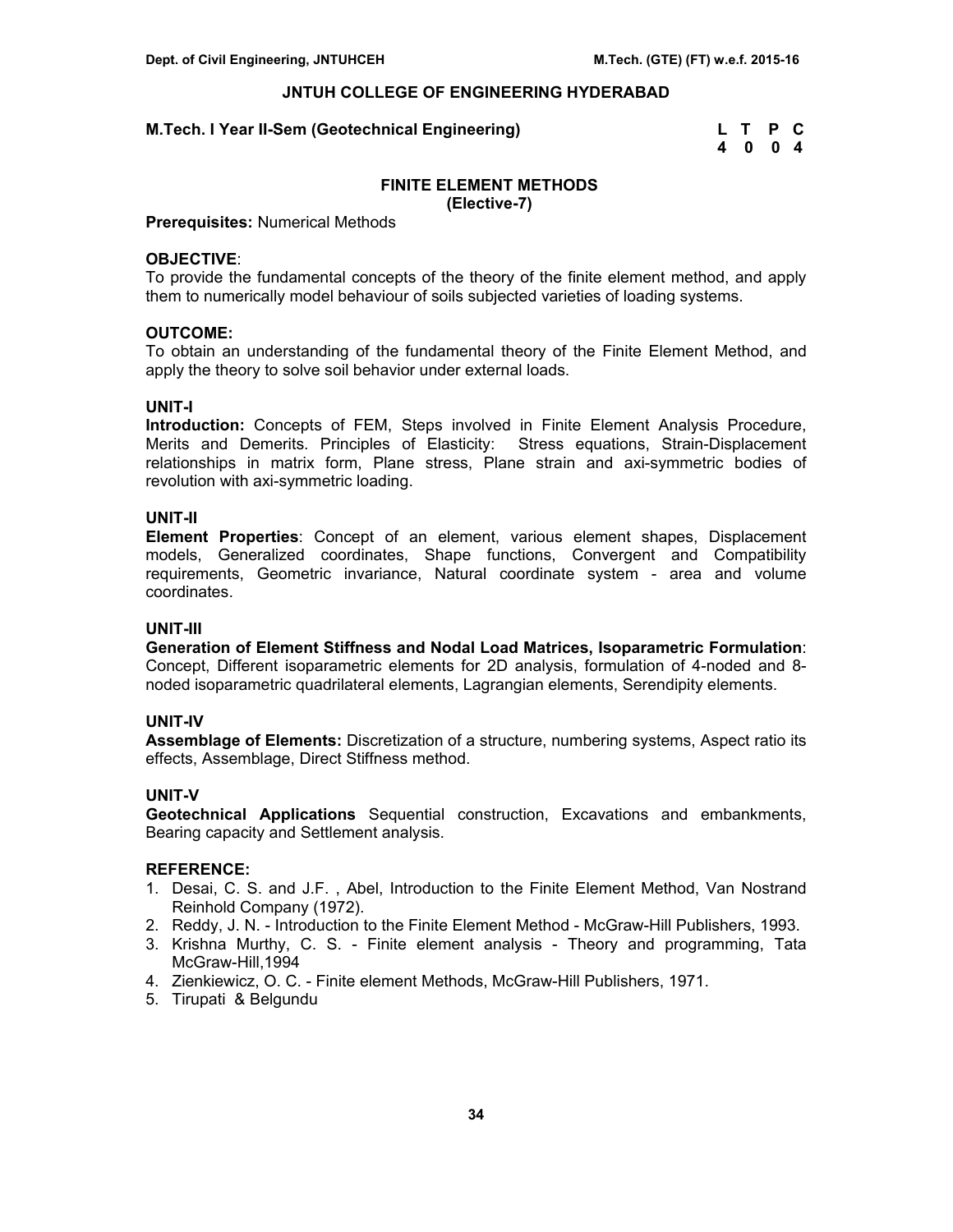# **M.Tech. I Year II-Sem (Geotechnical Engineering)**

| M.Tech. I Year II-Sem (Geotechnical Engineering) | L T P C |  |
|--------------------------------------------------|---------|--|
|                                                  | 4004    |  |

# **GROUND WATER CONTAMINATION AND REMEDIATION (Elective 7)**

**Prerequisites:** Geoenvironmental Engineering

# **OBJECTIVE:**

To estimate the movement of contamination in the ground and to know the various remediation methods.

# **OUTCOME:**

Modeling the contaminant transport in the ground and able to identify most appropriate remediation technique for various types of contaminants and ground conditions.

# **UNIT-I**

**Introduction:** Sources and types of groundwater contamination, Characterisation of contaminated site, Contaminant transport mechanisms.

# **UNIT-II**

**Sorption and Other Chemical Reactions:** Introduction, concept of sorption, factors influencing sorption, sorption isotherms, hydrophobic theory for organic contaminants, sorption effects on fate and transport of pollutants, Estimation of sorption.

# **UNIT- III**

**Pollutant Transport:** Advection-Dispersion-Flow through low permeability soils, Retardation, fate of pollutant.

# **UNIT-IV**

**Non-Aqueous Phase Liquids:** Introduction, Types of NAPLs, NAPL transport- General processes, NAPL transport- computational methods- Fate of NAPLs in the subsurface, characterization.

#### **UNIT-V**

**Groundwater Remediation Technologies** – Methods of remediation of contaminated ground - pump and treat, in-situ flushing, permeable reactive treatment walls, air sparging, soil vapour extraction, natural attenuation, bioremediation and phytoremediation.

- 1. Phillip B. Bedient, Refai, H. S. & Newell C. J. Ground Water Contamination Prentice Hall Publications, 4<sup>th</sup> Edition, 2008
- 2. Rowe, R. K. Geotechnical & Geoenvironmental Engineering Hand Book -Springer (2001)
- 3. Sharma, H. D. and Reddy, K. R. Geoenvironmental Engineering, John Wiley & Sons (2004)
- 4. Reddi, L. N. and Inyang, H. I. Geoenvironmental Engineering Principles and Applications, Marcel. Dekker, Inc., New York (2000). Daniel, D. E. - Geotechnical Practice for Waste Disposal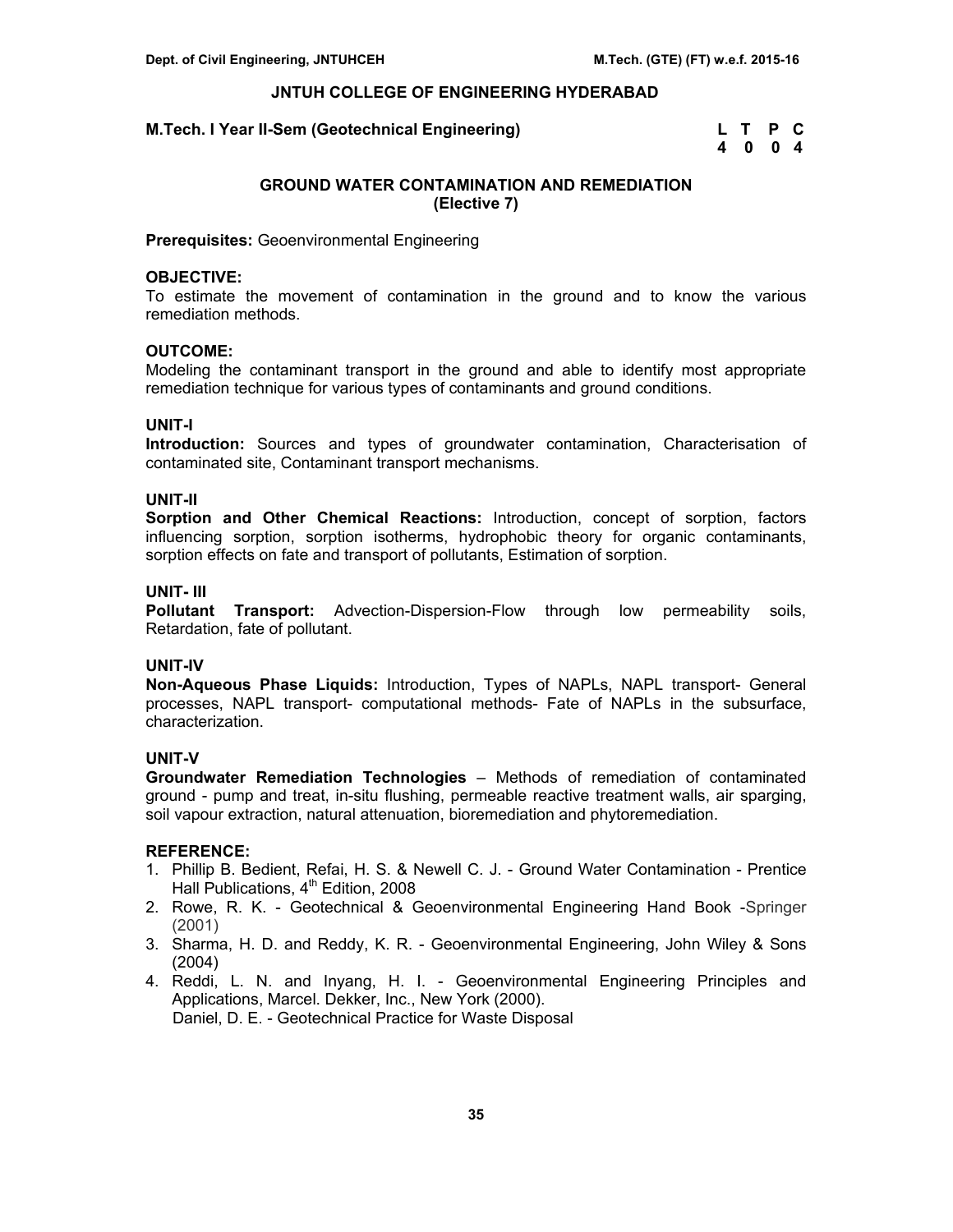# **M.Tech. I Year II-Sem (Geotechnical Engineering)**

| M.Tech. I Year II-Sem (Geotechnical Engineering) | L T P C |  |
|--------------------------------------------------|---------|--|
|                                                  | 4004    |  |

# **ENVIRONMENTAL IMPACT ASSESSMENT**

**(Elective-8)** 

**Prerequisites:** Environmental and Engineering

#### **OBJECTIVE:**

To develop a methodical approach on assessment of environmental impacts due to developmental activities and a conceptual outlook on sustainable development.

# **OUTCOME:**

Knowledge on prediction and assessment of environmental impacts due to developmental activities, Concepts on various environmental impact assessment methodologies and an outlook on legislations to safeguard environment.

# **UNIT-I**

**Basic concept of EIA:** Initial environmental Examination, Elements of EIA,- factors affecting EIA IMPACT evaluation and analysis, preparation of Environmental Base maps, Classification of environmental parameters.

# **UNIT-II**

**E I A Methodologies:** Introduction, Criteria for the selection of EIA Methodology, E I A methods, Ad-hoc methods, matrix methods, Network method Environmental Media Quality Index method, overlay methods, Benefit Analysis.

# **UNIT-III**

**Assessment of impact and Land use:** Assessment of impact of development activities on vegetation and wild life, environmental impact of deforestation- Causes and effects of deforestation.

# **UNIT-IV**

**Environmental Audit & Environmental legislation:** Objectives of Environmental Audit, Types of environmental Audit, Audit protocol, stages of Environmental Audit, on-site activities, evaluation of Audit data and preparation of Audit report, Post Audit activities.

#### **UNIT-V**

**The Environmental protection Act**, The water Act, The Air (Prevention & Control of pollution Act.). Wild life Act. EIA Report preparation and Case studies. Statement for various industries.

- 1. Anjaneyulu, Y. Environmental Impact Assessment Methodologies, B. S. Publication, Sultan Bazar, Hyderabad
- 2. Glynn, J. and Gary, W. H. K. Environmental Science and Engineering, Prentice Hall Publishers, 1999
- 3. Suresh K. Dhaneja Environmental Science and Engineering, S.K.,Katania & Sons Publication., New Delhi.
- 4. Bhatia, H. S. Environmental Pollution and Control, Galgotia Publication(P) Ltd, Delhi, 2003.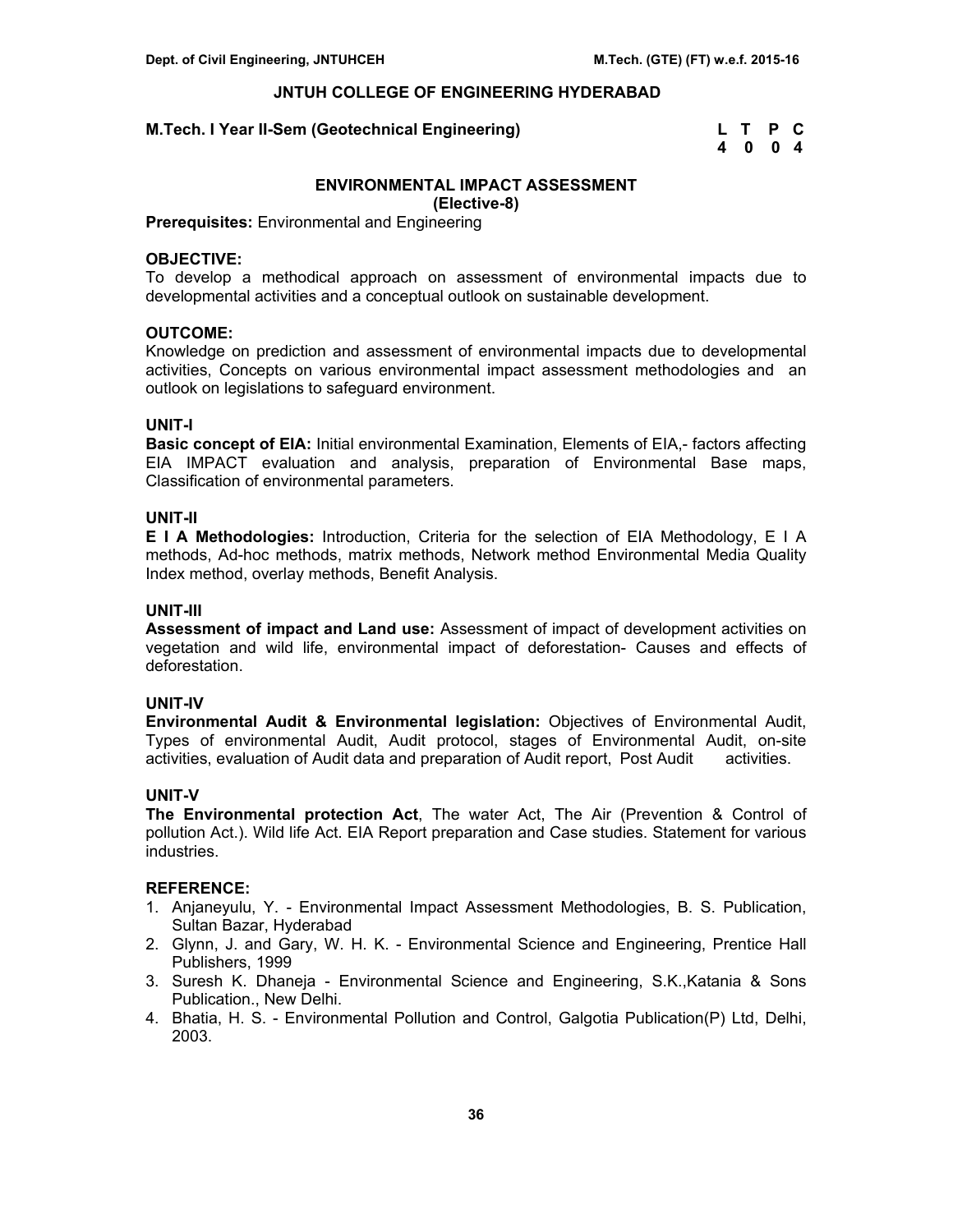# **M.Tech. I Year II-Sem (Geotechnical Engineering)**

| M.Tech. I Year II-Sem (Geotechnical Engineering) | L T P C |  |
|--------------------------------------------------|---------|--|
|                                                  | 4004    |  |

# **GEOGRAPHICAL INFORMATION SYSTEMS (Elective-8)**

# **Prerequisites:** Surveying

# **OBJECTIVE:**

To impart knowledge on basic concepts of Remote Sensing and GIS and its application on various aspects of water environment.

# **OUTCOME:**

Development of multilevel conceptual outlook on Remote Sensing and GIS, development of skill based knowledge with reference to image processing, digital elevation models etc. and Specific knowledge related to application of Remote Sensing & GIS concepts for the development of water resources management.

# **UNIT-I**

**Introduction**: Electromagnetic spectrum, energy sources and Radiation principle, Energy interactions in the atmosphere, energy interactions with earth surface features – Vegetation, Soil and water.

# **UNIT-II**

**Data Acquisition**: Platforms – sensors used for the remote sensing data acquisition. Data processing – Radiometric, Geometric corrections.

# **UNIT-III**

**Digital Image Processing**: Image enhancement – linear, non-linear spatial filtering; edge enhancement. Classification – supervised, unsupervised classification.

#### **UNIT-IV**

**Geographical Information System (GIS):** Definition data input and output; Topology, Digital elevation data; Data management – relational data model. Spatial data models – Raster and Vector data Models. GIS analysis – Classification, overlay operation.

# **UNIT-V**

**Land use/Land cover Analysis:** Classification principles and systems; Applications of soil, water resources, environmental, earthquakes, landslides. Software scenario – watershed modelling, watershed management, environmental modelling.

- 1. Lilles and Kiefer Remote Sensing Principles and Interpretation John Willey and Sons. America, 2000.
- 2. Anji Reddy, M. Remote Sensing and GIS BS Publications, 2004
- 3. F.F. Sabins Jr., Remote Sensing Principles and Interpretations W.H. Freeman & Co., 1987
- 4. Paul J. Gibson & Clare H. Power Introductory Remote Sensing British Library, London. 1<sup>st</sup> Published, 2000.
- 5. Stan Arnoff Geographic Information Systems A management perspective, Canada, 1995.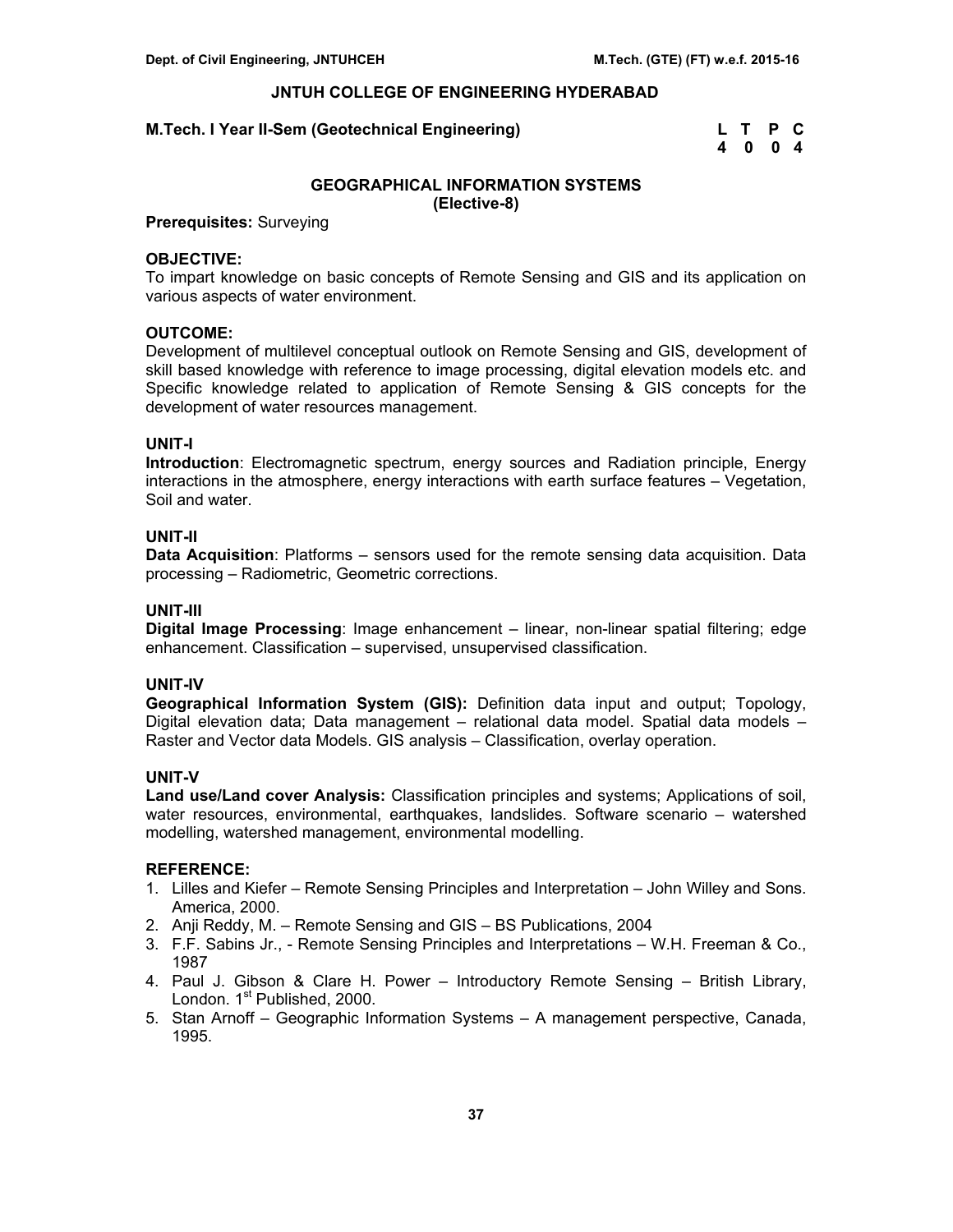#### **M.Tech. I Year II-Sem (Geotechnical Engineering)**

| M.Tech. I Year II-Sem (Geotechnical Engineering) | L T P C |  |
|--------------------------------------------------|---------|--|
|                                                  | 4004    |  |

# **ARTIFICIAL INTELLIGENCE: TECHNIQUES (Elective-8)**

# **Prerequisites:** None

#### **OBJECTIVE:**

To impart knowledge on representation of problem and solving by methods of artificial intelligence. To develop intelligent systems by assembling solutions to engineering problems.

# **OUTCOME:**

Asses the applicability, strengths and weakness of problems and methods for particular engineering problem. Can develop intelligent system for particular problem.

# **UNIT-I**

**Introduction to Neural Networks:** ANN definition, components, input, output and hidden layers, threshold value, weights. Relationship of ANN with other technologies.

# **UNIT-II**

**Neural Networks Models:** Perceptron model, Feedforward network-back propagation, Hopfeild network, Adaline and Madaline models.

# **UNIT-III**

**Learning and Training:** Objective of learning, Supervised and Unsupervised learning, Hebb's rule, Delta Rule.

# **UNIT-IV**

**Fuzzy Logic:** Crispness, Uncertainty, Vagueness, Fuzzyness, Fuzzy sets, Fuzzy Relations, Fuzzy association memory, Fuzzy events, Means, Variances.

# **UNIT-V**

**Applications in Water Resources:** Applications of fuzzy logic in neural networks, Applications of fuzzy logic and neural networks in water resources engineering with case studies.

- 1. Neural Networks and Fuzzy Systems by Bart. Kosko, pretence hall of India, 1994.
- 2. Artificial Neural Networks by Robert J. Schalokoff.
- 3. Fuzzysets Uncertainity an information by George.J.Klir and Tina, Pretence Hall of India, New Delhi.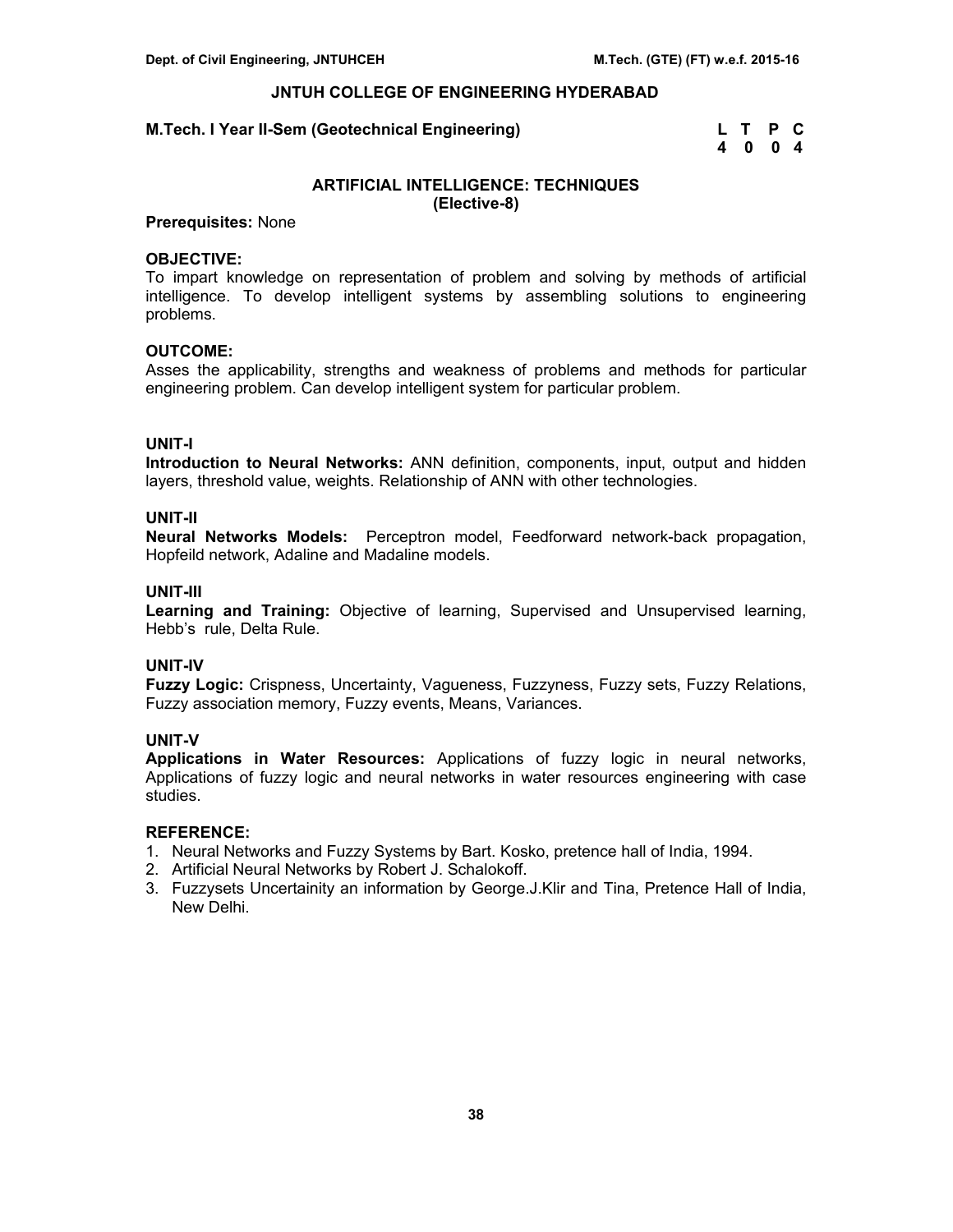| M.Tech. I Year II-Sem (Geotechnical Engineering) | L T P C |  |
|--------------------------------------------------|---------|--|
|                                                  | 0 0 4 2 |  |

# **ADVANCED GEOTECHNICAL ENGINEERING LABORATORY - II**

**Prerequisites:** Geotechnical Engineering Lab

# **OBJECTIVE:**

To obtain the properties of Rocks and Geosynthetics so as to use for civil engineering applications to solve the Geotechnical problems using the software.

# **OUTCOME:**

 Enable to understand the behavior of rocks and Geosynthetics for various loads, in order to use these properties in designs the geotechnical structures. Able to solve various Geotechnical problems using the structure.

- 1. a) Determination of RQD
	- b) Determination of Slake Durability Index
- 2. Tensile strength of rock by Point Load Test and Brazilian Test
- 3. In-Plane and Cross-Plane Permeability of Geotextiles
- 4. Interface Shear Behavior of Soils with Geotextile
- 5. a) Tensile Strength of Geotextiles

b) Cone Drop Test on Geotextile

- 6. Finding FS for slopes using software
- 7. Finding FS for Reinforced Soil Walls using software
- 8. Determination of Pile load settlement using software
- 9. Bearing Capacity and settlement of shallow foundations using software
- 10. Stability of soil Nailing using software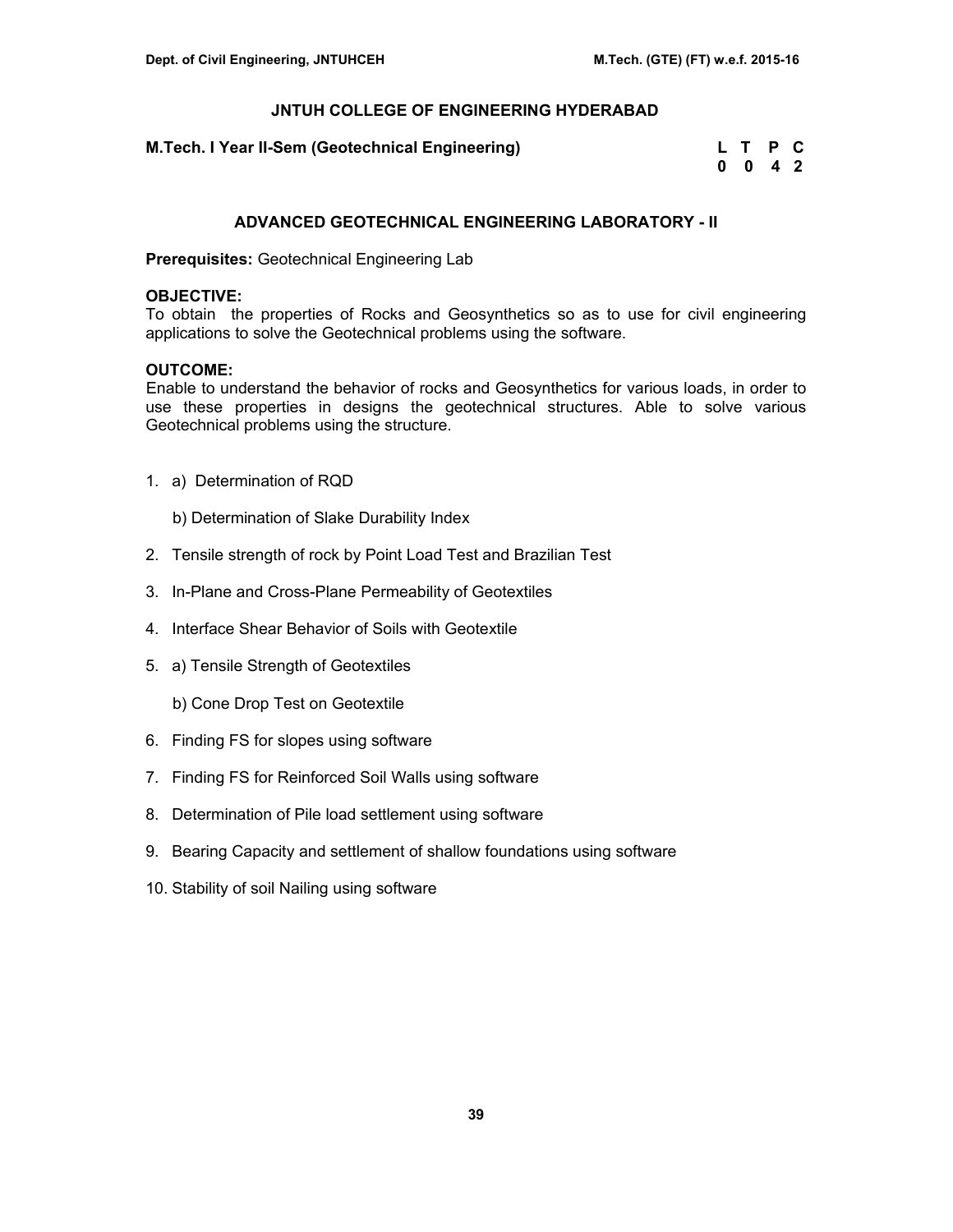# **M.Tech. I Year II-Sem (Geotechnical Engineering)**

| M.Tech. I Year II-Sem (Geotechnical Engineering) | L T P C |  |
|--------------------------------------------------|---------|--|
|                                                  | 0 0 4 2 |  |

# **SEMINAR**

**Prerequisites**: None.

#### **OBJECTIVE:**

To understand the topic on thrust area by reviewing about 8-10 research papers and relevant books and material in the website and present the topic and prepare technical report.

# **OUTCOME:**

At the end of the course, the student will be able to undertake a critical review of literature on a chosen topic. Present topics of relevance to a group of professionals. Prepare a technical report.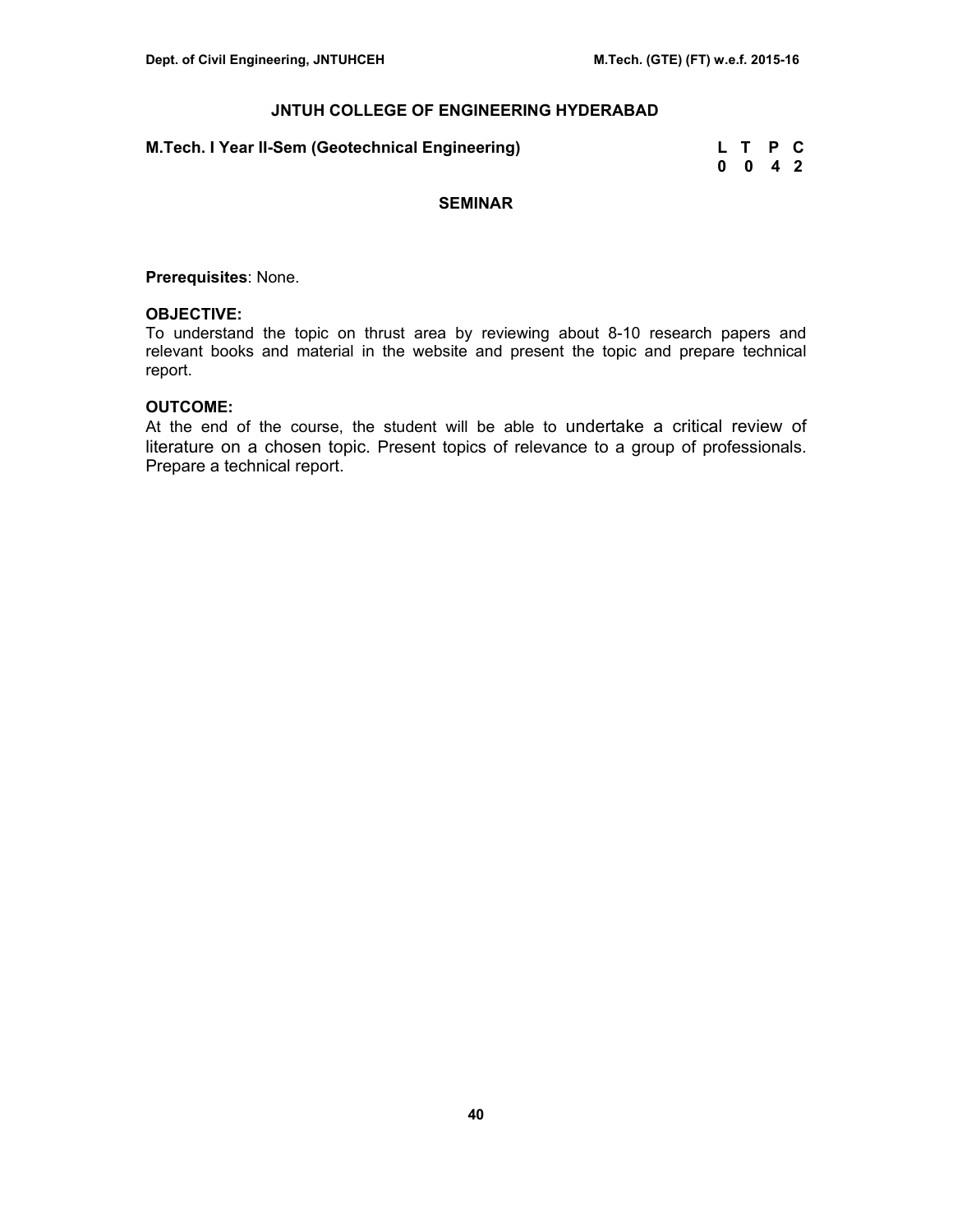# **M.Tech. II Year I-Sem (Geotechnical Engineering) L T P C**

 **4** 

# **COMPREHENSIVE VIVA VOCE**

**Prerequisites**: None.

#### **OBJECTIVE:**

To test the knowledge gained and to evaluate analyzing skills on the subjects studied in the masters programme.

#### **OUTCOME:**

 The student will be able to undertake a assimilate knowledge of different courses studied, Develop overall comprehension about Geotechnical Engineering, Analyze real life geotechnical problems with theoretical knowledge learned, Interpret and articulate solutions to real life geotechnical problems.

# **JNTUH COLLEGE OF ENGINEERING HYDERABAD**

**M.Tech. II Year I-Sem (Geotechnical Engineering) L T P C** 

**12 12** 

#### **Project Phase-I**

**Prerequisites**: None.

**OBJECTIVE:** To identify the topic by reviewing literature (Journal/ Conferences/ Articles etc.) and based on the topic, setting objectives and developing methodology to carryout project thesis work

 **OUTCOME: T**he student will be able to identify topics in thrust areas of Geotechnical engineering. Take up critical review of literature on the chosen topic. Carryout independent research work on the topic by experimental / analytical approaches. Documentation and presentation of the research work